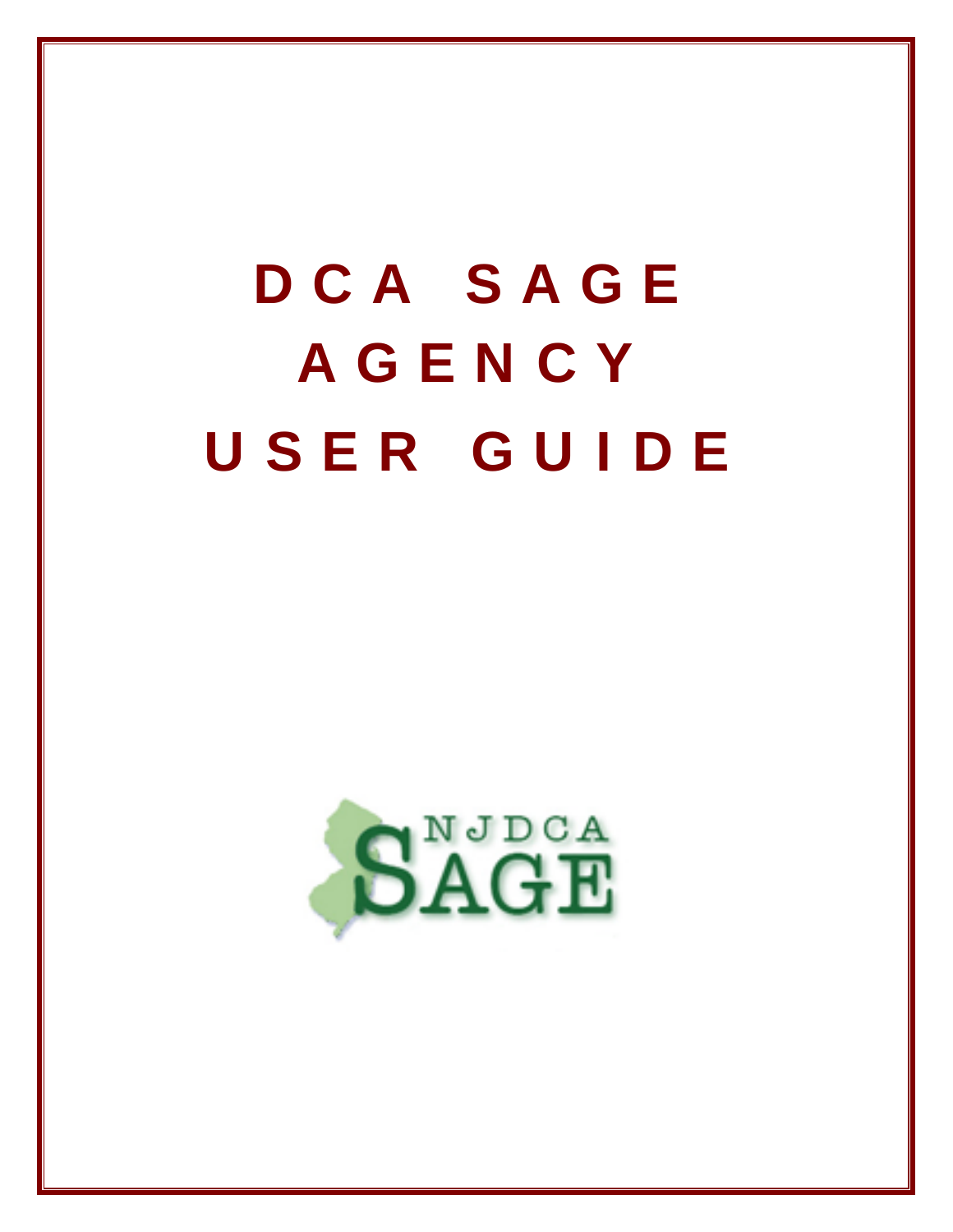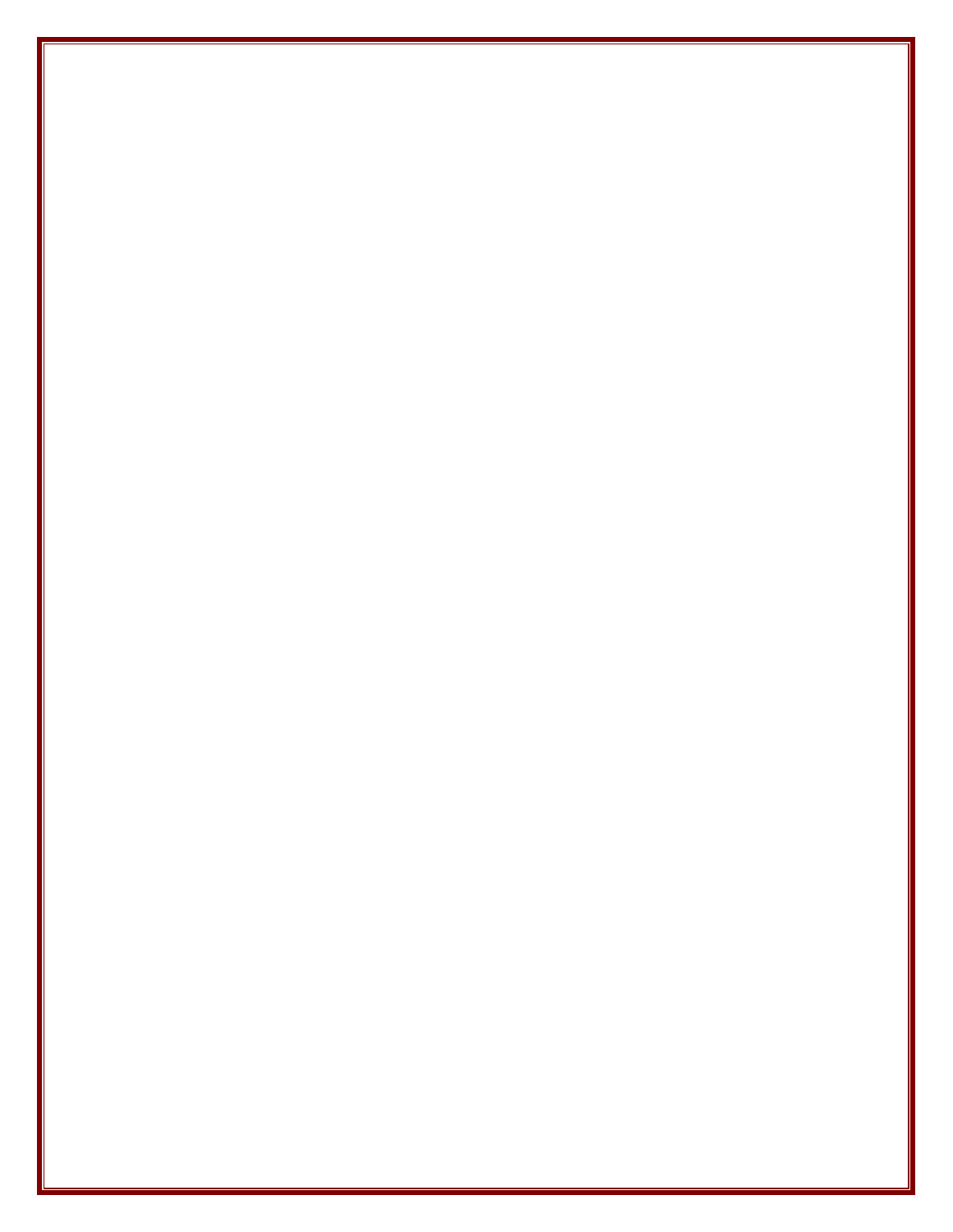# **Introduction**

The System for Administering Grants Electronically (SAGE) is a web-based application used by the Department of Community Affairs (DCA) to accept and approve grant applications and manage executed grants. Municipalities, developers, non-profits, and all other eligible agencies submit their applications and manage their DCA Grants using SAGE.

### *SAGE Technical Requirements*

#### **Recommended operating systems**

SAGE has been designed and developed for the two most popular operating systems, Windows and Macintosh.

#### *Windows Requirements—*

Windows 95 or higher

#### *MAC Requirements—*

OS 7.5 or higher running on a PowerPC processor

#### *Other operating systems—*

SAGE has not been tested and is not supported on other operating systems such as Linux and UNIX.

#### **Internet Connection Requirements**

To use SAGE, you must have a connection to the Internet. No ideal connection speed is necessary to access the site. A standard modem connection (a phone line that plugs into the back of a computer) is acceptable; however, the faster your connection to the Internet, the more efficiently SAGE will run.

#### **Computer Software Requirements and Configurations**

#### *Internet*

You will need an Internet Browser to access the system. SAGE was designed specifically for use with Internet Explorer 6.0 or higher or Netscape Navigator 6.0 or higher. Older versions of Internet Explorer or Netscape Navigator can access SAGE, but some of the functionality of the system may be lost or cause errors. Internet Explorer is the recommended browser.

#### *Email*

Both DCA staff members and the SAGE system use email to send notifications and announcements to applicants and grantees. All SAGE users need email access.

#### *Adobe Acrobat*

Adobe Acrobat Reader 4.0 or higher is required to use some of the features of SAGE.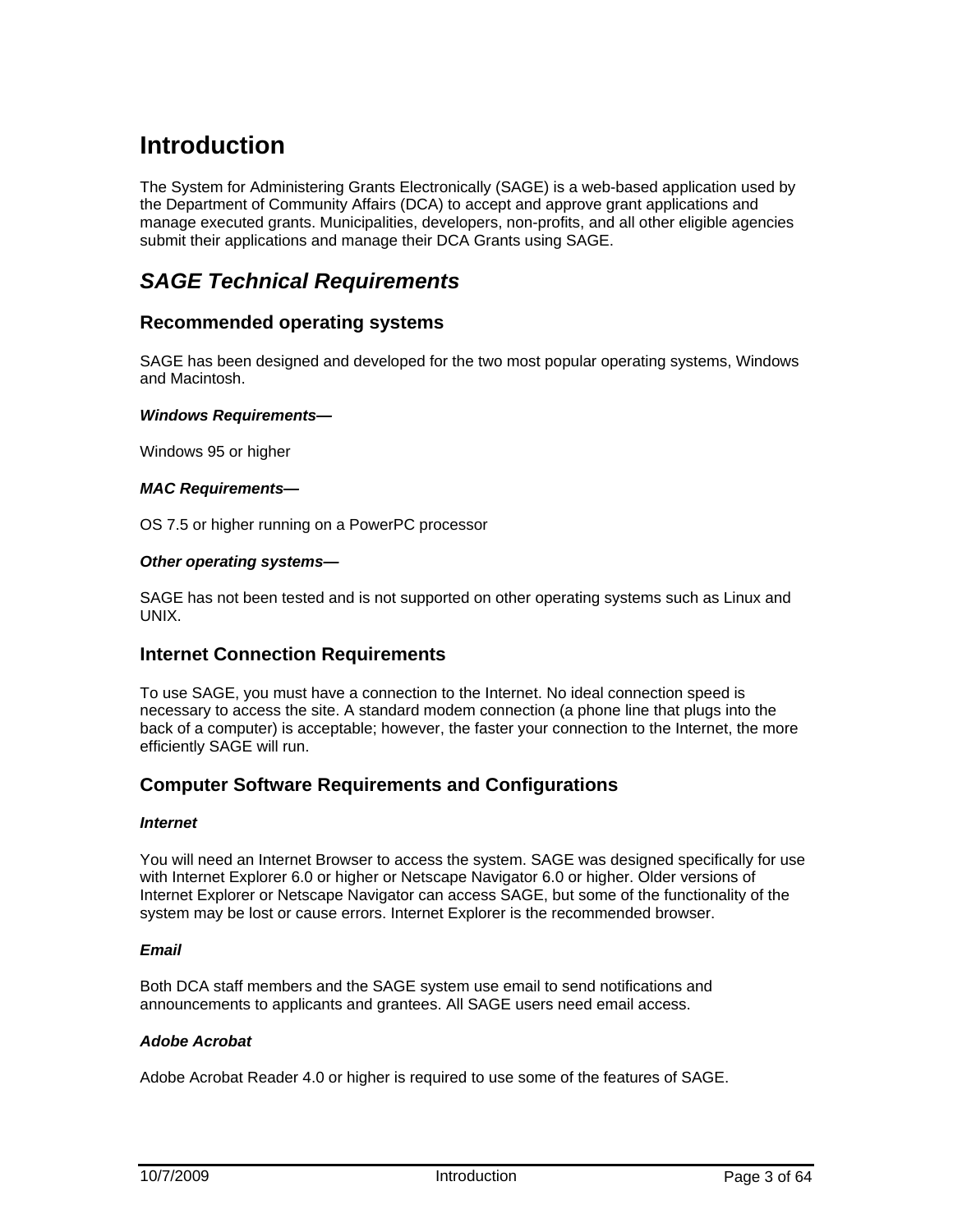### <span id="page-3-0"></span>*Login*

To access SAGE, you must have a **Username** and **Password** (see **Getting Started**). To login to SAGE, go to<https://njdcasage.state.nj.us/Portal.asp>, enter your Username and Password in the appropriate fields, and click **Login**.

#### **SAGE Login Icon**

To add a SAGE icon to your PC Windows desktop—

- At the SAGE login screen [\(https://njdcasage.state.nj.us/Portal.asp](https://njdcasage.state.nj.us/Portal.asp)) right click your mouse on an empty section of the screen
- Select **Create Shortcut** in the pop up box
- Click **OK** at the confirmation box

#### **Forgot Your SAGE Password?**

- Click the **Forgot Your Password?** link on the SAGE login screen.
	- − You will be taken to the **Request User Name and Password** screen.
- Enter your first name, last name, and email address in the appropriate fields
	- − The information must *match* the information stored in SAGE that identifies you as a SAGE user
- Click **Send**
	- − You will be emailed a new password

If that doesn't work, contact the SAGE Help Desk [helpdesk@dca.state.nj.us](mailto:helpdesk@dca.state.nj.us) or (609) 292-8134.

#### **Username**

You shouldn't forget your SAGE Username, because it is created from your own name. SAGE automatically assigns user names that consist of the **first initial** of your first name combined with your **last name**—no spaces. If more than one person has the same name in SAGE, the system will add a sequential numeral (1,2,3, etc.) after the last name (no spaces). For example—

| <b>Name</b> | <b>SAGE Username</b> |
|-------------|----------------------|
| John Jones  | jiones               |
| John Jones  | jjones1              |
| John Jones  | jjones2              |

#### *Longer and Hyphenated Names*

SAGE Usernames have a maximum of 11 characters, so if your first initial and last name add up to more than 11 characters (including a hyphen, no spaces) your name will end at the 11<sup>th</sup> character. For example—

#### **Name SAGE Username**

Clarice Sabree-Sylla csabree-syl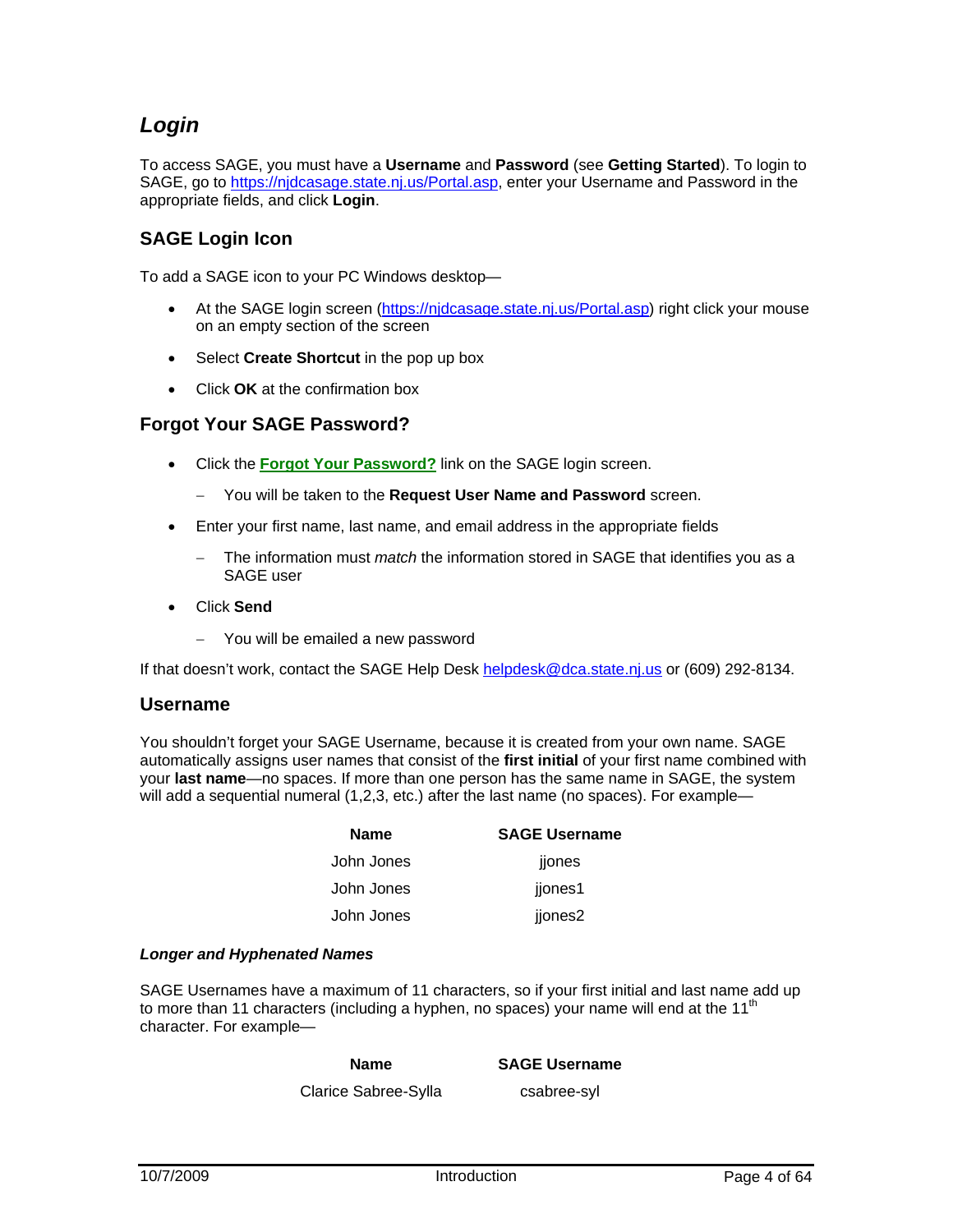### <span id="page-4-0"></span>*SAGE Details*

#### **Task List**

Each time you log into SAGE, check the **Task List** on the left side of the screen. Items listed in your **Task List** are your SAGE "to do" list. To begin working on a task, click its **underlined hyperlink**.

#### **Searching**

See **Start Menu** for information about using **Quick Links** to search.

#### **Back and Forward**

When working with SAGE, use the navigational links that SAGE provides, instead of the Internet browser's Back  $\subset \subset$  and Forward  $\supset \overline{D}$  buttons. Otherwise, you may not be seeing the most accurate, current data—and, sometimes, if you use Back  $\bullet$  and Forward  $\bullet$ , SAGE may "hang up" on you.

#### **Refresh**

If you *do* use the Back C and Forward C buttons, and you want to make sure you have the latest SAGE data, click your Internet browser's **Refresh** button.

#### **Scroll Up or Down**

SAGE pages can be large. Be sure use the scroll bar (at the far right side of the screen and on the bottom) to scroll up, down, left, or right to see information that may be above or below your current location.

#### **Automatic Logout**

For security reasons, SAGE automatically logs out after it is idle for 45 minutes. "Idle" means you haven't clicked a link, saved a page, or sent anything to the Web Server.

#### **Sending and Saving Data**

SAGE is a web-based application. While you are working in the system, information is not sent to and from the SAGE database until you click a button, like **Save**, **Submit**, etc.

Click **Save** periodically while you are working in SAGE (especially when you are filling in a long form, or if you leave your desk for awhile). If your Internet connection is broken or if SAGE automatically logs you off in the middle of entering data, your work will be lost and you'll need to re-enter your information.

#### **Required Fields**

A data input field with a red asterisk (∗) in SAGE *must* have information entered into it for the form to be saved and accepted. If you encounter a field with a red asterisk, but you have no information to enter, type "N/A" or "0" (zero) into the field.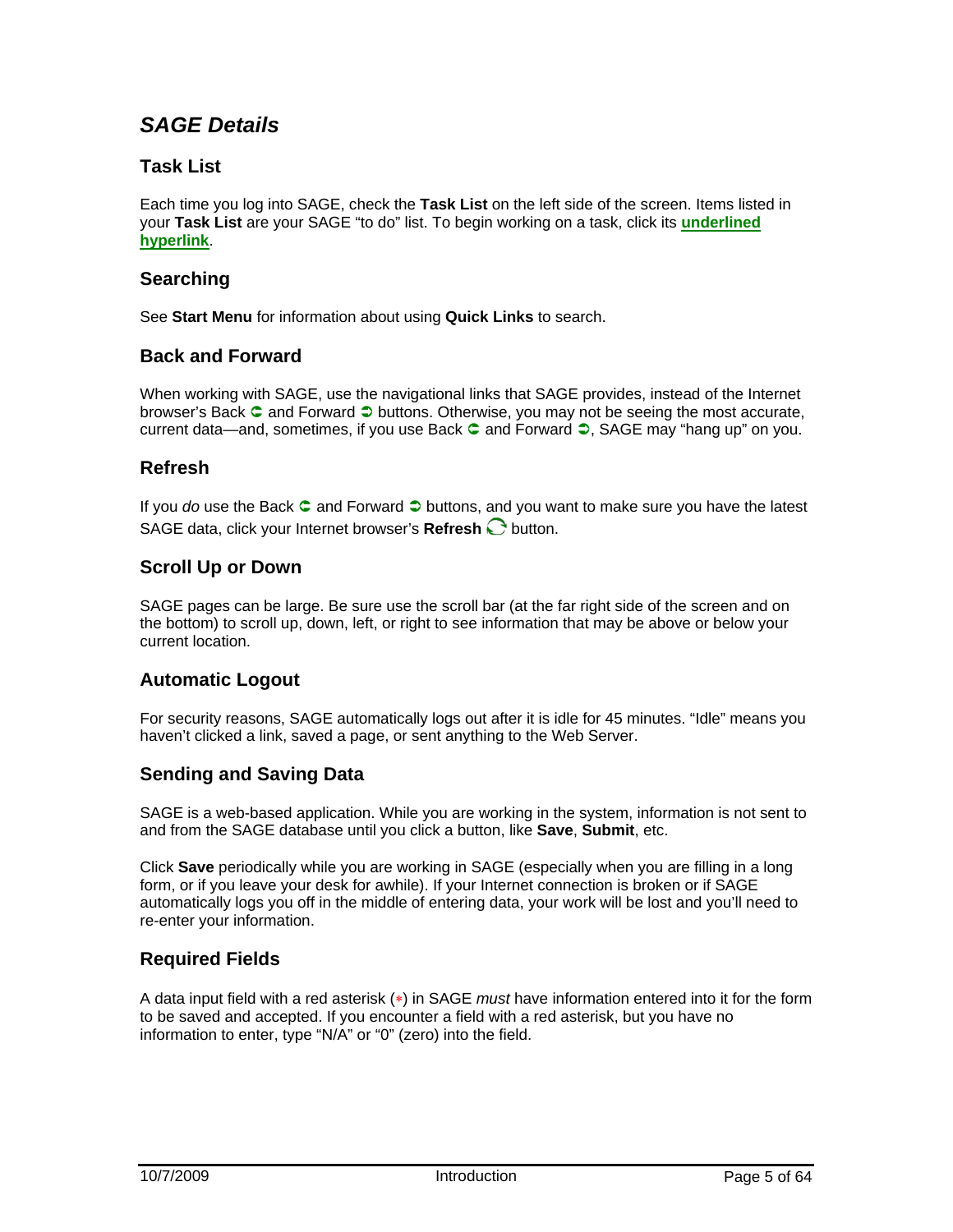### **Pop Ups**

If you are using a Popup Blocker, *turn it off* to use SAGE.

#### *Confirmation Boxes*

When you click **Save**, **Submit**, **Delete**, etc. in SAGE, the system displays a confirmation box, asking if you are sure you want to complete the action. Click **OK** or **No** at this box, and the command will either be executed or cancelled.

#### **Certification Boxes**

When submitting certain reports, the system will display a Certification Box, asking for your Password. Read the statement in the box, and, if you agree, enter your regular **SAGE Password** and click **OK**.

#### **Pending Items—**

If you have an Amendment, Revision, or Financial Status Report being reviewed by DCA, you cannot submit an additional Amendment, Revision, or Financial Status Report for the grant until the pending matter is approved and executed by DCA.

#### **Application or Grant Contacts**

To see or work on an application or grant, Agency Contacts must be given *access* to the application or grant by the Application or Grant Administrator.

### *Contacting DCA*

If you have a question about a grant or application, contact your Application or Grant Manager. To email your Application Manager, click his or her **Name** in the green information box at the upper left side of the Application Menu.

If you have a question about SAGE – or if you're not sure who can help you – contact the SAGE Help Desk [helpdesk@dca.state.nj.us](mailto:helpdesk@dca.state.nj.us) or (609) 292-8134.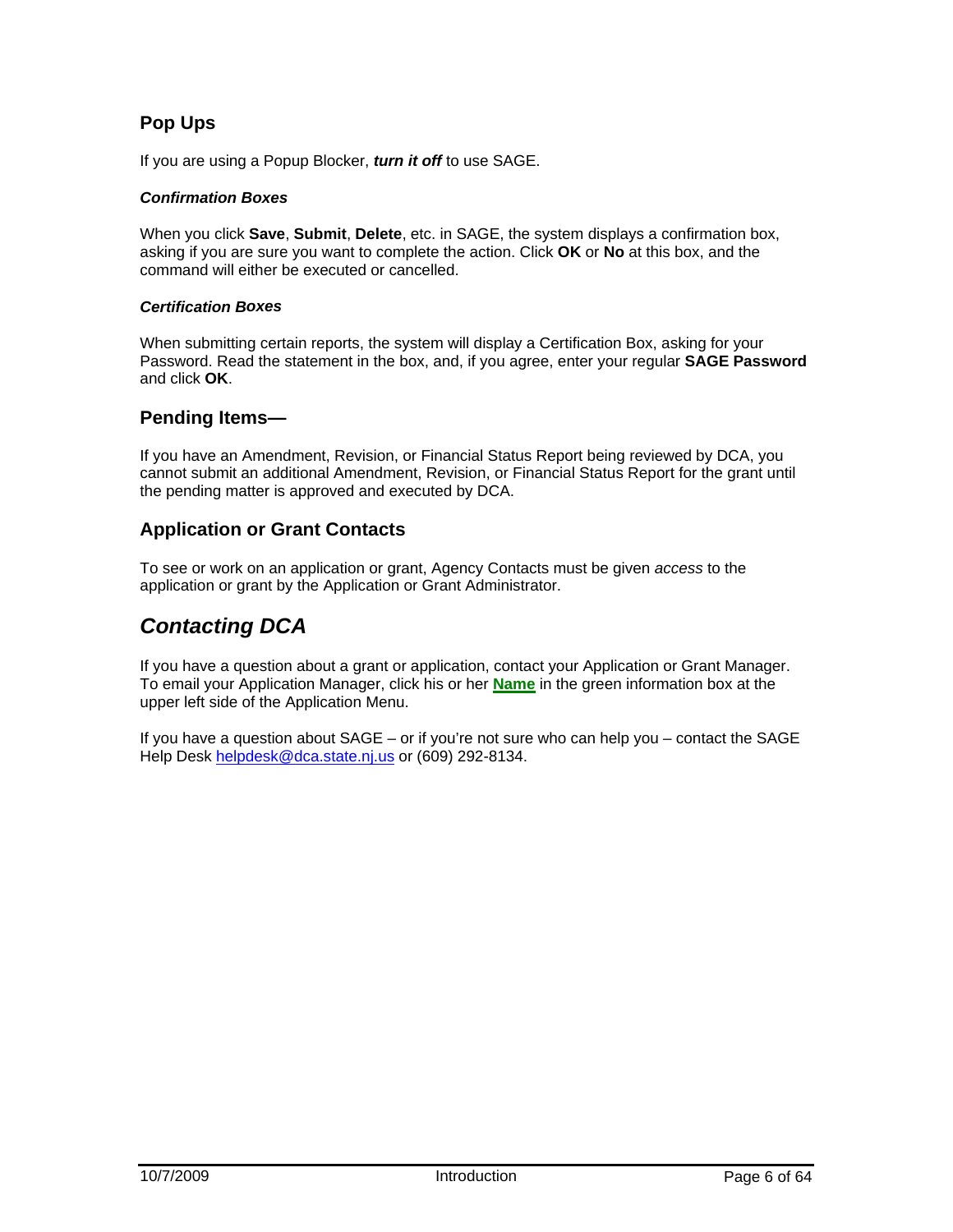# <span id="page-6-0"></span>**Getting Started**

To begin using SAGE, your Agency needs to—

- 1. Be registered in DCA SAGE (see Requesting Access to SAGE)
- 2. Develop an Agency Contact list that includes at least two contacts who will be your Executive Director and Financial Officer (see [Adding Agency Executives to SAGE\)](#page-7-0)
- 3. Submit an Agency Information Update (see [Creating and Submitting an Agency](#page-7-0) [Information Update](#page-7-0))

### *Is your agency currently registered in DCA SAGE?*

SAGE Registration pertains to agencies, not individuals. Your agency may have already been given SAGE access. If your agency has received a DCA grant or loan within the past few years, you are probably already registered in the SAGE system, even if you have never used SAGE.

All New Jersey municipalities and counties are registered in SAGE.

If you need a SAGE Username and Password, and you work in an agency that may currently have access to SAGE, contact your chief executive (SAGE calls this person an **Agency Authorized Official** or **Agency Administrator**) to be added as an **Agency Contact**—do not attempt to register yourself.

If you cannot establish whether or not your Agency is registered in SAGE, or if your SAGE Agency Authorized Official is no longer available, contact the SAGE Help desk.

### *1. Requesting Access to SAGE*

DCA will not consider requests for access by anyone other than an agency's highest executive. If your agency is *not* registered in the SAGE system and you are the highest agency executive, go to the SAGE login screen at<https://njdcasage.state.nj.us/Portal.asp> on the Internet (or, go to the NJ DCA home page and click the **SAGE** icon).

- At the SAGE login screen, click the **Request SAGE Access** hyperlink (in the Login box)
	- − You will be taken to the **Access Request Information** screen
- Type in your name and email address in the appropriate fields
- Enter information about your Agency in the remaining fields
	- Fields marked with a red asterisk (\*) are mandatory
- Click **Save**
	- When your agency's information is successfully transmitted to the system, you will be returned to the SAGE login screen
	- When DCA receives and verifies your information, you will get an email with a Username and Password for your Agency Authorized Official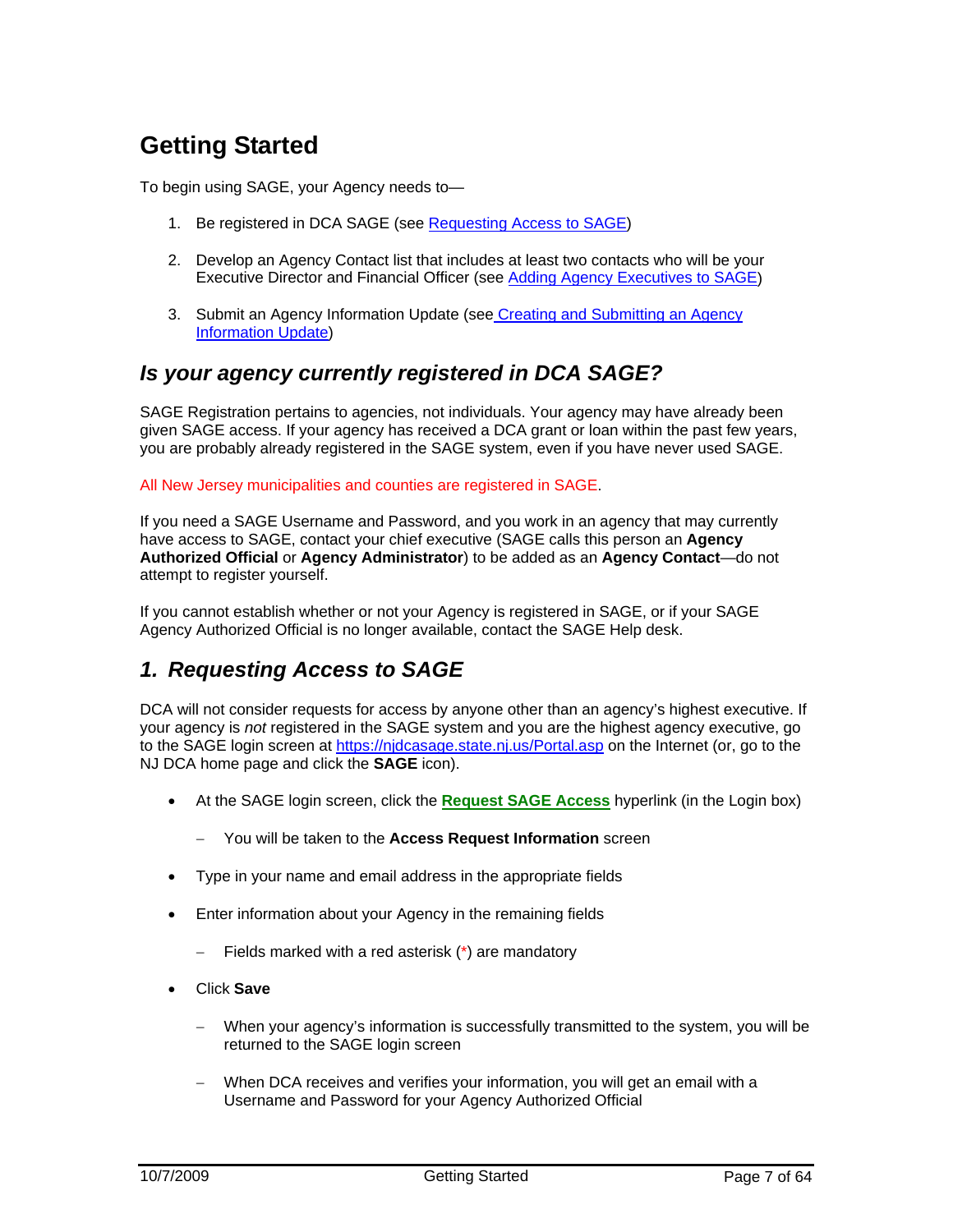<span id="page-7-0"></span>• If the name of your agency is currently in the DCA SAGE database, you will receive the error message "Agency name already exists. SAGE will not allow two agencies with the same name."

Your agency may already be registered to use SAGE or NJ may have more than one agency with the same name

Contact the SAGE Help Desk

• To login to SAGE, at [https://njdcasage.state.nj.us/Portal.asp,](https://njdcasage.state.nj.us/Portal.asp) enter your **Username** and **Password** and click **Login**

### *2. Adding Agency Executives to SAGE*

Part of establishing your agency's profile in DCA SAGE is identifying the people who will be serving as your Executive Director and Financial Officer. The first Contacts you add to your Agency Contacts list will be those two names. You won't be *assigning* them their titles in this step—you will do that when you create and submit an [Agency Information Update.](#page-11-0)

See [Adding Agency Contacts](#page-20-0).

- Give the contacts who will be your Executive Director and Financial Officer a **System Security Level** of **Agency Administrator** or **Agency Authorized Official**
	- − SAGE sets a limit of two Agency Authorized Officials per agency
	- − You may have multiple Agency Administrators
- Add more Agency Contacts (executives or staff members) at this time or continue later

### *3. Creating and Submitting an Agency Information Update*

An **Agency Information Update** provides fundamental information about your organization to the Department of Community Affairs. You will be able to initiate and work on a grant application before your Agency Information Update is approved, but you will not be able to *submit* the application until your Agency Information Update has been received and approved by DCA. For instructions on creating your Agency Information Update, see *Initial Agency Information Update*.

After DCA has received, reviewed, and approved your Agency Information Update, you may be asked to submit specific documentation about your organization.

Each year, you will be required to renew your Agency Information Update to verify your information and make changes, if necessary. See [Annual Agency Information Update.](#page-15-0) SAGE will post a notice on your Agency Authorized Official and Agency Administrator's Task Lists when it's time to submit the renewal.

If your Agency information changes during the year (before your annual update is due), submit a new Agency Information Update immediately. See [Mid-year changes to your Agency Information](#page-15-0)  [Update](#page-15-0).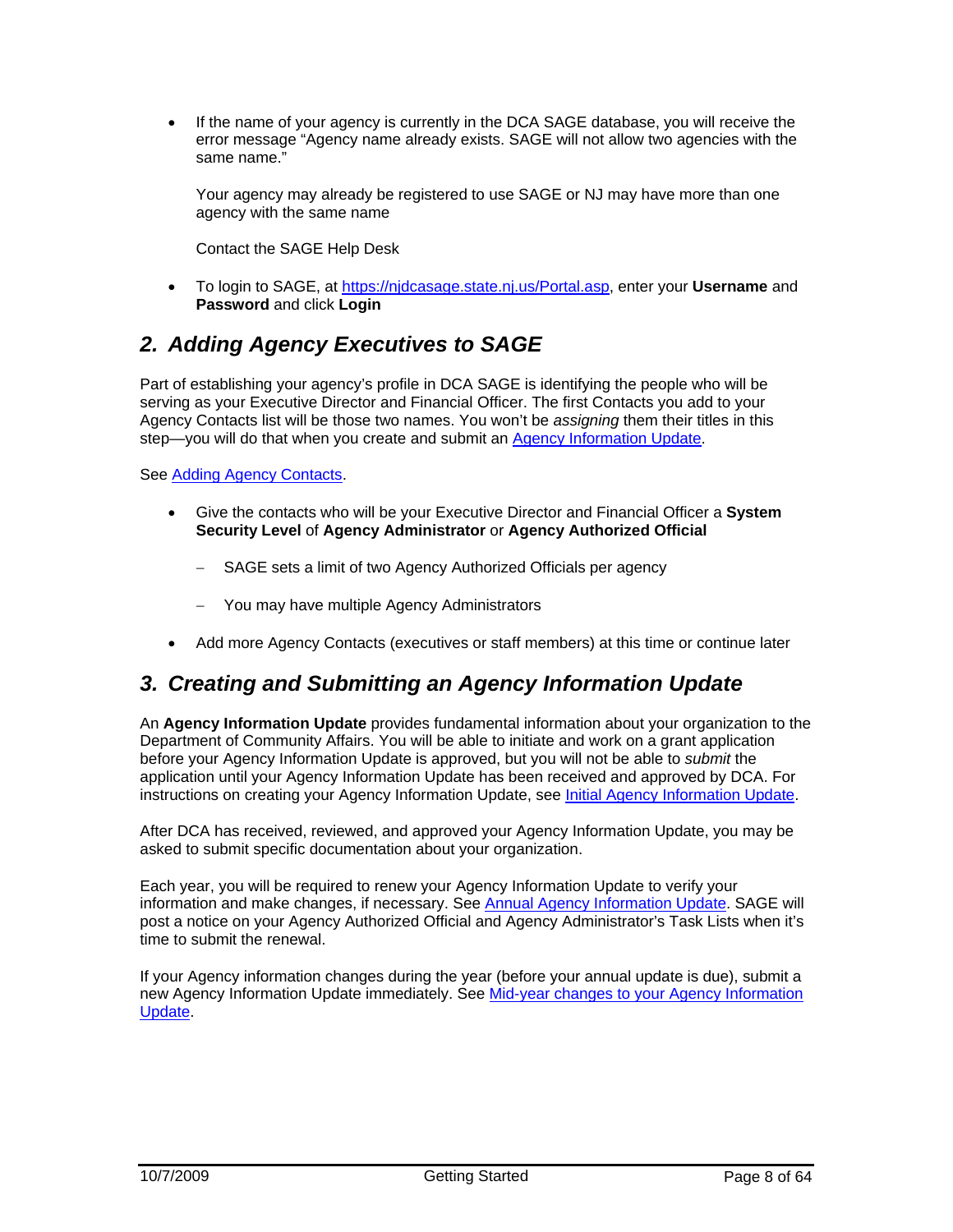# <span id="page-8-0"></span>**Start Menu**

When you login to SAGE you are automatically brought to your personalized **Start Menu**. The **SAGE Start Menu** is divided into functional sections.

- 1. Task Bar
- 2. System Messages
- 3. Initiate an Application
- 4. Task List
- 5. Quick Links



### *Task Bar*

At the top of the screen, a green bar displays—

- **Start Menu** button, highlighted in dark green (because that's where you are right now)
- **Agency Info** button
- Your agency name and your personal SAGE access level (above the bar, in the upper right corner)
- Your user name (click on it to change your own user information and/or password)

The boxes in the green **Task Bar** are actually "buttons" that will take you to other locations within SAGE or allow you to Logout. Other SAGE screens will display additional buttons.

### *System Messages*

The green box on the top left of the screen displays messages from SAGE administration. To read the message(s), click **System Messages**. You may then save or delete the message.

### *Initiate an Application*

(SAGE calls a Grant Program an RFP – Request for Proposal.)

The **Initiate an Application** box allows you to—

- Review DCA Grant Programs for your type of agency
- Select a Grant Program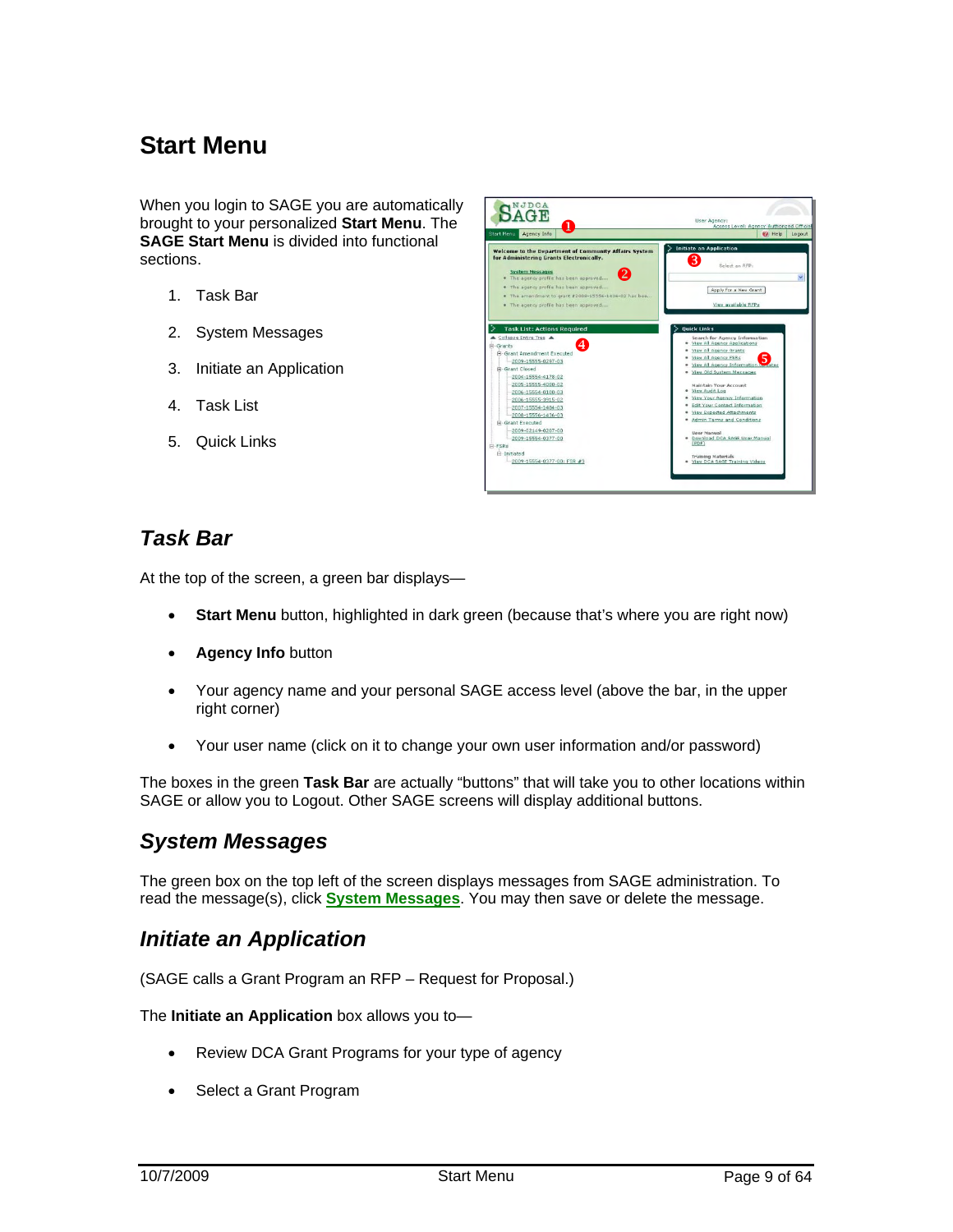- <span id="page-9-0"></span>• Start a new application (Apply for a new Grant)
- Review the complete list of DCA grant programs

If no grant programs are currently available for your type of agency, the **Initiate an Application** box will say, "There are no RFPs available to you at this time."

If you find a program in the complete list of RFPs, but it is not available in your **Initiate an Application** box, call or email the person listed under **Contact Information**.

### *Task List*

The **Task List** is formatted in a hierarchical pattern—

- Main topics
- Sub-topics
- **Hyperlinks**

Your **Task List** is customized to your unique role in your organization and the Application and/or Grant process (as defined in SAGE). If an item is on your **Task List**, it requires your attention. To start or continue working on one of the tasks, click its **underlined hyperlink**.

### *Quick Links*

**Quick Links** is customized to your unique role in your organization and the SAGE Application and Grant process. Use it to search for your—

- Applications
- Grants
- FSRs (Financial Status Reports)
- Agency Information Updates
- System Messages (that you have saved)
- Audit Log
- Agency Information
- Contact (user) Information
- Attachments that DCA is expecting to receive from you

**Quick Links** also allows you to access the **User Manual** and **Training Videos**.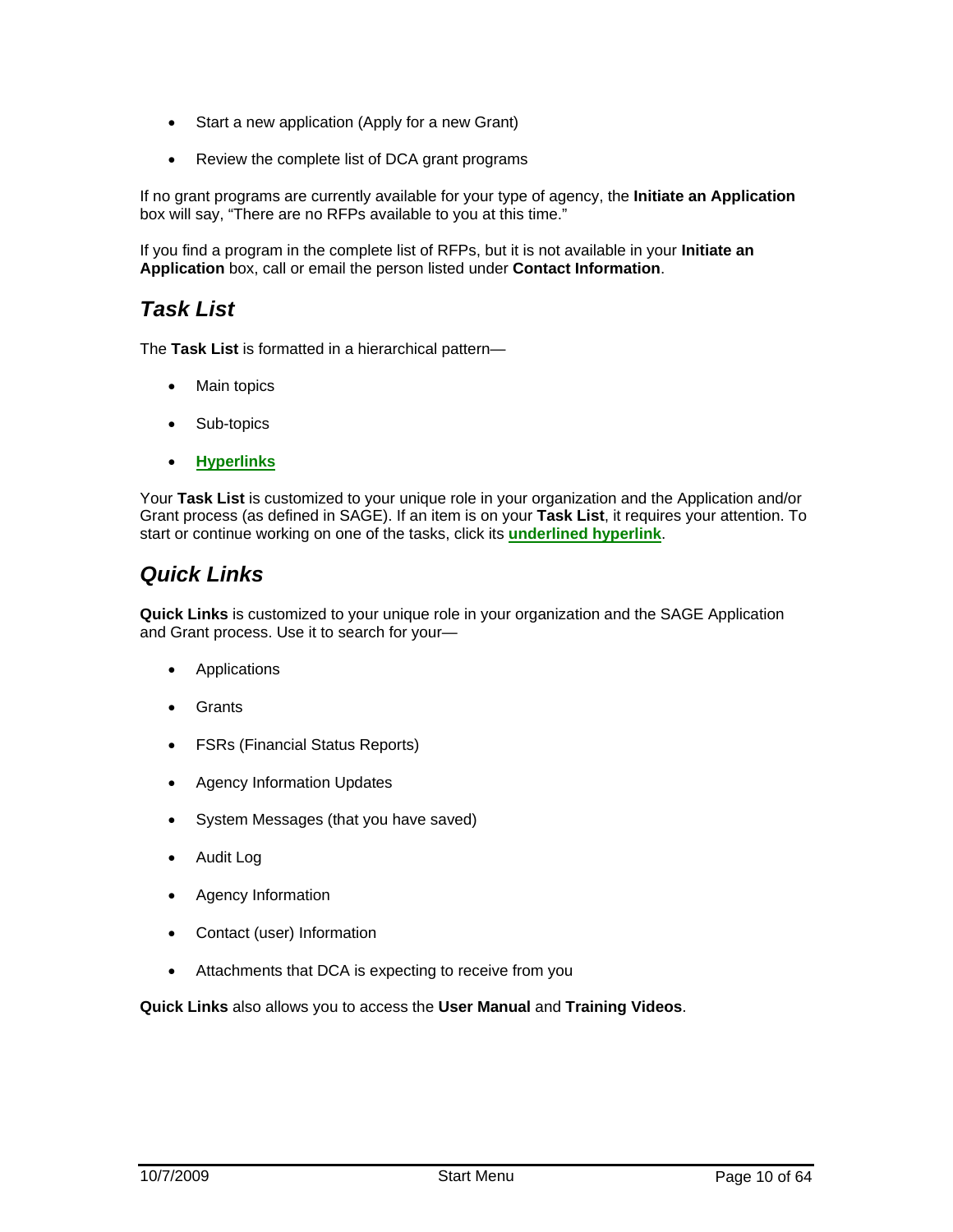### **Searching with Quick Links**

At your **Start Menu**, in **Quick Links**—

- Click the **View [whatever you want to search]** hyperlink
	- − This will take you to a **Search** page
- Click **Clear** to remove any previously entered search criteria
- OPTIONAL—Enter criteria to narrow down your search
- Click **Search**
- Scroll down to see your results
- Click the magnifying glass  $\mathcal P$  for the item you want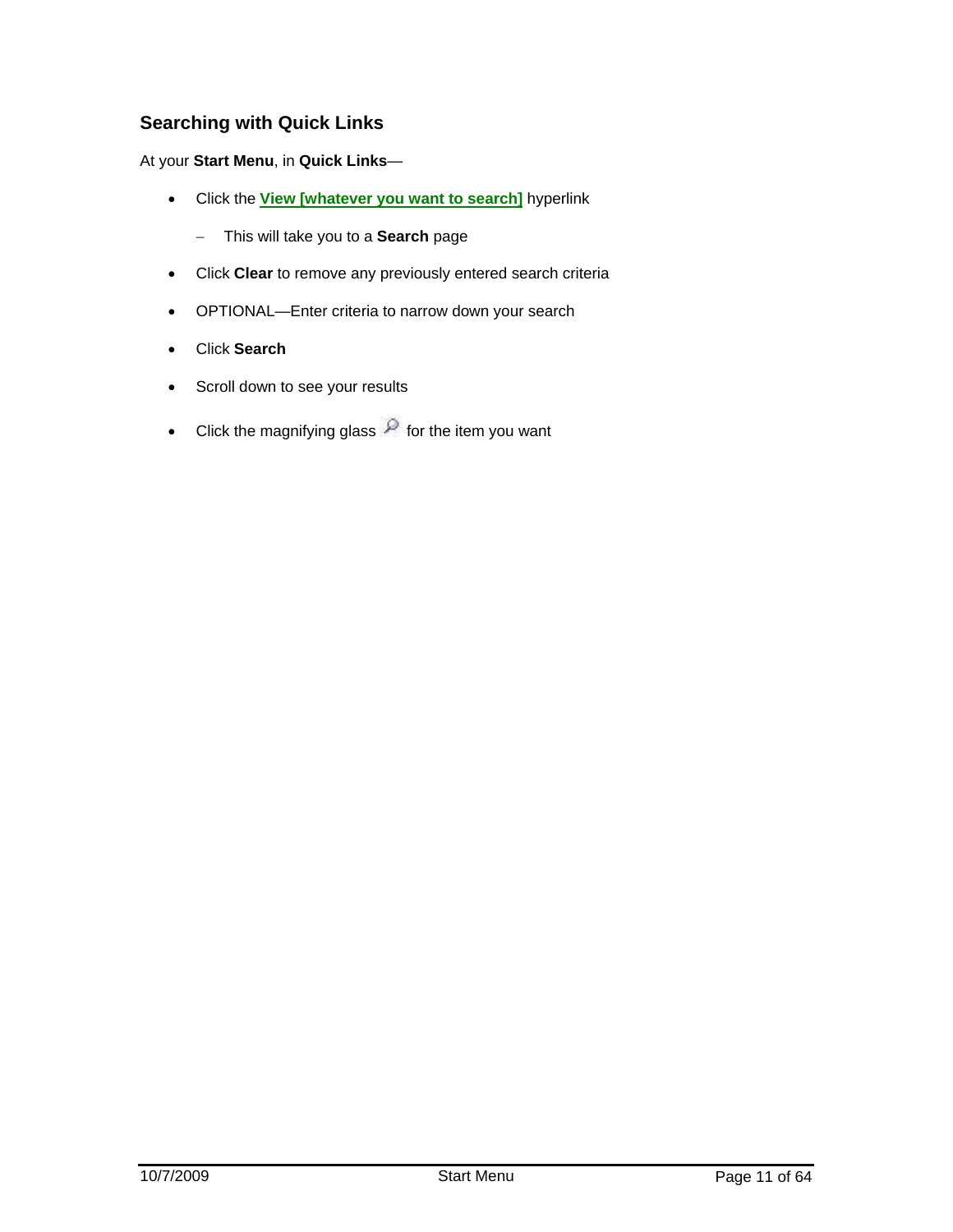# <span id="page-11-0"></span>**Agency Information Update**

### *Initial Agency Information Update*

After you register to use SAGE you will be required to submit more detailed information about your agency to DCA—in electronic and possibly hard copy format. **You may not submit a Grant Application or Financial Status Report (payment request) until your Agency Information Update has been received and approved by DCA**.

A message at the top of the Agency Authorized Official and Agency Administrator's **Task Lists** will say—**Agency Information Update Submission Required**.



- Select the **Click here to create an Agency Information Update** hyperlink
	- − This will take you to the **Search Agency Information Updates** screen
- (Do *not* **Search**) Click the **Create Update** button
	- − You will be brought to the **Agency Information Update** screen

#### **Agency Information**

- The **Agency Information** page will be displayed
- Click the **Edit** button
- Enter or edit your agency's information in the appropriate fields or select choices from the pull down lists
- In the **Type** field, select the classification that best describes your organization. You may choose more than one **Type** by holding down the Ctrl key and selecting from the drop down list.
- Your NJ Legislative District field will be automatically populated from the Service Areas information you provide.
- Federal regulations require all recipients of federally funded grants to provide their federal congressional districts.
	- If you don't know your congressional district
		- … **Save** your Agency Information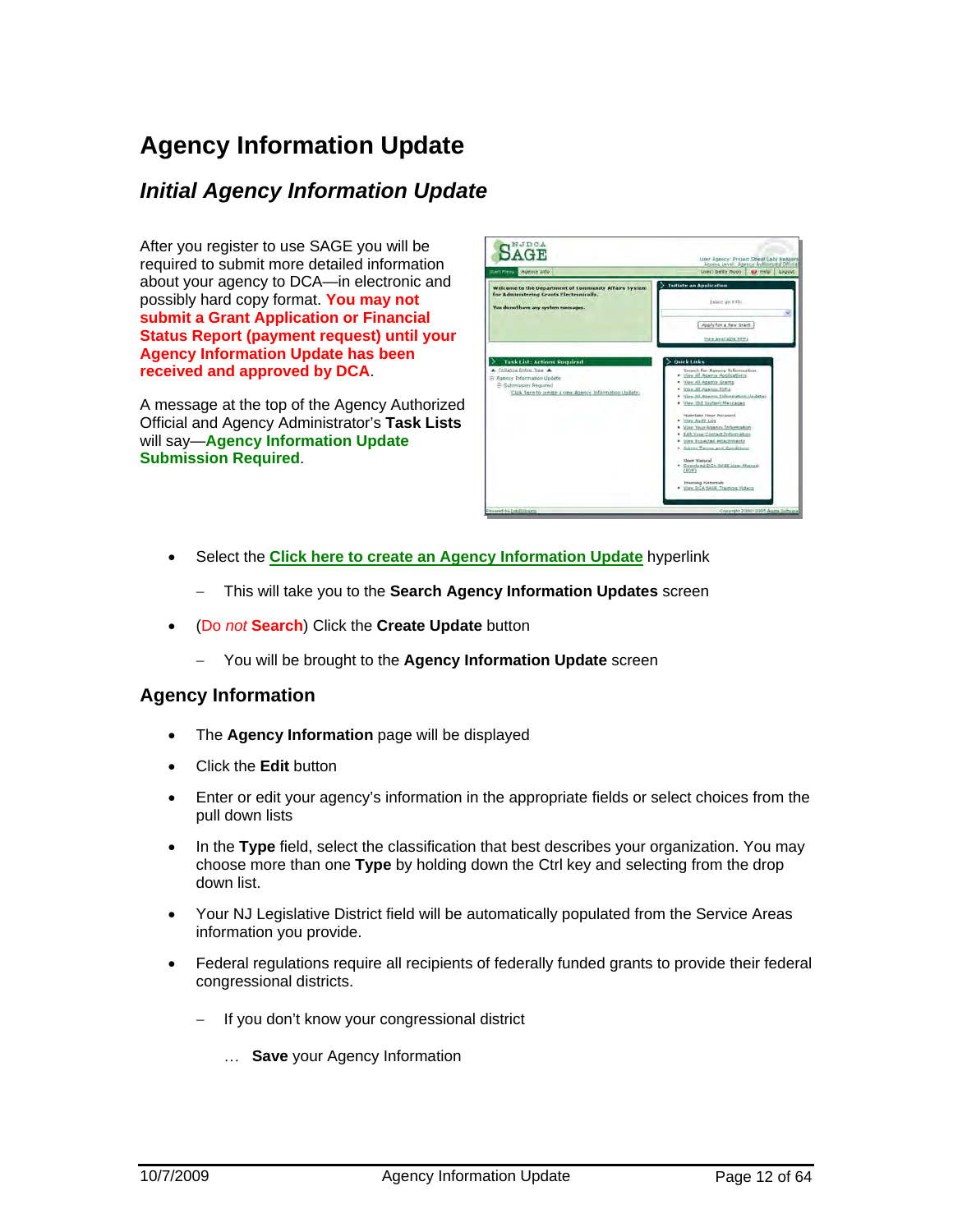… Go to

[http://www.congress.org/congressorg/directory/congdir.tt?action=myreps\\_form](http://www.congress.org/congressorg/directory/congdir.tt?action=myreps_form) 

- … Enter your zip plus four to search for your legislators. The congressional district number will be included in the results.
- − In the Agency Information form, select your congressional district from the pull down list
- Federal regulations require all recipients of federally funded grants to provide their DUNS numbers.
	- If you do not have a DUNS number, or don't know your DUNS number, click the hyperlink to find or obtain your DUNS number.
	- − Enter your DUNS number in the field
- Use the pull down lists to select names from the Agency Contacts you previously created to populate the **Executive Director** and **Financial Officer** fields.
	- − If you do not have the required names in the drop down list, click **Save**, leave the Agency Information Update function, and go to [Adding Agency Contacts](#page-20-0). Add the appropriate names to your Agency Contacts list, and then go back to creating your Agency Information Update.
- When you get to the **Certificate of Corporation** field, choose one of the three selections—
	- − I will/have mailed this attachment
	- − I assert that this attachment does not apply
	- − Agency has received grants from DCA; attachment already on file

If you selected "I will/have mailed this attachment," send your Certificate of Corporation to—

**State of New Jersey Department of Community Affairs Office of Fiscal and Grant Services PO Box 800 Trenton, NJ 08625-0800** 

• Complete the page and **Save**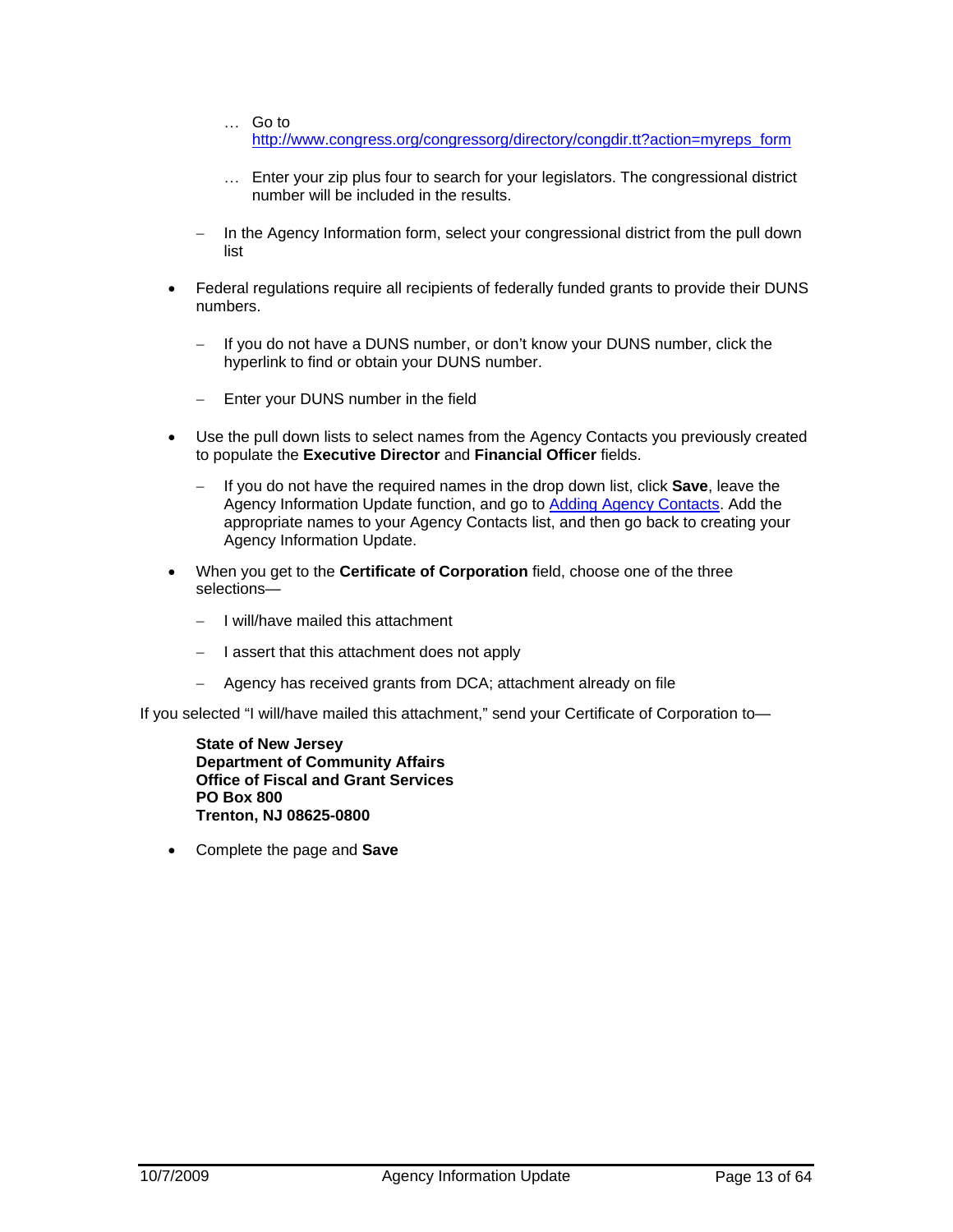#### **Service Areas**

In this section, indicate the areas (counties and/or municipalities) that your agency serves as a whole.

• Click on **Service Areas** 

|                         | component; click the Service Areas Ltb.                                                               |
|-------------------------|-------------------------------------------------------------------------------------------------------|
| Service Area            | <b>Program Components   Optional Components   Service Areas</b>                                       |
|                         | Program Component Information                                                                         |
| <b>Name</b>             | Mount Holly UEZ Administration<br>Program Type/Sub-Type Administrative Budget                         |
|                         | The County tab is used to view/add counties where this program component is serving the WHOLE county. |
| <b>Arras Benefiting</b> | <b>Boundary A. Montcipalities C. Legislative Districts</b>                                            |
| County:                 | and<br>010D: Atlantic<br>0200: Bergen.<br>0300: Burlington<br>0400: Camden<br><b>USDO: Cape May</b>   |
| No records lound        |                                                                                                       |
|                         | <b>No Records Found</b>                                                                               |

#### **Counties**

If your organization serves a *whole county* or counties—

- Use the top box, **Areas Benefiting Entire Counties Or Entire State (NJ)**
- Select the county or counties\* that will benefit
- Click **Add**.

Note: If you serve a whole county or counties, but also serve one or several municipalities in other counties, complete this section to name the Counties and then go to Municipalities and select the additional municipalities.

#### **State**

If your organization serves the *entire State* **of NJ**—

- Use the top box, **Areas Benefiting Entire Counties Or Entire State (NJ)**
- Scroll down to the bottom of the **Counties** list and select **2200: State Wide (NJ)**
- Click **Add**

\*Use **Ctrl click** to select several counties at the same time

|                         | Program Component Information                                                                                                                                                                                                                                                                                                                                                                                                                                                                                                                                                                                                                                                                                                                                                                                                                                                                                                                     |            |                    |        |
|-------------------------|---------------------------------------------------------------------------------------------------------------------------------------------------------------------------------------------------------------------------------------------------------------------------------------------------------------------------------------------------------------------------------------------------------------------------------------------------------------------------------------------------------------------------------------------------------------------------------------------------------------------------------------------------------------------------------------------------------------------------------------------------------------------------------------------------------------------------------------------------------------------------------------------------------------------------------------------------|------------|--------------------|--------|
| Name                    | Providence House-Burlington                                                                                                                                                                                                                                                                                                                                                                                                                                                                                                                                                                                                                                                                                                                                                                                                                                                                                                                       |            |                    |        |
|                         | Program Type/Sub-Type Women's Shelters                                                                                                                                                                                                                                                                                                                                                                                                                                                                                                                                                                                                                                                                                                                                                                                                                                                                                                            |            |                    |        |
| hnv.<br>simultaneously. | . If this project will benefit the State of NJ as a whole, select the 2200: State-wide (NJ) from the<br>Areas Benefiting - Entire Counties section and click the Add button right by the select box.<br>. If this project will benefit one or several whole counties in NJ, highlight the desired county or counties<br>from the Areas Benefiting - Entire Counties section and click the Add button right by the select<br>. If this project will benefit one or several municipalities in NJ, highlight the appropriate county on the<br>Areas Benefiting - Individual Municipalities section and click the List button. Then, select the<br>desired municipalities and click the Add button right by the municipalities select box.<br>If the project will benefit entire county(ies) AND individual municipality(ies) you may select from the Areas<br>Benefiting - Entire Counties and Areas Benefiting - Individual Municipalities sections |            |                    |        |
|                         | Areas Benefiting - Entire Counties Or Entire State /                                                                                                                                                                                                                                                                                                                                                                                                                                                                                                                                                                                                                                                                                                                                                                                                                                                                                              |            |                    | Delete |
| County:                 | 0100: Atlantic<br>0200: Bergen<br>0400: Camden<br>0500: Cape May<br>0600: Cumberland                                                                                                                                                                                                                                                                                                                                                                                                                                                                                                                                                                                                                                                                                                                                                                                                                                                              | Add        |                    |        |
|                         | <b>County Code</b>                                                                                                                                                                                                                                                                                                                                                                                                                                                                                                                                                                                                                                                                                                                                                                                                                                                                                                                                |            | <b>County Name</b> |        |
| 0300                    |                                                                                                                                                                                                                                                                                                                                                                                                                                                                                                                                                                                                                                                                                                                                                                                                                                                                                                                                                   | Burlington |                    |        |
| [Records 1 - 1 of 1]    |                                                                                                                                                                                                                                                                                                                                                                                                                                                                                                                                                                                                                                                                                                                                                                                                                                                                                                                                                   |            |                    | Delete |
|                         |                                                                                                                                                                                                                                                                                                                                                                                                                                                                                                                                                                                                                                                                                                                                                                                                                                                                                                                                                   |            |                    |        |
|                         |                                                                                                                                                                                                                                                                                                                                                                                                                                                                                                                                                                                                                                                                                                                                                                                                                                                                                                                                                   |            |                    |        |
|                         | Areas Benefiting - Individual Municipalities ﴿                                                                                                                                                                                                                                                                                                                                                                                                                                                                                                                                                                                                                                                                                                                                                                                                                                                                                                    |            |                    |        |
| County:                 | 0100: Atlantic<br>0200: Bergen<br>0300: Burlington<br>0400: Camden<br>0500: Cape May                                                                                                                                                                                                                                                                                                                                                                                                                                                                                                                                                                                                                                                                                                                                                                                                                                                              | List       |                    |        |
| No records found        |                                                                                                                                                                                                                                                                                                                                                                                                                                                                                                                                                                                                                                                                                                                                                                                                                                                                                                                                                   |            |                    |        |
|                         |                                                                                                                                                                                                                                                                                                                                                                                                                                                                                                                                                                                                                                                                                                                                                                                                                                                                                                                                                   |            |                    |        |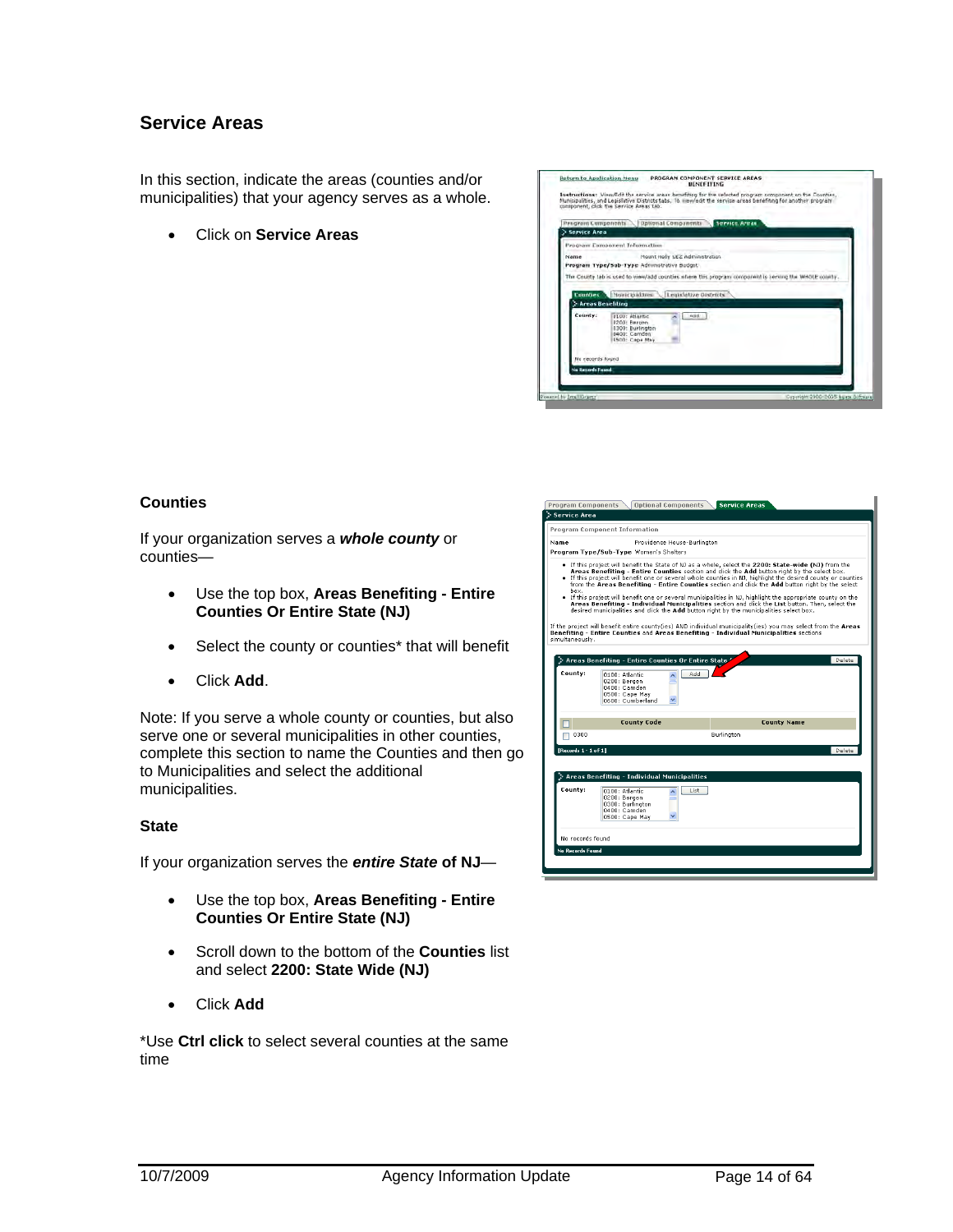#### **Municipalities**

If your organization serves one or more municipalities (not a whole county) $-$ 

- Use the bottom box, **Areas Benefiting Individual Municipalities**
- Select the **County** where the project will be located from the drop-down list and click **List** − a second drop-down list will display all of the municipalities in the selected County
- Select the **municipality** or **municipalities**\* that will benefit from this program
- Click **Add**.

Return to the **Application Menu** 

|                         | Program Component Information                                                                                                                                                    |                                                                                                                                                                                                                                                                                                                                                                                                                                                                                                                                                                                                                                                                                                                                                                                                                                                        |
|-------------------------|----------------------------------------------------------------------------------------------------------------------------------------------------------------------------------|--------------------------------------------------------------------------------------------------------------------------------------------------------------------------------------------------------------------------------------------------------------------------------------------------------------------------------------------------------------------------------------------------------------------------------------------------------------------------------------------------------------------------------------------------------------------------------------------------------------------------------------------------------------------------------------------------------------------------------------------------------------------------------------------------------------------------------------------------------|
| Name                    | Providence House-Burlington                                                                                                                                                      |                                                                                                                                                                                                                                                                                                                                                                                                                                                                                                                                                                                                                                                                                                                                                                                                                                                        |
|                         | Program Type/Sub-Type Women's Shelters                                                                                                                                           |                                                                                                                                                                                                                                                                                                                                                                                                                                                                                                                                                                                                                                                                                                                                                                                                                                                        |
| box.<br>simultaneously. | desired municipalities and click the Add button right by the municipalities select box.                                                                                          | . If this project will benefit the State of NJ as a whole, select the 2200; State-wide (NJ) from the<br>Areas Benefiting - Entire Counties section and click the Add button right by the select box.<br>. If this project will benefit one or several whole counties in NJ, highlight the desired county or counties<br>from the Areas Benefiting - Entire Counties section and click the Add button right by the select<br>. If this project will benefit one or several municipalities in NJ, highlight the appropriate county on the<br>Areas Benefiting - Individual Municipalities section and click the List button. Then, select the<br>If the project will benefit entire county(ies) AND individual municipality(ies) you may select from the Areas<br>Benefiting - Entire Counties and Areas Benefiting - Individual Municipalities sections |
|                         | Areas Benefiting - Entire Counties Or Entire State (NJ)                                                                                                                          | Dalata                                                                                                                                                                                                                                                                                                                                                                                                                                                                                                                                                                                                                                                                                                                                                                                                                                                 |
| County:                 | <b>Add</b><br>0100: Atlantic<br>0200: Bergen<br>0400: Camden<br>0500: Cape May<br>0600: Cumberland                                                                               |                                                                                                                                                                                                                                                                                                                                                                                                                                                                                                                                                                                                                                                                                                                                                                                                                                                        |
|                         | <b>County Code</b>                                                                                                                                                               | <b>County Name</b>                                                                                                                                                                                                                                                                                                                                                                                                                                                                                                                                                                                                                                                                                                                                                                                                                                     |
| 0300                    |                                                                                                                                                                                  | Burlington                                                                                                                                                                                                                                                                                                                                                                                                                                                                                                                                                                                                                                                                                                                                                                                                                                             |
| [Records 1 - 1 of 1]    |                                                                                                                                                                                  | Delete                                                                                                                                                                                                                                                                                                                                                                                                                                                                                                                                                                                                                                                                                                                                                                                                                                                 |
|                         |                                                                                                                                                                                  |                                                                                                                                                                                                                                                                                                                                                                                                                                                                                                                                                                                                                                                                                                                                                                                                                                                        |
|                         | <b>Areas Benefiting - Individual Municipalities</b>                                                                                                                              |                                                                                                                                                                                                                                                                                                                                                                                                                                                                                                                                                                                                                                                                                                                                                                                                                                                        |
| County:                 | 0100: Atlantic<br>0200: Bergen<br>0300: Burlington<br>0400: Camden<br>0500: Cape May                                                                                             | List                                                                                                                                                                                                                                                                                                                                                                                                                                                                                                                                                                                                                                                                                                                                                                                                                                                   |
| <b>Municipality:</b>    | 0100; Atlantic - 0102; Atlantic City<br>0100: Atlantic - 0104: Borough of Buena<br>0100: Atlantic - 0110: Borough of Folsom<br>0100: Atlantic - 0115: Borough of Longoo          | Add                                                                                                                                                                                                                                                                                                                                                                                                                                                                                                                                                                                                                                                                                                                                                                                                                                                    |
|                         | 0100: Atlantic - 0101: City of Absecon<br>0100: Atlantic - 0103: City of Brigantine                                                                                              |                                                                                                                                                                                                                                                                                                                                                                                                                                                                                                                                                                                                                                                                                                                                                                                                                                                        |
|                         | 0100: Atlantic - 0106: City of Corbin City<br>0100: Atlantic - 0107: City of Egg Harbor<br>0100: Atlantic - 0109: City of Estell Manor<br>0100: Atlantic - 0114: City of Linwood |                                                                                                                                                                                                                                                                                                                                                                                                                                                                                                                                                                                                                                                                                                                                                                                                                                                        |

\*Use **Ctrl click** to select several municipalities at the same time

### *Submitting the Agency Information Update*

Only the Agency Authorized Official or Agency Administrator can submit an Agency Information Update.

• Click **Submit Update**.

### *Modifications Required*

If DCA needs additional or corrected information for your Agency Information Update, the Agency Authorized Official and Agency Administrator will receive notices on their **Task Lists**—**Agency Information Update, Modifications Required**.

- Click the **Submission Required** hyperlink
	- − This will bring you directly to the **Agency Information Update** screen
- Click the **Comments** tab to see what needs to be changed or added
- Follow the same procedures as if this were your initial Agency Information Update
- Be sure to **Save** each page you change

In **Service Areas**, if you need to delete a county or town—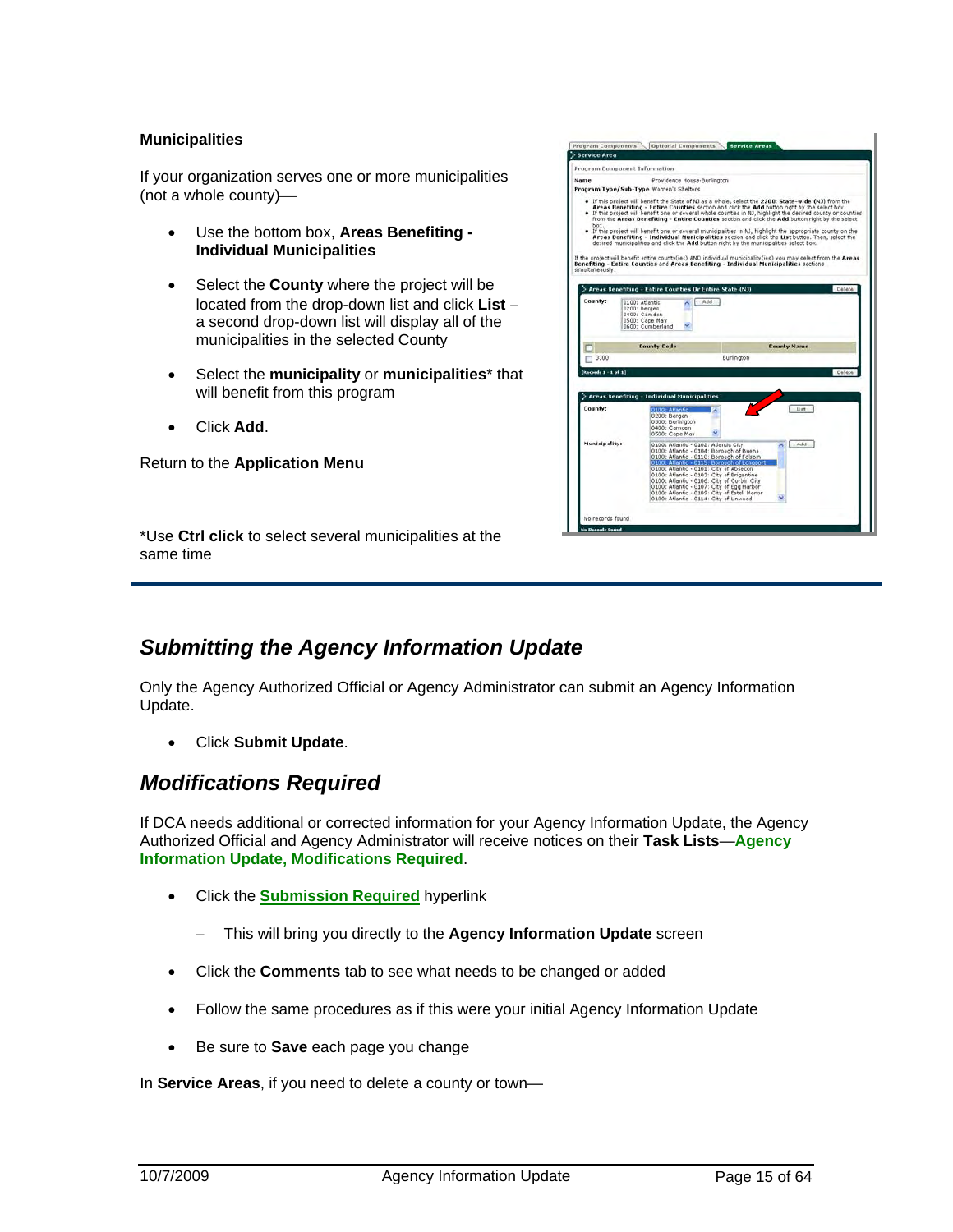- <span id="page-15-0"></span>• Click the selection box  $\boxtimes$  for the county or town
- Click the **Delete** button

You may add your own comments to those made by the reviewers.

- Click on the **Comments** tab
- Click the **Add** button
- Type your comments into the text field
- **Save**

When you have completed the required modifications—

• **Submit Update**.

### *Annual Agency Information Update*

Every agency registered in SAGE is required to update their Agency Information annually. A message at the top of the Agency Authorized Official and Agency Administrator's Task Lists will say—**Agency Information Update, Submission Required**.

- Click the hyperlink **Click here to create an updated Agency Information Update**
- Follow the same procedures as if this were your [Initial Agency Information Update](#page-11-0)
- Revise any information that has changed since your previous Update

(If your information has *not changed* since last year, you still need to complete the steps below.)

- − Click **Edit**
- − **Save**
- **Submit Update**

### *Mid-year changes to your Agency Information Update*

If your agency information changes (phone numbers, address, etc.) between annual updates, notify DCA by submitting a revised Agency Information Update.

At the Agency Authorized Official or Agency Administrator's **Start Menu**, in **Quick Links**—

- Click **View All Agency Information Updates**.
	- − This will take you to the **Search Agency Information Updates** screen
- (Do *not* **Search**) Click the **Create Update** button
	- − You will be brought to the **Agency Information Update** page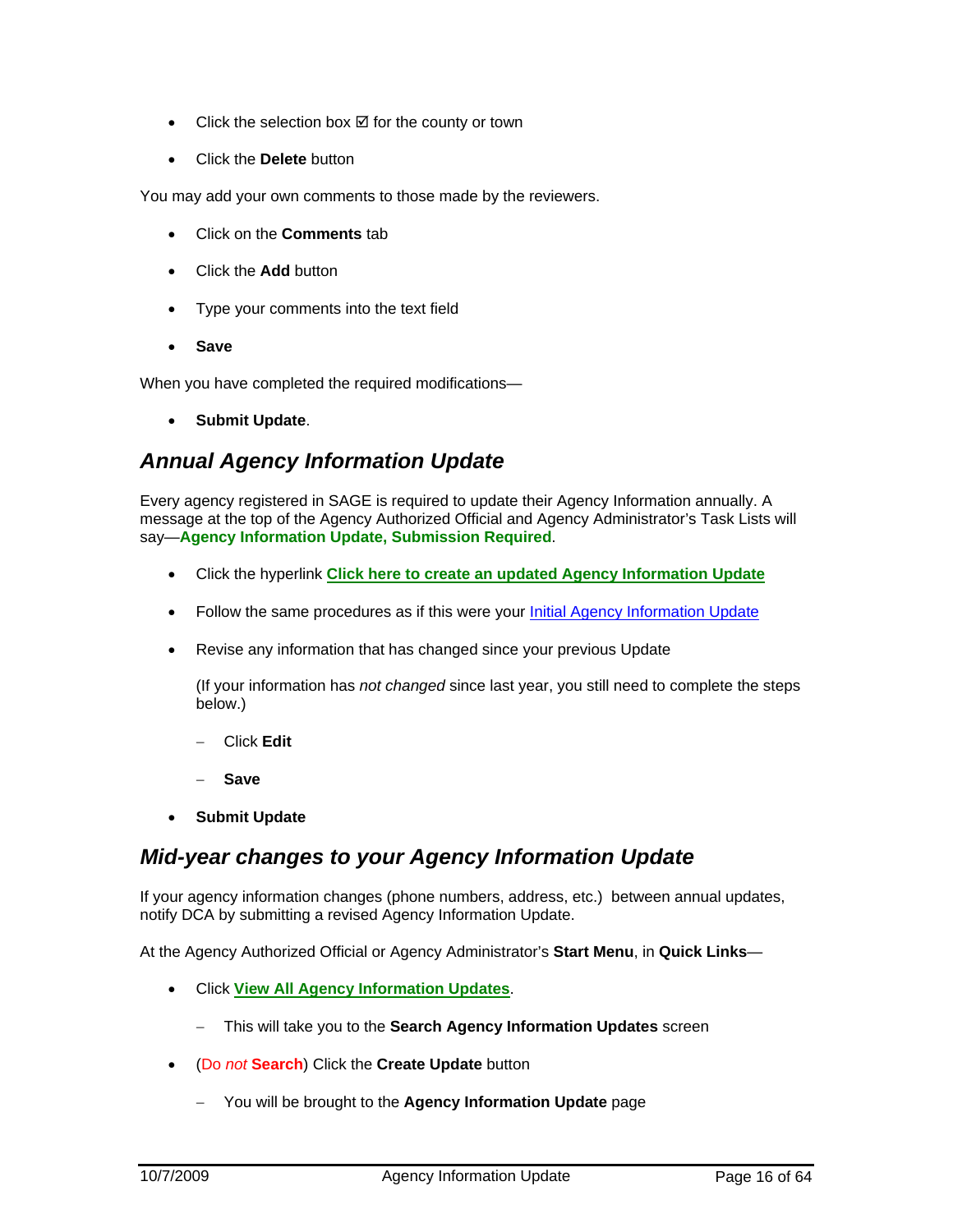- Click **Edit**
- Revise the information that has changed since your previous Update
- **Save**
- **Submit Update**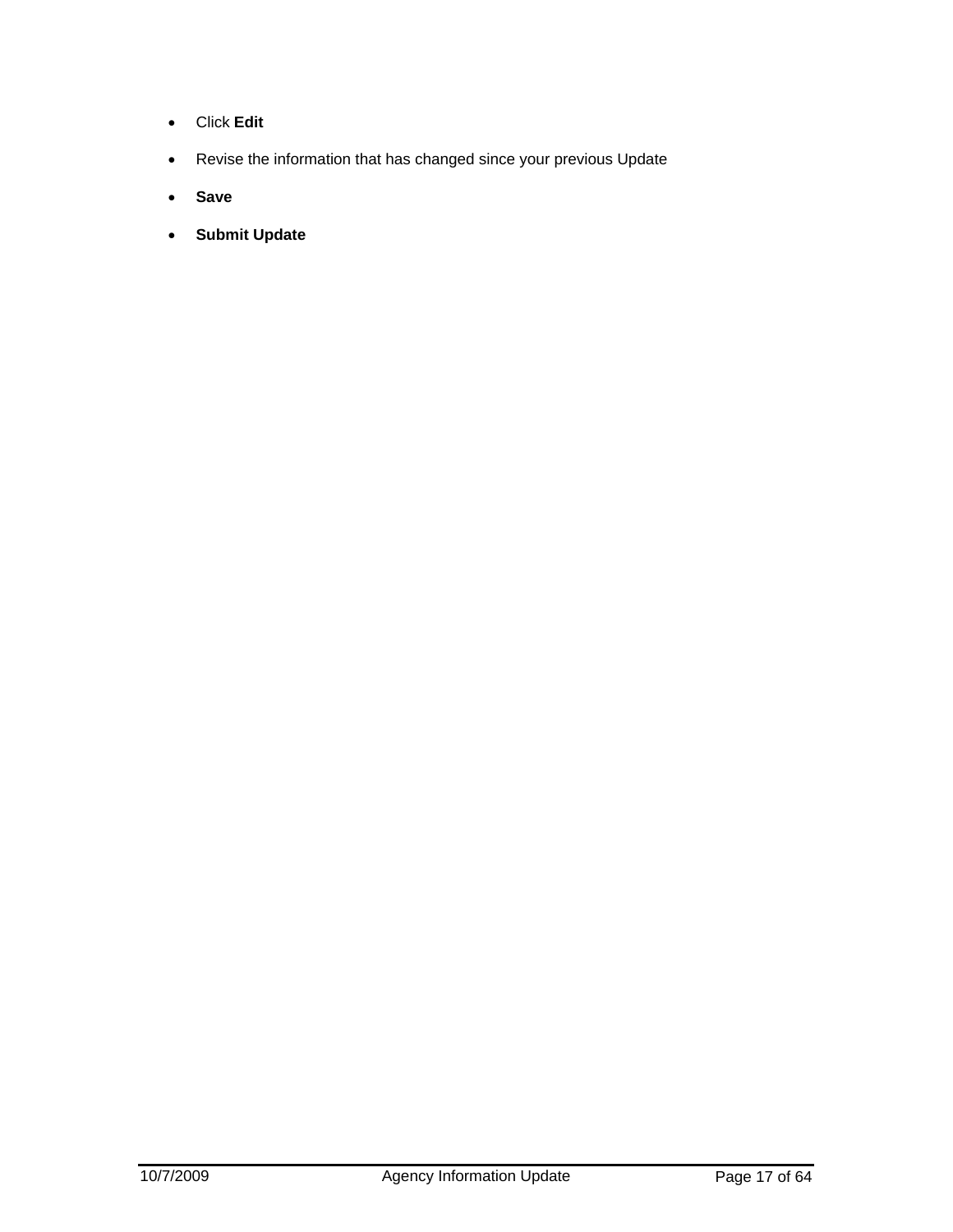# **Audit Submission for Non-Profit Grant Recipients**

Audit requirements are determined by your agency's expenditures of State and/or Federal grant awards during your agency's 12-month fiscal year. The links below provide guidance about the type of audit you must submit, based on the criteria established within these circular letters and referenced in your DCA grant agreement.

<http://www.whitehouse.gov/omb/circulars/a133/a133.html>

<http://www.state.nj.us/infobank/circular/cir0404b.htm>

Audit functions can only be performed by your **Agency Authorized Official** and **Agency Administrator**.

### *Submission Required*

If your agency is required to submit periodic audits to DCA, an **Audit task** will appear on your Agency Authorized Official and Agency Administrator's Task Lists when the audit submission is due.

If the DCA SAGE submission date for your audit has passed, your agency **cannot submit a Grant Application or Financial Status Report (payment request)** until your audit is received and approved by DCA.

Currently, the SAGE Audit feature requires that you create your audit offline, forward it to DCA, and indicate in SAGE whether you will mail or hand deliver the audit to DCA.

| <b>Task List: Actions Required</b>                       |
|----------------------------------------------------------|
| Collapse Entire Tree                                     |
| 白-Agency Information Update                              |
| 白-Submission Required                                    |
| i. Click here to create a new Agency Information Update. |
| - Audits                                                 |
| $-01/01/2005 - 12/31/2005$ (Due: 08/31/2007)             |

To begin, at the **Start Menu**, under **Task List: Actions Required**―

• Click the **hyperlink** under **Audits**. You will be taken to the **View/Submit Audits** page.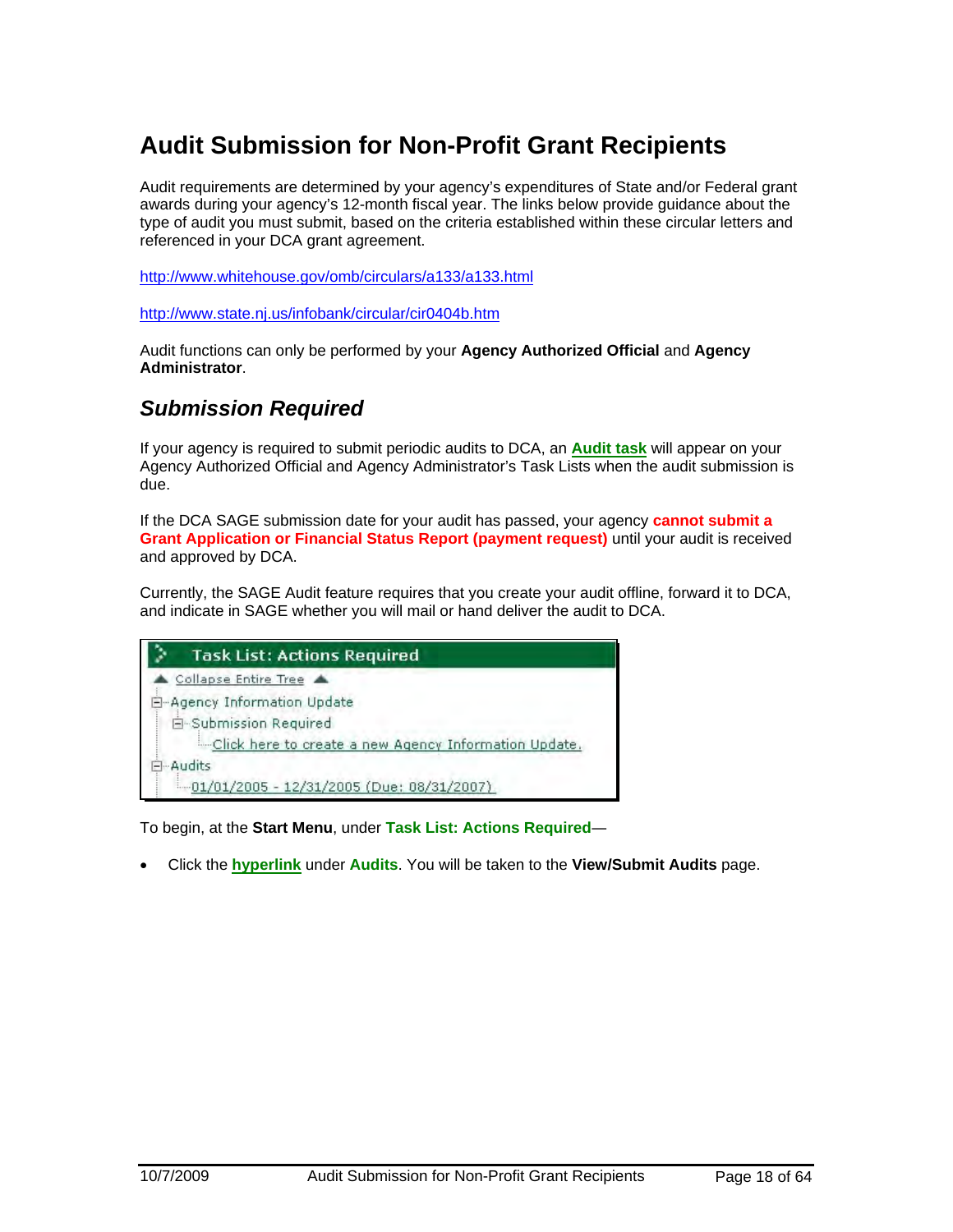### *View/Submit Audit*

Your hard copy audit report must have been [forwarded to DCA](#page-19-0) by mail, email, or hand delivery when you enter and submit the audit report information in the SAGE system.

| $\sim$ $\times$ |                                                    |
|-----------------|----------------------------------------------------|
|                 |                                                    |
|                 |                                                    |
|                 |                                                    |
|                 |                                                    |
|                 | <b>Existing Audits (not including above audit)</b> |

At the **View/Submit Audit** page, from the drop down list in the **Method of Submission** field—

- Select the method you will use to forward your audit to DCA―
	- − I will/have mailed this attachment

or

- − I will/have hand delivered this attachment
- Click **Submit**
- Click **OK** at the Confirmation Box

After clicking **Submit**, you will be taken back to the **View/Submit Audits** screen, showing the status of your **Existing Audits**.

| <b>Existing Audits</b>                             |                      |                                                 |          |                       |                                            |             |                   |
|----------------------------------------------------|----------------------|-------------------------------------------------|----------|-----------------------|--------------------------------------------|-------------|-------------------|
| <b>Status</b>                                      | Audit<br><b>Type</b> | <b>Submission Start Date End Date</b><br>Method |          |                       | Date<br><b>Submitted Approved Deadline</b> | <b>Date</b> | <b>Submission</b> |
| Submitted/Review Financial I will/have<br>Required |                      | Statement mailed this<br>attachment             | 1/1/2005 | 12/31/2005 11/21/2007 |                                            |             | 8/31/2007         |

Once submitted, the audit requirement will no longer appear on the Agency Authorized Official and Agency Administrator's Task Lists.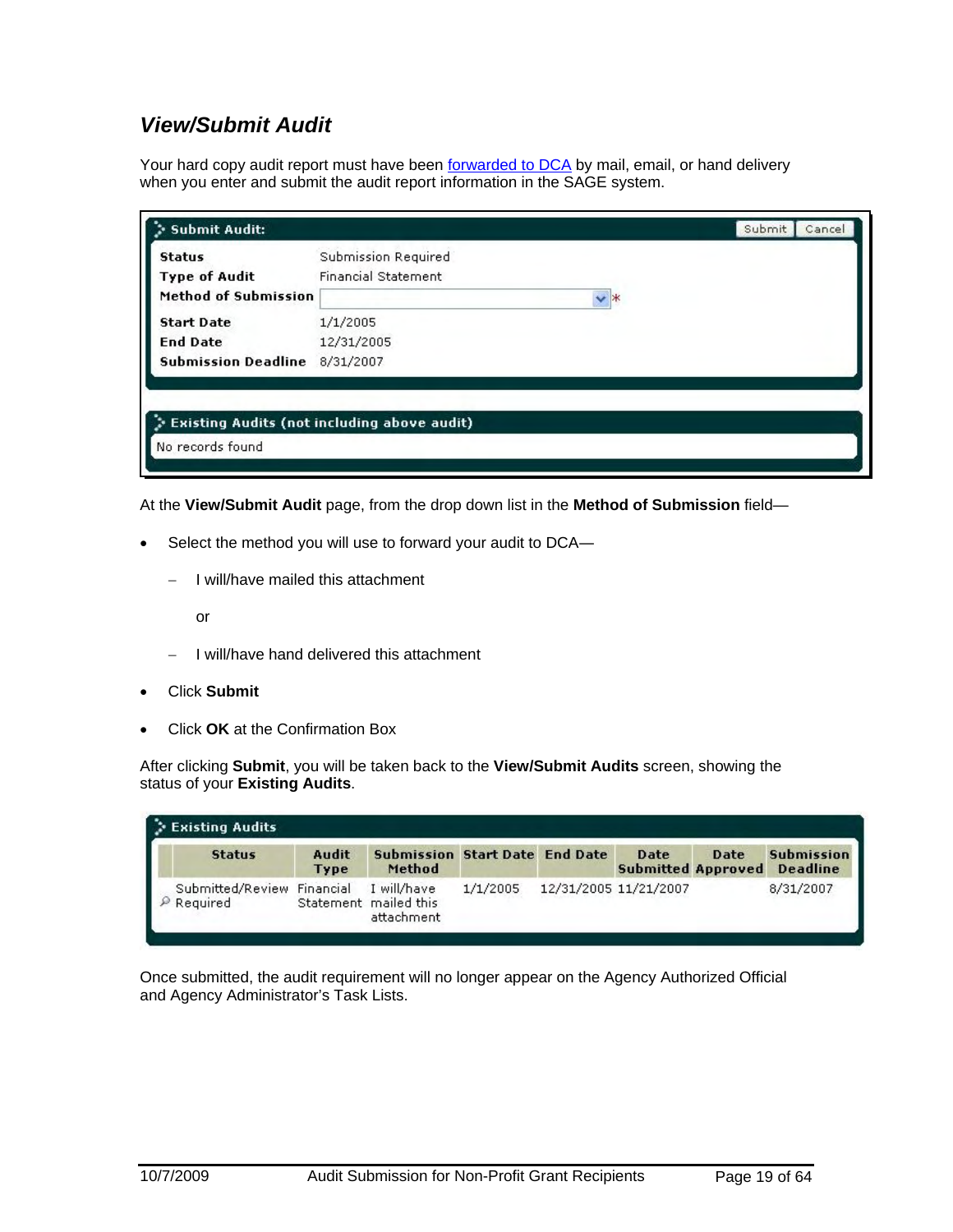### <span id="page-19-0"></span>*Forwarding the Audit Report to DCA*

Audit reports submitted to DCA must be **signed and dated by your independent CPA/Auditor**.

Mail or deliver your audit report to—

**NJ Department of Community Affairs Office of Auditing, 8th Floor 101 S. Broad Street PO Box 800 Trenton, NJ 08625-0800** 

To email your audit report to DCA—

- Scan a **signed** copy of the audit report
- Save it as an Adobe PDF file
- Attach the file to an email and send it to **[SageAudits@dca.state.nj.us.](mailto:SageAudits@dca.state.nj.us)**
- Select "I will/have mailed this attachment" at the **View/Submit Audit** page

### *Approval*

To check on the approval of your submitted audit, at the **Start Menu**, under **Quick Links**—

• Click on the **View Audit Log** link

You will be brought to the **View/Submit Audits** page, where you can see the status of your Audit.

| Existing Audits |                 |                                                  |                            |                                            |             |             |                                                  |
|-----------------|-----------------|--------------------------------------------------|----------------------------|--------------------------------------------|-------------|-------------|--------------------------------------------------|
| <b>Status</b>   | Audit<br>Type   | <b>Submission</b><br>Method                      | <b>Start Date End Date</b> |                                            | <b>Date</b> | <b>Date</b> | Submission<br><b>Submitted Approved Deadline</b> |
| Approved A-133  | Single<br>Audit | I will/have hand<br>delivered this<br>attachment | 1/1/2006                   | 12/31/2006 10/17/2007 10/19/2007 9/30/2007 |             |             |                                                  |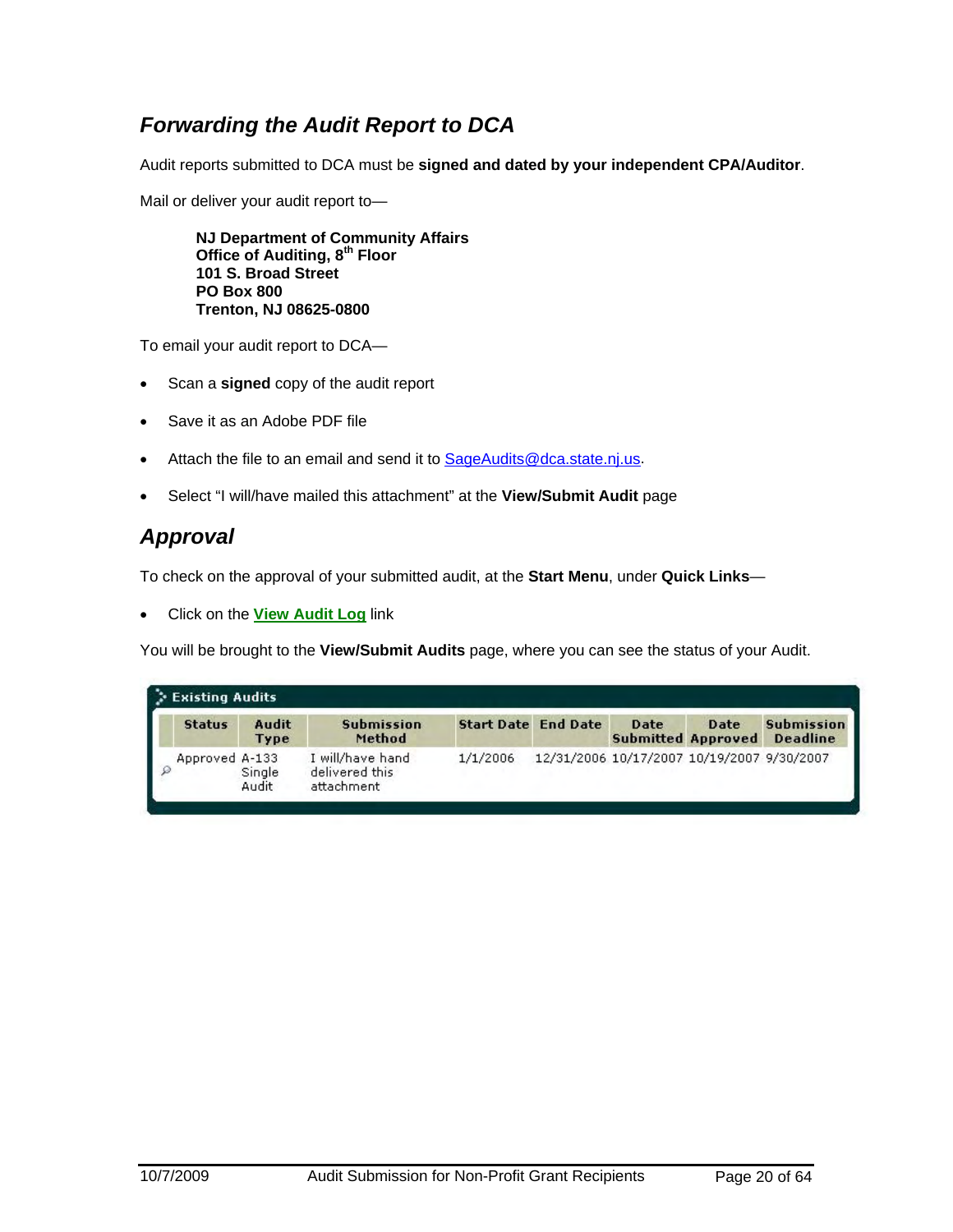# <span id="page-20-0"></span>**Agency Contacts**

To perform Application, Grant, and Agency procedures in SAGE, your staff members must be made SAGE *Agency Contacts*.

### *Security Levels*

Agency Contacts (SAGE users) have three kinds of security levels-

- 1. **System** (Agency) **Security Levels** authority to perform SAGE tasks for the organization (Agency) as a whole
- 2. **Application Security Levels** authority to perform SAGE tasks for one specific grant application (also called "Level of Access")
- 3. **Grant Security Levels** authority to perform SAGE tasks for one specific grant (also called "Level of Access")

### *Adding Agency Contacts*

Agency Authorized Officials and Agency Administrators can add, edit, and/or delete Agency Contacts at lower security levels than their own.

- Click **Agency Info** at the **Start Menu**
	- − This will take you to the **View Agency Information** screen
- Scroll down to the **Agency Contacts** list at the bottom of the page
- Click **Add**
	- − You will be brought to the **Edit Agency Contact Information** screen
- Enter the name of the person you are adding as a SAGE user (Agency Contact)
- Some of the fields may be pre-populated with data from your Agency Information. You may change the content of these fields (if necessary) and enter specifics about the Agency Contact you are adding. Fields marked with a red asterisk (**\***) are mandatory
	- The **Active** field has been automatically selected by the system. Only Active users can login and use SAGE
	- Refer to the [SAGE Agency Security Levels](#page-57-0) chart to determine the appropriate System (Agency) Security Level for the contact

Security Levels for specific Applications and Grants are assigned in the individual Application and Grant setup process—not here

- Click **Save**
	- − You will be returned to the **View Agency Information** screen
- Continue adding Agency Contacts, as needed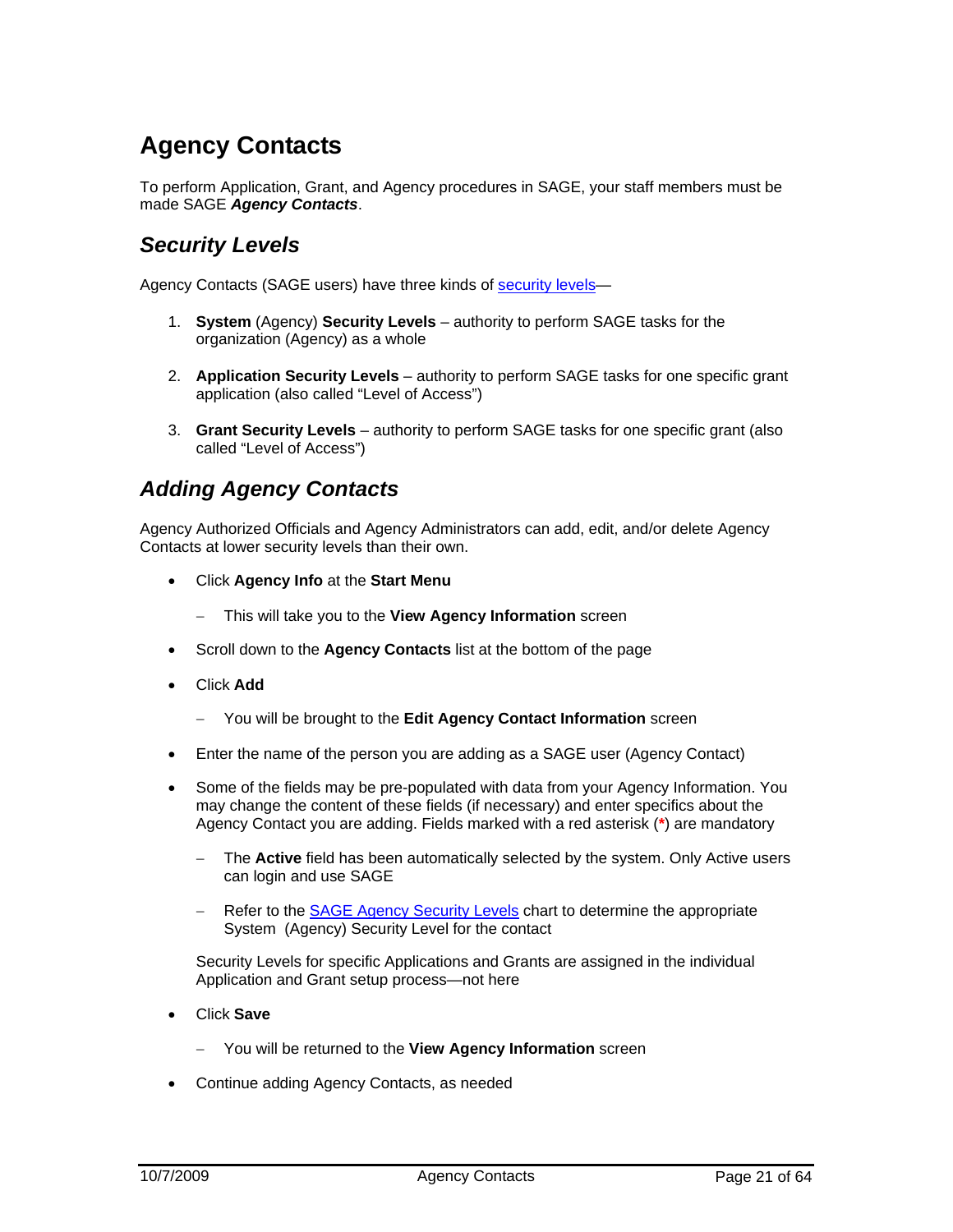#### **Usernames and Passwords**

The new users will automatically receive email notifications with their Usernames, Passwords, and hyperlinks to SAGE. They will be able to login to SAGE immediately. When users log into SAGE, they will be instructed to change their own passwords.

New users might want to refer to the [Login,](#page-3-0) [Sage Details](#page-4-0), and [Start Menu](#page-8-0) sections of this User Guide to help them get started.

#### *Accountability*

**Usernames and Passwords should not be shared**. Agency Contacts should always login to SAGE as *themselves*—not other users. If an Agency Contact needs to perform tasks that his/her Security Level does not allow, the Contact's Security Level should be changed by the Agency Authorized Official or Agency Administrator.

### *Editing an Agency Contact's Information*

With the appropriate System Security Level, you may edit the contact information of the users in your organization at a lower security level than yours.

- At the **Start Menu**, click **Agency Info**
- Scroll down to the **Agency Contacts** section
- Click the  $\odot$  radio button for the user to be edited
- Click **Edit**
	- − This will bring you to the Agency Contact's information form
- Make the desired changes to the user's information
- **Save**

### *Deactivating Agency Contacts*

With the appropriate System Security Level, you may deactivate users to cancel their access to SAGE.

- At the **Start Menu**, click **Agency Info**
- Scroll down to the **Agency Contacts** section
- Select  $\odot$  the the user to be edited
- Click **Edit**
	- This will bring you to the Agency Contact's information form
- Click on the **Active**  $\boxtimes$  selection box to *remove* the checkmark and deactivate the user
	- − ; is ACTIVE is DEACTIVATED
- **Save**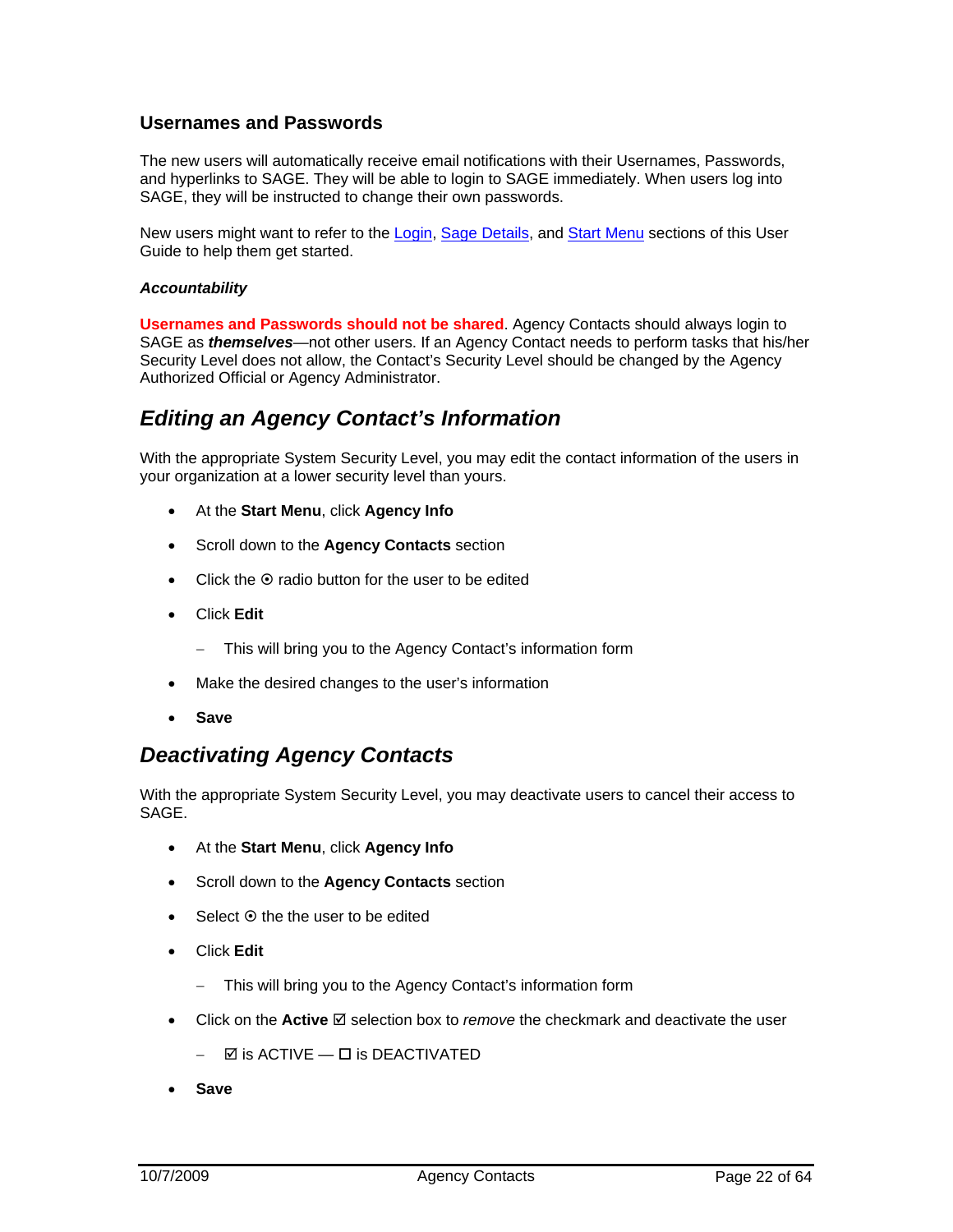### *Modifying your own contact information*

- Click your name on the SAGE Task Bar
	- − You will be brought to the **Edit Your Contact Information** screen
- Click **Edit**
- Type in the fields or use the pull down lists to insert or change information
- **Save**

### *Changing your password*

- Click your name on the SAGE Task Bar
- At the **Edit Your Contact Information** screen, click on **Change Password**
- At the **Change your Password** form—
	- − Enter your old password
	- − Enter your new password
	- − Re-enter your new password (to confirm)
- **Save**

### *Changing your name*

Name changes are performed by a SAGE System Administrator. Contact the SAGE Help Desk.

### *Changing your Agency Authorized Official*

Only an Agency Authorized Official can modify his or her own information. If your Agency Authorized Official's information needs to be changed and he or she is not available – or if the Agency Authorized Official has left your organization, email the **[SAGE Help Desk](mailto:helpdesk@dca.state.nj.us) or call the Help** Desk at 609-292-8134.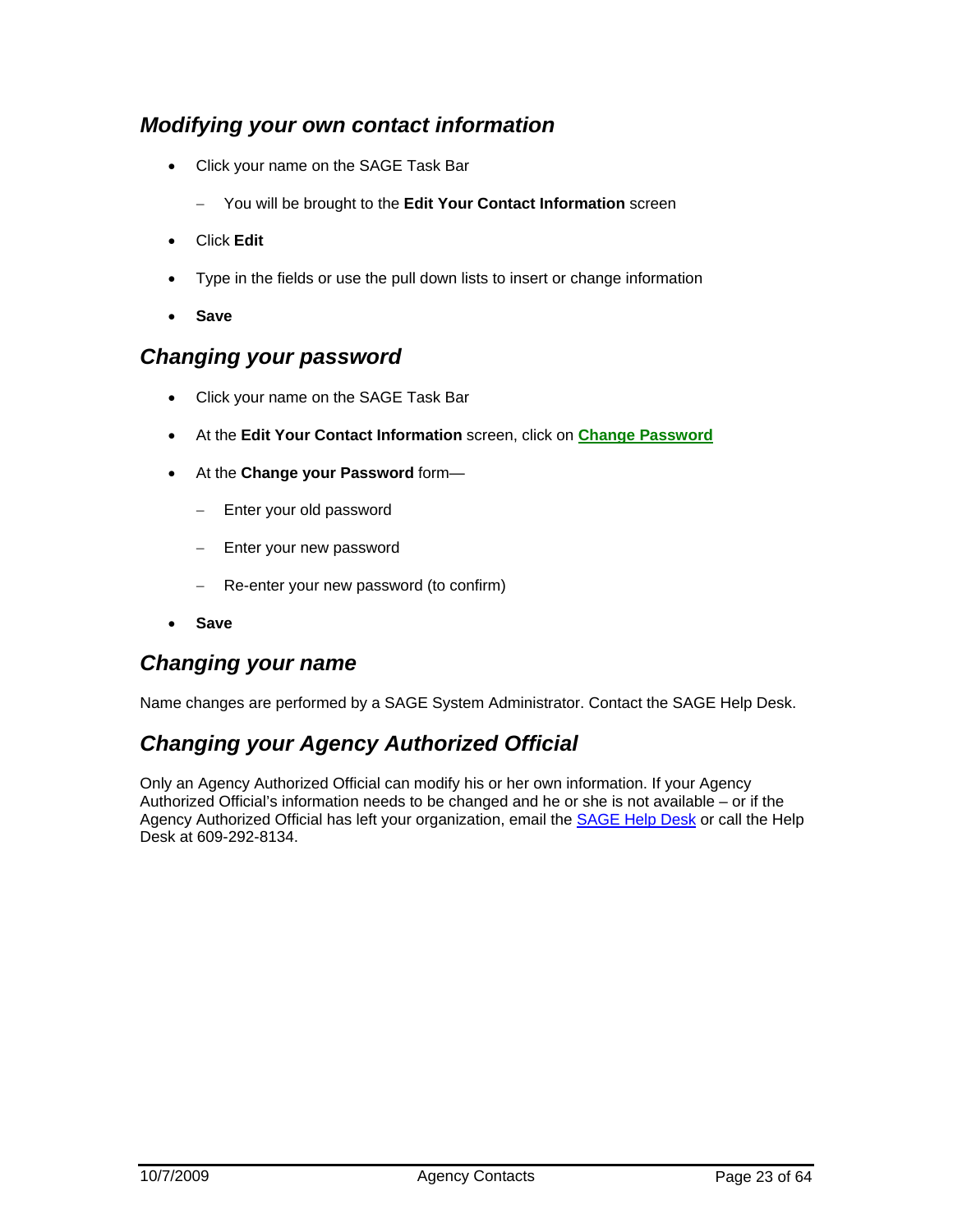## <span id="page-23-0"></span>**Consultants**

### *Becoming an Authorized SAGE Consultant*

To have your firm listed in SAGE as a Consultant—so organizations in NJ can hire you to work on their Applications or Grants—follow the same instructions that an agency would use to get access to SAGE. (See [Requesting Access to SAGE\)](#page-6-0)

- At the **Agency Type** field, select an appropriate consultant category from the pull down list (go to the bottom of the list to find consultants).
- To add staff members as SAGE contacts—who will then be available in SAGE to work on applications and grants for agencies—follow same instructions that an agency would use to add contacts. (See [Adding Agency Contacts\)](#page-20-0)

You will be required to submit an initial [Agency Information Update](#page-11-0) to DCA through SAGE, and renew it annually.

**Consultants should** *not* **be added to their clients' Contact Lists as Agency Contacts**—as if the consultants were employees of the clients' organization.

When applicants or grantees hire a Consultant from your firm, they should add the Consultant to the application or grant by following the Using a Consultant procedures, below.

### *Using a Consultant*

If your organization hires a Consultant to work on an application or grant, your Application or Grant Administrator needs to give the Consultant *access* to the application or grant in SAGE.

A Consultant who works on an application is *not* automatically included as a contact for the resulting grant.

**Do not** add the Consultant as one of your regular Agency Contacts—as if the Consultant were an employee of your organization.

#### **Assigning a Consultant to an Application**

At the **Application Menu**—

- Click **Control Access to Application**
- Click **Agency Consultants** (at the bottom of the page)
- At the **Agency Consultant Search** form, enter the Consultant's last name or the name of the consulting firm in the appropriate field
- Click **Search**
- Scroll down to see your results
- Click the little magnifying glass for the desired Consultant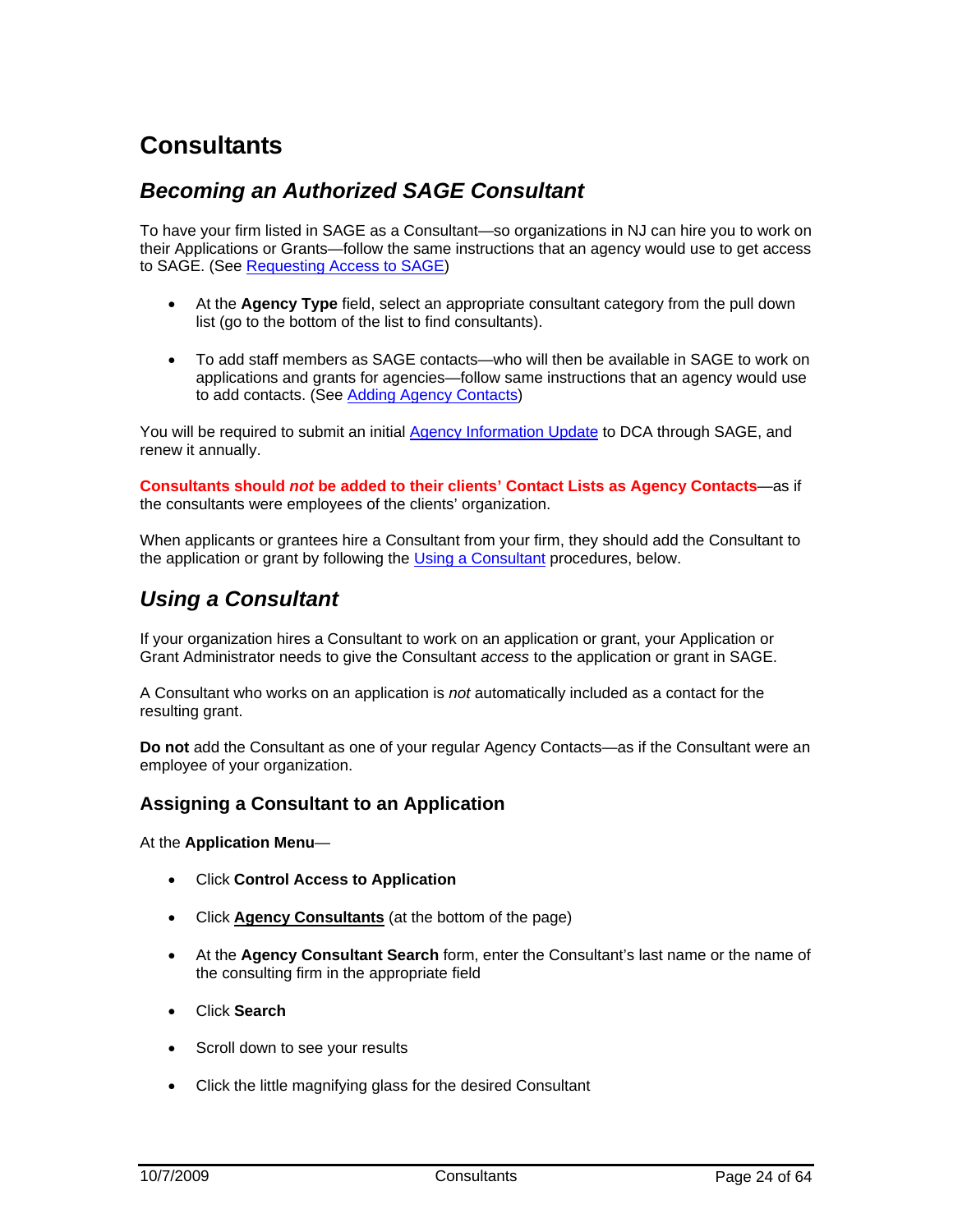- At the **Assign additional Agency Consultants to application** form, select a Level of Access from the pull down list
	- − Refer to the **SAGE Agency Security Levels** chart to determine the appropriate Level of Access
- Click **Grant This User Access**

#### **Assigning a Consultant to a Grant**

At the **Grant Menu**—

- Click **Grantee Contact Information**
- Click **Agency Consultants** (at the bottom of the page)
- At the **Agency Consultant Search** form, enter the Consultant's last name or the name of the consulting firm in the appropriate field (try partial names – the spelling must be *exactly* the same as it is in the SAGE records)
- Click **Search**
- Scroll down to see your results
- Click the magnifying glass for the desired Consultant
- At the **Assign additional access to grant** form, select a **Level of Access** from the pull down list
	- − Refer to the [SAGE Agency Security Levels](#page-57-0) chart to determine the appropriate Level of Access
- Click **Grant This User Access**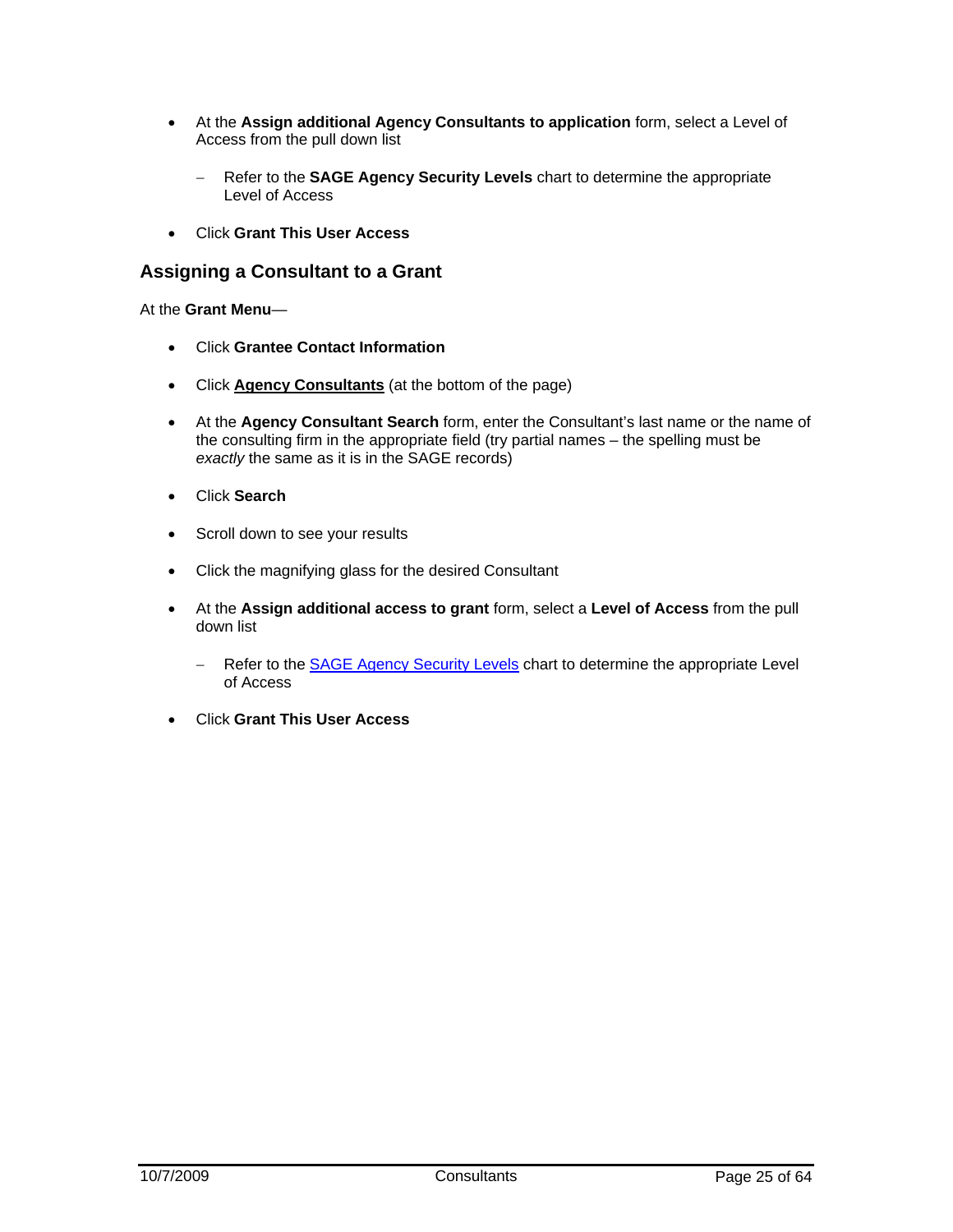# **Applications**

### *Available Grant Programs (RFPs)*

SAGE calls Grant Programs "RFPs" – Requests for Proposal.

#### *RFPs in your drop down list*

When you registered for SAGE access, you indicated your agency's organization type. Based on that category, SAGE will display specific Grant Programs (appropriate for your type of organization) in the **Initiate an Application** box pull down list on the **Start Menu**.

#### *All Available DCA RFPs*

To see *all* the current DCA Grant Programs, click the **View Available RFPs** hyperlink. If you are interested in one of the Grant Programs on the complete list, but it is not available in your pull down list, call or email the Program Manager (provided in the Grant Program information under **Contact Information**).

### *Starting a New Grant Application*

**Agency Authorized Officials** and **Agency Administrators** are the only Agency Contacts who can *initiate* and *submit* grant applications. Whoever initiates the Application can add more Agency Contacts to work on the application.

#### **Initiate an Application**

On the upper right side of the **Start Menu**, in the **Initiate an Application** box—

- Choose a grant program from the **Select an RFP** drop down list
- Click **Apply for a New Grant**
	- − You will be brought to the **Application Menu**

You may start working on the application immediately, or come back to it later.

The application will appear on your **Task List** under **Applications** – **Application in Process**. To return to the application, click the **application number** hyperlink.

#### *Assign Staff to Complete the Application*

If you want to delegate some or all of the following Application tasks to staff members in your organization, refer to [Adding Application Contacts.](#page-26-0)

#### *Use a Consultant to Complete the Application*

Add a Consultant to the Application Contact list by following the instructions in **[Assigning a](#page-23-0)  [Consultant to an Application](#page-23-0)**.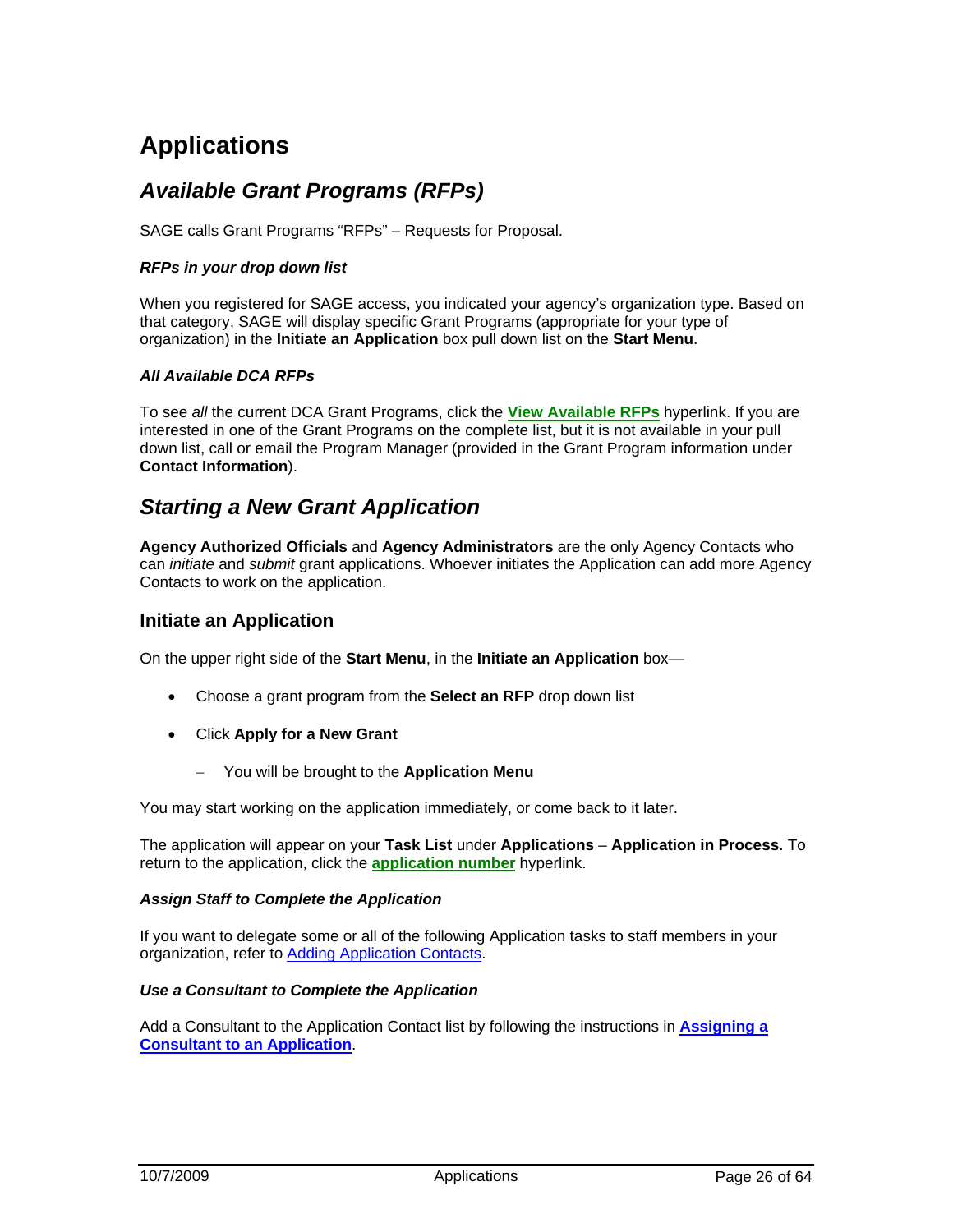### <span id="page-26-0"></span>*Application Steps*

**IMPORTANT**: Refer to the **Application Instructions** at the beginning of the **Application Forms**. These were written by DCA Program Staff for your grant. The instructions will guide you through the application process and may stipulate Program-specific information that you need to include in your application.

- 1. Verify that your **Agency Information** is up-to-date
- 2. Assign **Contacts** to work on the application
- 3. Complete the **Components** section
- 4. Complete the **Application Information** section
- 5. Complete all **Application Forms**
- 6. Develop your **Budget**
- 7. **Submit** the Application

### *1. Agency Information*

Before you start your application, be sure that DCA has the correct information about your agency.

- Click the **Agency Info** button in the green task bar at the top of the screen
- Look over your **Agency Information** and **Service Areas**
- Complete the Board of Directors section, if appropriate for your Agency Type
- If your information has changed, submit a new **Agency Information Update** (see [Mid](#page-15-0)[year changes to your Agency Information Update](#page-15-0))

### *2. Contacts*

SAGE automatically assigns the person who initiates a new grant application as the **Application Administrator**.

The Application Administrator gives *access* to the staff members of your organization (Agency Contacts) who will be working on the grant application.

#### **Adding Application Contacts**

#### At the **Application Menu** —

- Click **Control Access to Application** under **Contacts**
	- − This will bring you to the **Give People Access to this Application** screen
- Select the desired Agency Contact from the pull down list in the **Name** field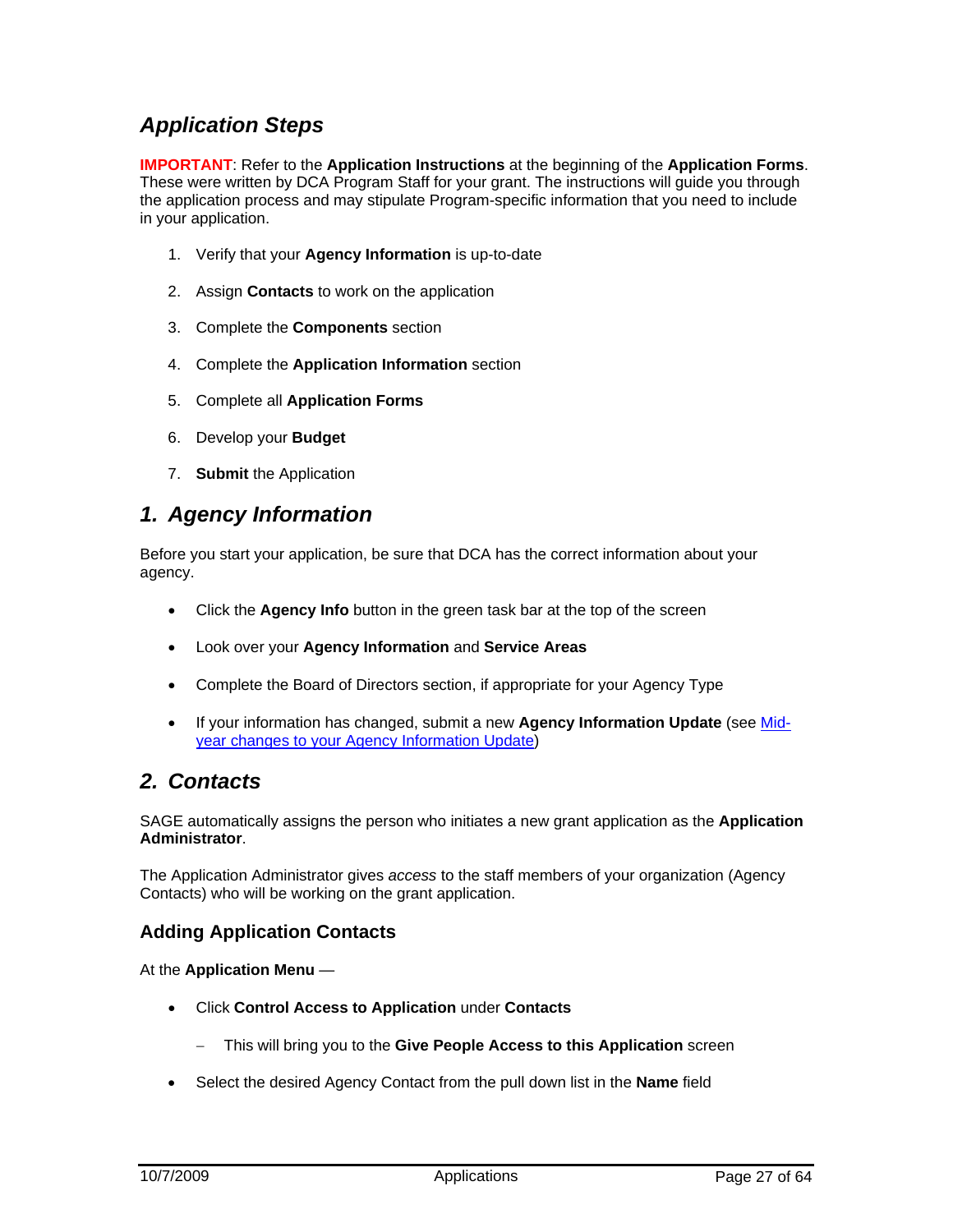- In the **Contact Type** field, select whether this person will be a **Main Contact** or a **Staff Member** from the pull down list
	- − Main Contacts see the application on their **Task Lists**
- Select the appropriate **Level of Access** from the pull down list (refer to the **[SAGE](#page-57-0)  [Agency Security Levels Chart](#page-57-0)**, if necessary)
- Click **Grant This User Access**
- Continue to give access to additional Agency Contacts, if desired

#### **Editing Application Contacts**

#### At the **Application Menu**—

- Click **Control Access to Application** under **Contacts**
	- − This will bring you to the **Give People Access to this Application** screen
- Select  $\odot$  the contact you want to edit
- Click **Edit**
- From the pull down list(s), select a new—
	- − **Level of Access**

and/or

- − **Contact Type**
- **Save**

#### **Deleting Application Contacts**

At the **Application Menu**—

- Click **Control Access to Application** under **Contacts**
	- − This will bring you to the **Give People Access to this Application** screen
- Select  $\odot$  the contact you want to delete
- Click **Delete**

The Application Contact has not been deleted from the Agency Contact list, just excluded from this application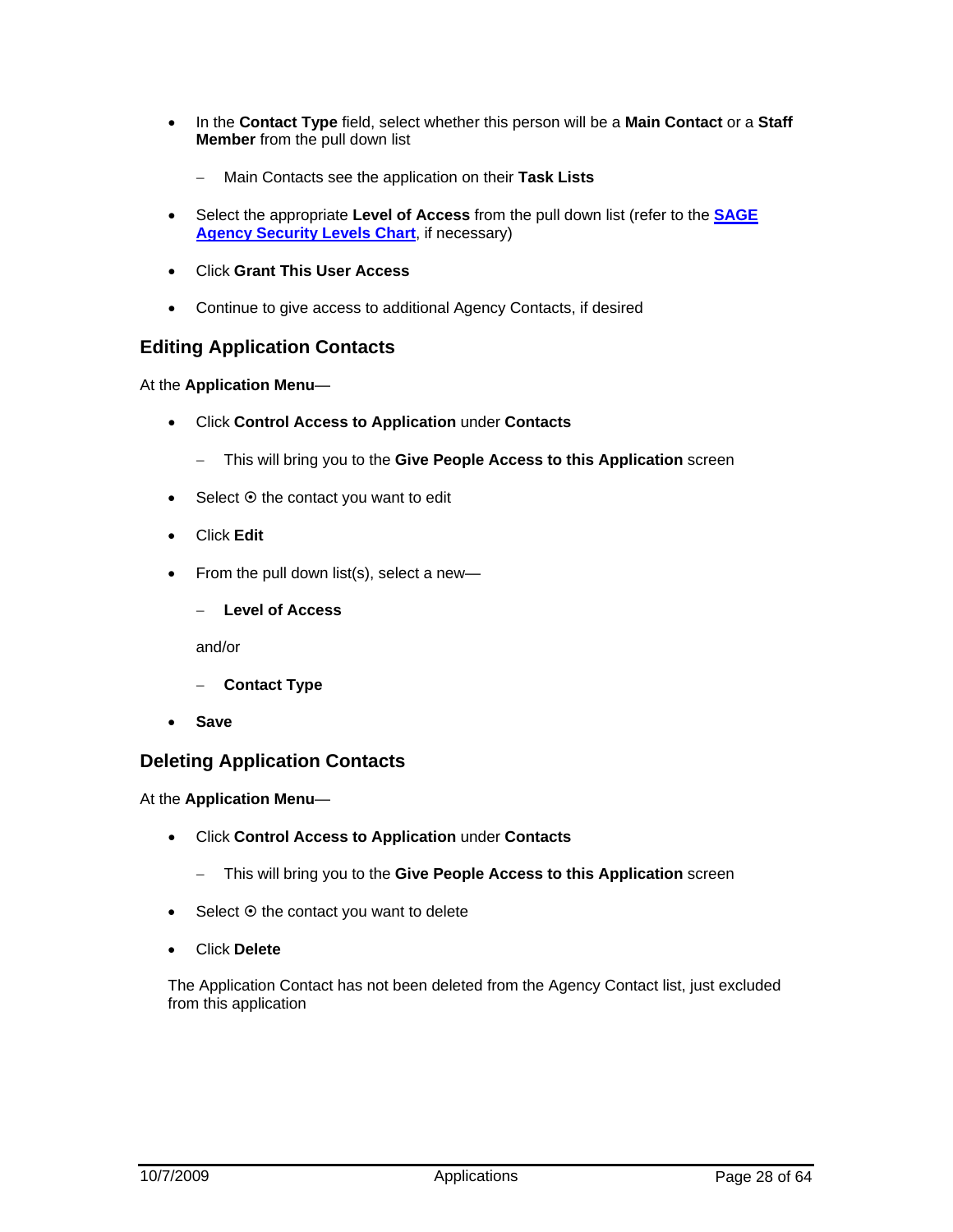### <span id="page-28-0"></span>*3. Components*

### **Program Components**

A Program Component is a name or title that describes one or several primary goal(s) that will be achieved with the grant funds. Check the **Application Instructions** (at the top of the Application Forms list) to see if it includes Program Component instructions. Contact your DCA Application Manager for advice, if necessary.

At the **Application Menu**—

- Click **Program Components**
	- − You will be brought to the **Application Program Components** screen
- Select a Program Type from the **Program Type/Subtype** drop down list
- Enter a **Name** for the Component (create one or use a name suggested in the Application Instructions)
- Add the address, if your project has a specific location
- **Save**
- If your Grant Program allows you to choose more than one Component, you may select an additional **Program Type/Subtype**, and repeat the process above – refer to your Application Instructions or contact your Application Manager for assistance, if needed.

#### **Editing a Program Component**

#### At the **Application Menu**—

- Click **Program Components**
	- − You will be brought to the **Application Program Components** screen
- Select  $\odot$  the appropriate **Program Component** from the list
- Click **Edit**
- Change the information appropriately
- **Save**

#### **Deleting a Program Component**

#### At the **Application Menu**—

- Click **Program Components**
	- − You will be brought to the **Application Program Components** screen
- Select  $\odot$  the appropriate **Program Component** from the list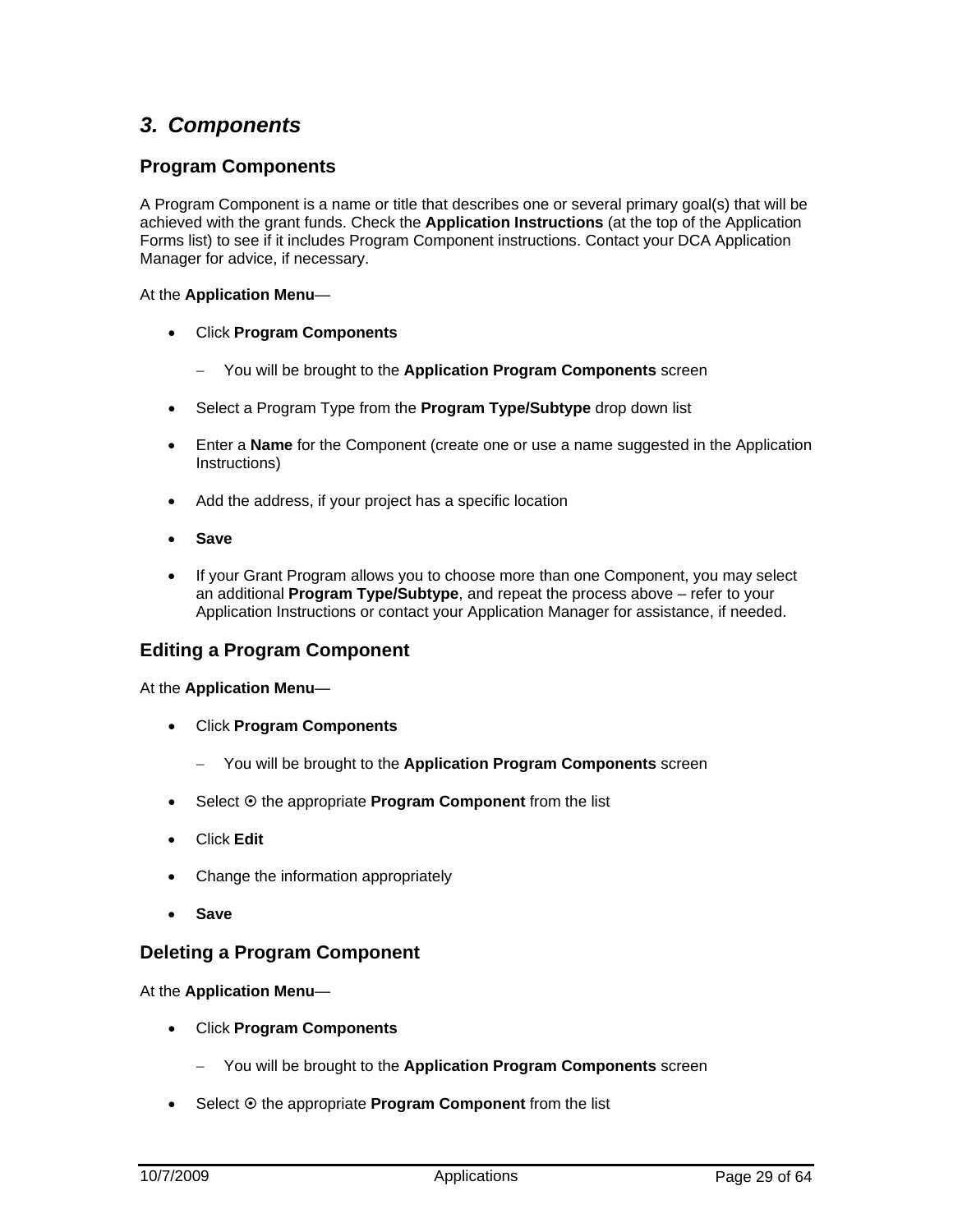• Click **Delete**

#### **Optional Components**

Some programs, such as Balanced Housing, may include Optional Components that provide auxiliary funding. Refer to your Application Instructions.

#### At the **Application Menu**—

- Click **Optional Components** (or, if you're already at Program Components, click the Optional Components tab)
	- − You will be brought to the **Current Application Optional Components** screen
	- − If the screen displays the message "There are no current add-on components for this application" – skip this screen
- If a drop down list is presented, select an appropriate **Optional Component**
- **Save**
- If the drop down list contains more than one Optional Component and your project qualifies for more than one, repeat the procedure above

#### **Deleting an Optional Component**

#### At the **Application Menu**—

- Click **Optional Components**
	- − You will be brought to the **Current Application Optional Components** screen
	- − Select ⊙ the desired **Optional Component** from the list
	- − Click **Delete**

#### **Service Areas**

In this section, indicate the areas (counties and/or municipalities) that will benefit from *this* program – which may or may not be the area that your agency serves as a whole.

• Click on **Service Areas** 

If your program/project has multiple Components, you will get a list of the Components you chose.

Since Components may represent "sub" projects, possibly with different locations, click on each Component in turn and assign a Service Area for *each* Component.

|                                    | Program Components \ Optional Components \ Service Areas                                                                                             |
|------------------------------------|------------------------------------------------------------------------------------------------------------------------------------------------------|
| Service Area                       |                                                                                                                                                      |
|                                    | Program Component Information                                                                                                                        |
| Name                               | Mount Holly UEZ Administration                                                                                                                       |
|                                    | Program Type/Sub-Type Administrative Budget<br>The County tab is used to view/add counties where this program component is serving the WHOLE county. |
| <b>Areas Benefiting</b><br>County: | ast.<br>0100: Atlantic<br>0200: Bergen.<br>0300: Burlington<br>0400: Camden<br><b>GSCC: Cape May</b>                                                 |
|                                    |                                                                                                                                                      |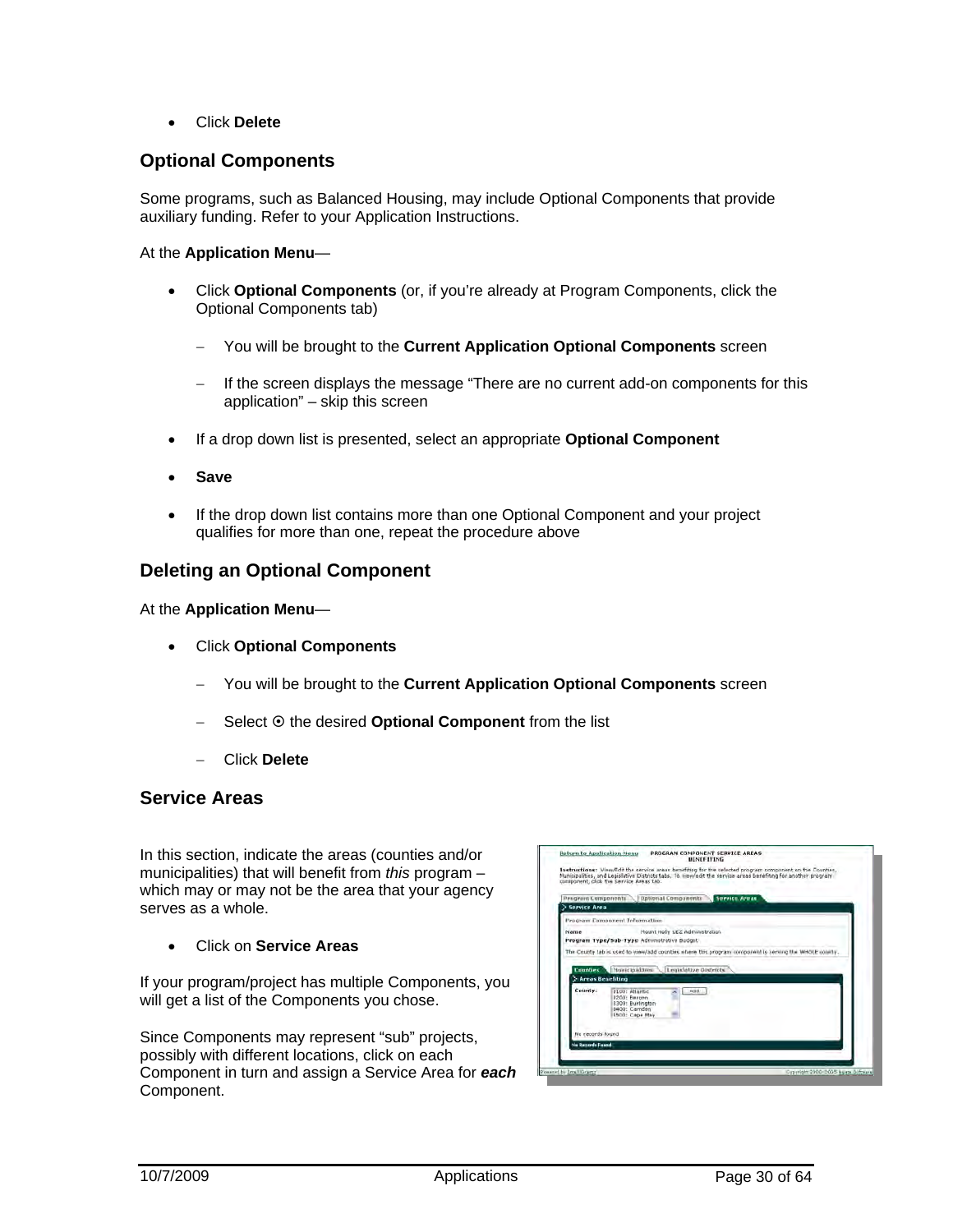#### **Counties**

If the Program or Component benefits the *whole county* or counties—

- Use the top box, **Areas Benefiting Entire Counties Or Entire State (NJ)**
- Select the county or counties\* that will benefit
- Click **Add**.

#### **State**

If the Program or Component benefits the *entire State* **of NJ**—

- Use the top box, **Areas Benefiting Entire Counties Or Entire State (NJ)**
- Scroll down to the bottom of the **Counties** list and select **2200: State Wide (NJ)**
- Click **Add**

\*Use **Ctrl click** to select several counties at the same time

|                         | Program Component Information                                                        |                                                                                                                                                                                                                                                                                                                                                                                                                                                                                                                                                                                                                                                                                                                                                                                                                                                                                                                                              |
|-------------------------|--------------------------------------------------------------------------------------|----------------------------------------------------------------------------------------------------------------------------------------------------------------------------------------------------------------------------------------------------------------------------------------------------------------------------------------------------------------------------------------------------------------------------------------------------------------------------------------------------------------------------------------------------------------------------------------------------------------------------------------------------------------------------------------------------------------------------------------------------------------------------------------------------------------------------------------------------------------------------------------------------------------------------------------------|
| <b>Name</b>             | Providence House-Burlington                                                          |                                                                                                                                                                                                                                                                                                                                                                                                                                                                                                                                                                                                                                                                                                                                                                                                                                                                                                                                              |
|                         | Program Type/Sub-Type Women's Shelters                                               |                                                                                                                                                                                                                                                                                                                                                                                                                                                                                                                                                                                                                                                                                                                                                                                                                                                                                                                                              |
| hox.<br>simultaneously. |                                                                                      | This project will benefit the State of NJ as a whole, select the 2200; State-wide (NJ) from the<br>Areas Benefiting - Entire Counties section and click the Add button right by the select box.<br>. If this project will benefit one or several whole counties in NJ, highlight the desired county or counties<br>from the Areas Benefiting - Entire Counties section and click the Add button right by the select<br>. If this project will benefit one or several municipalities in NJ, highlight the appropriate county on the<br>Areas Benefiting - Individual Municipalities section and click the List button. Then, select the<br>desired municipalities and click the Add button right by the municipalities select box.<br>If the project will benefit entire county(ies) AND individual municipality(ies) you may select from the Areas<br>Benefiting - Entire Counties and Areas Benefiting - Individual Municipalities sections |
|                         | Areas Benefiting - Entire Counties Or Entire State                                   | Delete                                                                                                                                                                                                                                                                                                                                                                                                                                                                                                                                                                                                                                                                                                                                                                                                                                                                                                                                       |
| County:                 | 0100: Atlantic<br>0200: Bergen<br>0400: Camden<br>0500: Cape May<br>0600: Cumberland | Add                                                                                                                                                                                                                                                                                                                                                                                                                                                                                                                                                                                                                                                                                                                                                                                                                                                                                                                                          |
|                         | <b>County Code</b>                                                                   | <b>County Name</b>                                                                                                                                                                                                                                                                                                                                                                                                                                                                                                                                                                                                                                                                                                                                                                                                                                                                                                                           |
|                         |                                                                                      | Burlington                                                                                                                                                                                                                                                                                                                                                                                                                                                                                                                                                                                                                                                                                                                                                                                                                                                                                                                                   |
| 0300                    |                                                                                      |                                                                                                                                                                                                                                                                                                                                                                                                                                                                                                                                                                                                                                                                                                                                                                                                                                                                                                                                              |
| [Records 1 - 1 of 1]    |                                                                                      | Delete                                                                                                                                                                                                                                                                                                                                                                                                                                                                                                                                                                                                                                                                                                                                                                                                                                                                                                                                       |
|                         |                                                                                      |                                                                                                                                                                                                                                                                                                                                                                                                                                                                                                                                                                                                                                                                                                                                                                                                                                                                                                                                              |
|                         | Areas Benefiting - Individual Municipalities                                         |                                                                                                                                                                                                                                                                                                                                                                                                                                                                                                                                                                                                                                                                                                                                                                                                                                                                                                                                              |
| County:                 | 0100: Atlantic<br>0200: Bergen<br>0300: Burlington<br>0400: Camden<br>0500: Cape May | List                                                                                                                                                                                                                                                                                                                                                                                                                                                                                                                                                                                                                                                                                                                                                                                                                                                                                                                                         |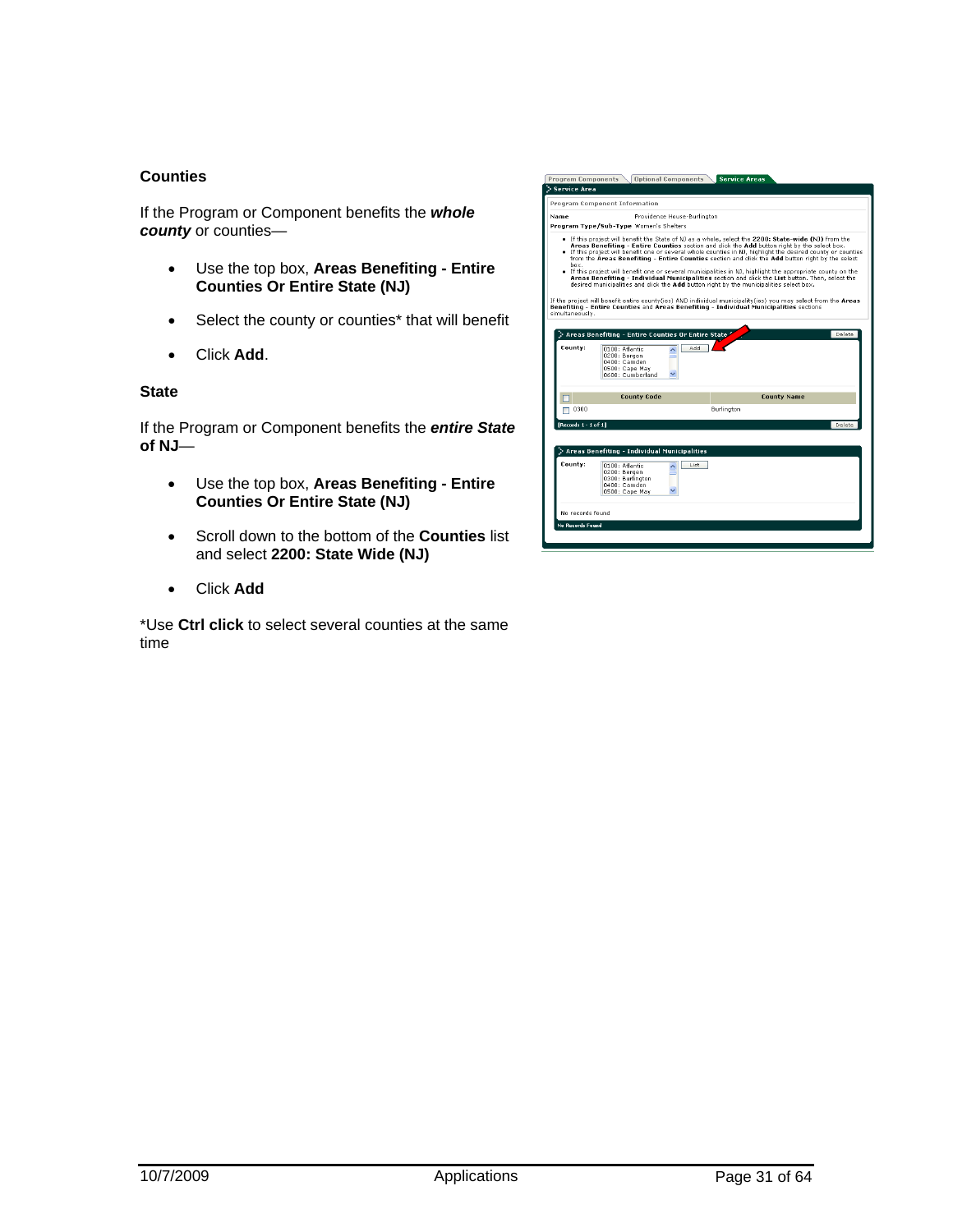#### **Municipalities**

If the Program or Component will benefit one or more municipalities (not a whole county)-

- Use the bottom box, **Areas Benefiting Individual Municipalities**
- Select the **County** where the project will be located from the drop-down list and click **List** − a second drop-down list will display all of the municipalities in the selected County
- Select the **municipality** or **municipalities**\* that will benefit from this program
- Click **Add**.

Return to the **Application Menu** 

|                         | Program Component Information                                                        |                   |                                                                                                                                                                                                                                                                                                                                                                                                                                                                                                                                                                                                                                                                                                                                                                                                                                                                                                                                                          |        |
|-------------------------|--------------------------------------------------------------------------------------|-------------------|----------------------------------------------------------------------------------------------------------------------------------------------------------------------------------------------------------------------------------------------------------------------------------------------------------------------------------------------------------------------------------------------------------------------------------------------------------------------------------------------------------------------------------------------------------------------------------------------------------------------------------------------------------------------------------------------------------------------------------------------------------------------------------------------------------------------------------------------------------------------------------------------------------------------------------------------------------|--------|
| Name                    | Providence House-Burlington                                                          |                   |                                                                                                                                                                                                                                                                                                                                                                                                                                                                                                                                                                                                                                                                                                                                                                                                                                                                                                                                                          |        |
|                         | Program Type/Sub-Type Women's Shelters                                               |                   |                                                                                                                                                                                                                                                                                                                                                                                                                                                                                                                                                                                                                                                                                                                                                                                                                                                                                                                                                          |        |
| box.<br>simultaneously. |                                                                                      |                   | . If this project will benefit the State of NJ as a whole, select the 2200; State-wide (NJ) from the<br>Areas Benefiting - Entire Counties section and click the Add button right by the select box.<br>Fig. 1. If this project will benefit one or several whole counties in NJ, highlight the desired county or counties<br>from the Areas Benefiting - Entire Counties section and click the Add button right by the select<br>. If this project will benefit one or several municipalities in NJ, highlight the appropriate county on the<br>Areas Benefiting - Individual Municipalities section and click the List button. Then, select the<br>desired municipalities and click the Add button right by the municipalities select box.<br>If the project will benefit entire county(ies) AND individual municipality(ies) you may select from the Areas'<br>Benefiting - Entire Counties and Areas Benefiting - Individual Municipalities sections |        |
|                         | Areas Benefiting - Entire Counties Or Entire State (NJ)                              |                   |                                                                                                                                                                                                                                                                                                                                                                                                                                                                                                                                                                                                                                                                                                                                                                                                                                                                                                                                                          | Delete |
| County:                 | 0100: Atlantic<br>0200; Bergen<br>0400: Camden<br>0500: Cape May<br>0600: Cumberland | <i><b>Add</b></i> |                                                                                                                                                                                                                                                                                                                                                                                                                                                                                                                                                                                                                                                                                                                                                                                                                                                                                                                                                          |        |
|                         | <b>County Code</b>                                                                   |                   | <b>County Name</b>                                                                                                                                                                                                                                                                                                                                                                                                                                                                                                                                                                                                                                                                                                                                                                                                                                                                                                                                       |        |
|                         |                                                                                      |                   |                                                                                                                                                                                                                                                                                                                                                                                                                                                                                                                                                                                                                                                                                                                                                                                                                                                                                                                                                          |        |
| 0300                    |                                                                                      | Burlington        |                                                                                                                                                                                                                                                                                                                                                                                                                                                                                                                                                                                                                                                                                                                                                                                                                                                                                                                                                          |        |
| [Records 1 - 1 of 1]    |                                                                                      |                   |                                                                                                                                                                                                                                                                                                                                                                                                                                                                                                                                                                                                                                                                                                                                                                                                                                                                                                                                                          | Delete |
|                         |                                                                                      |                   |                                                                                                                                                                                                                                                                                                                                                                                                                                                                                                                                                                                                                                                                                                                                                                                                                                                                                                                                                          |        |
|                         | <b>Areas Denefiting - Individual Municipalities</b>                                  |                   |                                                                                                                                                                                                                                                                                                                                                                                                                                                                                                                                                                                                                                                                                                                                                                                                                                                                                                                                                          |        |
| County:                 | 0100; Atlantic<br>0200: Bergen<br>0300: Burlington<br>0400; Camden<br>0500: Cape May |                   | List                                                                                                                                                                                                                                                                                                                                                                                                                                                                                                                                                                                                                                                                                                                                                                                                                                                                                                                                                     |        |

\*Use **Ctrl click** to select several municipalities at the same time

Specifying a Service Area in the Grant Application *will not* affect your overall Agency Service Area.

### *4. Application Information*

#### **Program (Project) Description**

At the **Application Menu**, under **Application Information**—

- Click **Application Program Description**
	- − This will take you to the **Edit Application Program Information** screen
- Click **Edit**
- Enter a name for your project (what you want to call it "Main Street Redevelopment," for example) in the **Application Title** field
- Type an explanation of how the grant will be used for this project/program in the **Program Description** field (text field with up to 250 characters - including spaces)
- **Save**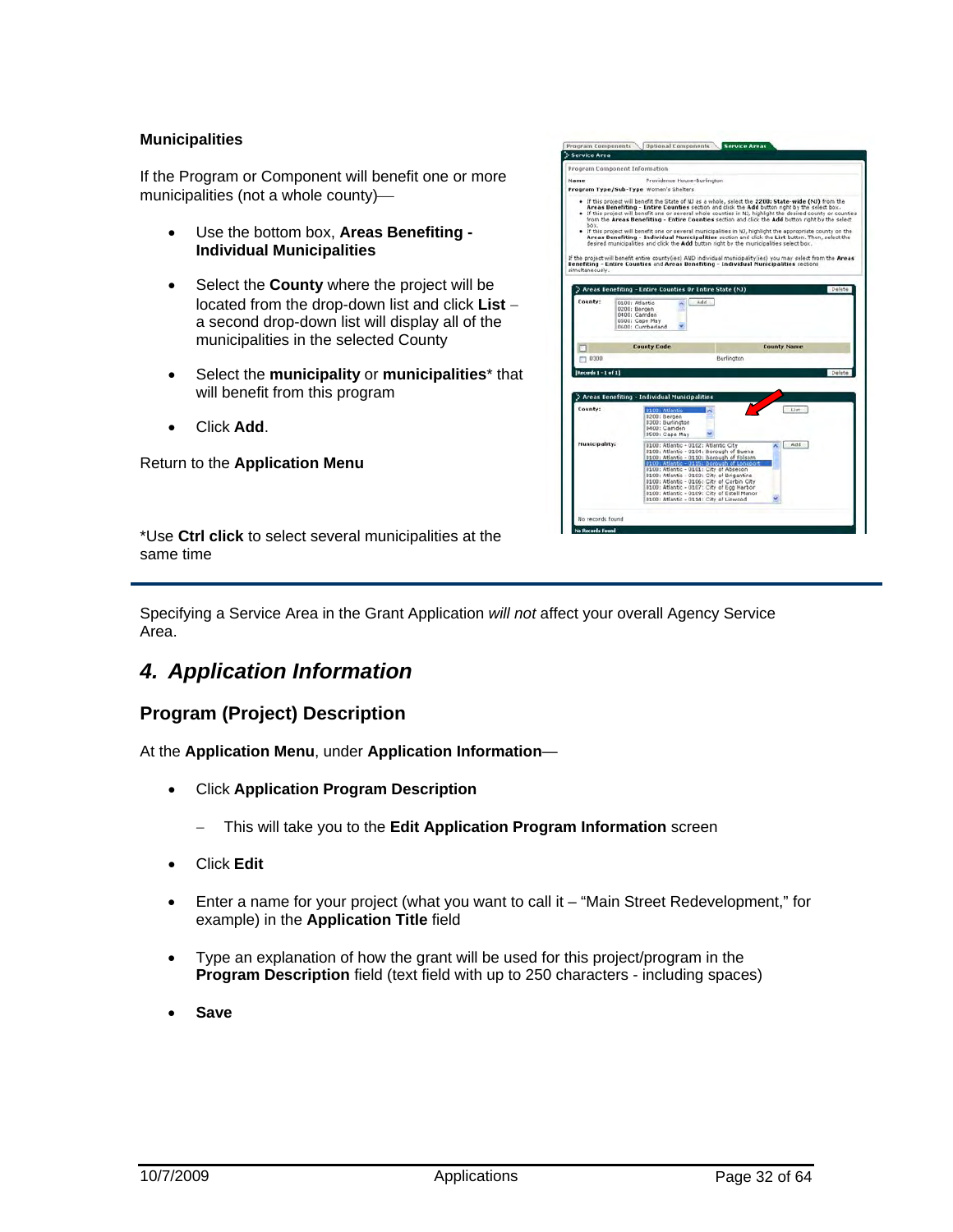#### *Transferring Ownership*

Some grant programs offer a Transfer Ownership option to accommodate organizations or municipalities that want to transfer the ownership of a project to another entity after the grant is awarded. Not all grant programs offer this option.

If **Transfer Ownership** is available on your **Application Program Description** form and you plan to transfer ownership of the project after the grant is awarded—

- **Select**  $\textcolor{red}{\text{ }}\,\blacksquare$  **Transfer Ownership**
- **Save**

#### **Project (Program) Objectives**

At the **Application Menu**, under **Application Information**—

- Click **Project Objectives** (or, if you're already at Application Program Description, click the Project Objectives tab)
	- − This will take you to the **Objectives** screen

#### In the **Add Objective** form—

- Give each of your objectives a unique, sequential **Number**
- Enter a **Short Description** (name) for the objective
- Type in a more **Detailed Description**
- Enter the **Methods** that will be used to accomplish this objective
- **Evaluation** is optional, but you can enter information that describes how you will gauge whether the objective was successful
- Select the **Program Component** that applies to this objective from the pull down list (if your program has more than one component)
- **Save**

The system will present another blank **Objectives** form. Enter as many objectives as your project requires (refer to the Application Instructions).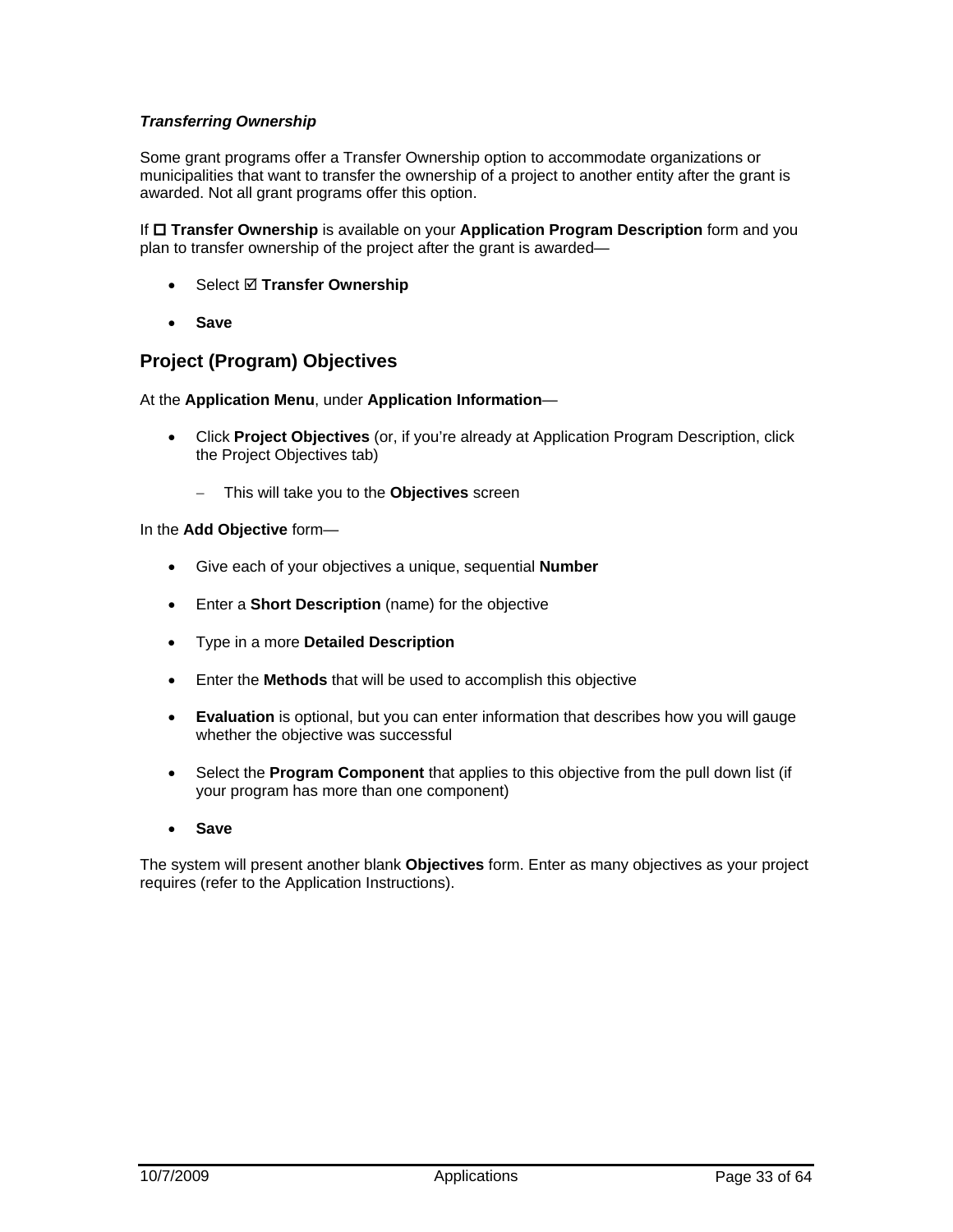### **Editing an Objective**

At the **Application Menu**, under **Application Information**—

- Click **Project Objectives**
	- − This will take you to the **Objectives** screen
- Select  $\odot$  the desired objective from the list at the bottom
- Click **Edit**
- Make your changes
- **Save**

#### **Deleting an Objective**

At the **Application Menu**, under **Application Information**—

- Click **Project Objectives**
	- − This will take you to the **Objectives** screen
- Select  $\odot$  the desired objective from the list
- Click **Delete**

### *5. Application Forms*

The right side of the **Application Menu** displays a list of the forms that you must complete during the application process.

The first link is (usually) **Application Instructions**. Refer to these for guidance in completing the forms for your specific grant program. You can print the Application Instructions by clicking the printer icon at the top of the screen.

- Click on a **form name** to select it
- Complete all the forms in the **Application Forms** list
- Be sure to **Save** each form before you close it or move on to the next form

#### **Attachments**

Some forms need to be printed, signed, and sent to DCA. Whenever a paper document is required, the SAGE form will display—

{ I will/have mailed this attachment { I will/have hand delivered this attachment

 $\bullet$  Select  $\odot$  the delivery option you prefer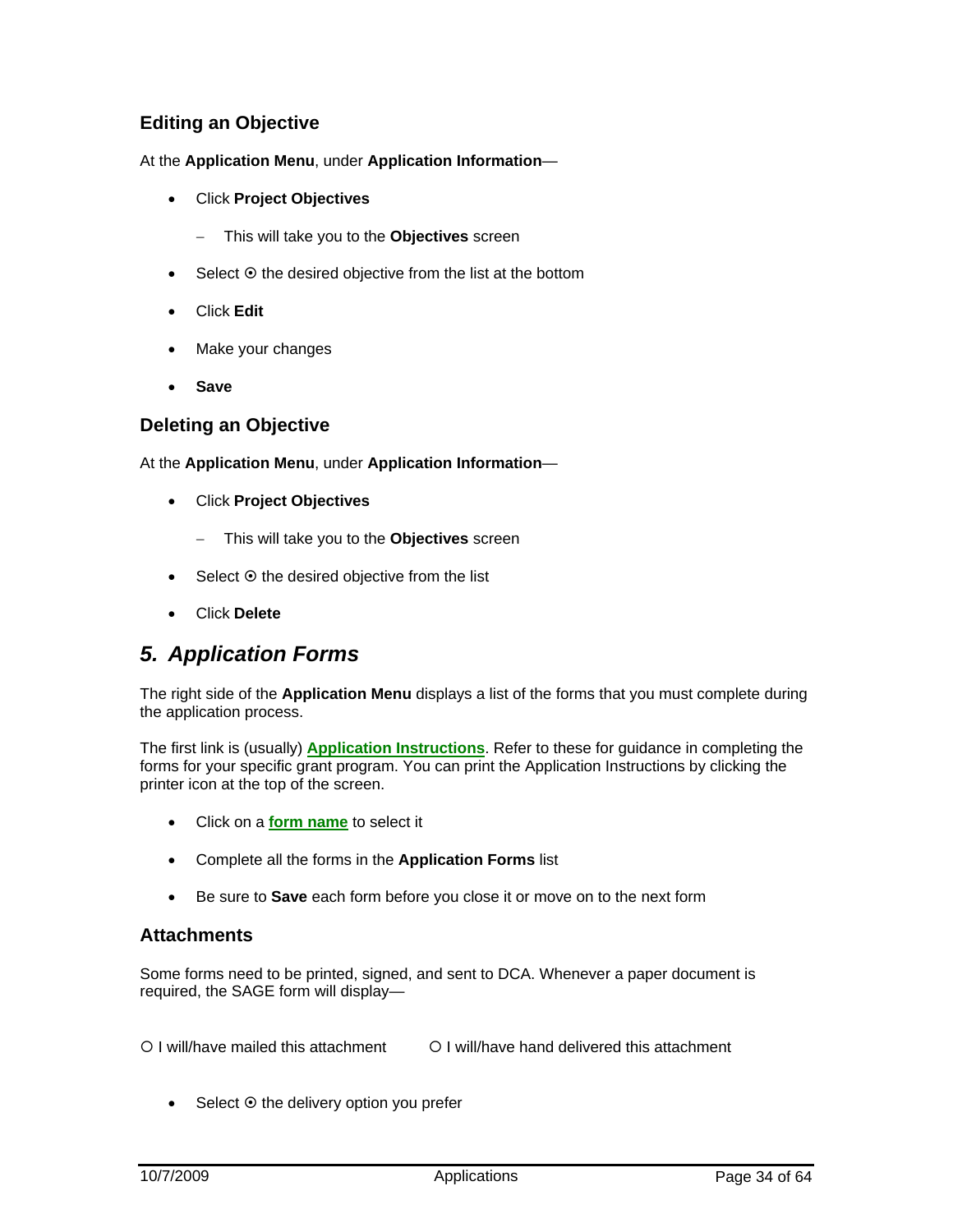- Print the attachment (see [Print Individual Forms](#page-38-0))
- Forward the signed document to DCA (click the **Application Manager's** name in the green box in the upper left corner of the Application Menu for the mailing address)

#### *Saving Digital Copies of Forms*

- Click the **View PDF** button in the upper right corner of the form
	- The printer friendly version of the form will open in a new window as an Adobe PDF file
- Click the diskette  $\Box$  icon (Saves a copy of the file)
- Save the file in a folder on your computer system (give the form a new name, if desired)

#### *Selecting Forms*

As you work through the Application Forms, you can navigate three different ways—

- 1. At the **Application Menu**, click on the **form name** in the **Application Forms** list.
- 2. Click the **Next** or **Back** button on the form you have just completed to go one forward or one backward
- 3. Place your cursor over **Application Menu** button on the task bar at the top of the page, drag your cursor to the next section, and click on the form you want.

#### **Disable Drop Menus**

To disable the pull down selection boxes under the **Application Menu** button—

- Click **Your User: Name** in the **Task Bar** to access your contact information
- Click **Edit**
- Click the **Disable Drop Menus** selection box  $\boxtimes$  at the bottom of the screen
- **Save** 
	- − The change will be implemented *the next time you login* to SAGE

### *6. Budget*

To create the budget for your application—

- Click **Budget Overview** at the bottom of the Application Forms
	- − This will bring you to the **Budget Overview** page
- Click a **Program Component** link (you created these in [Program Components\)](#page-28-0)
	- − You will be brought to the **Budget Detail** page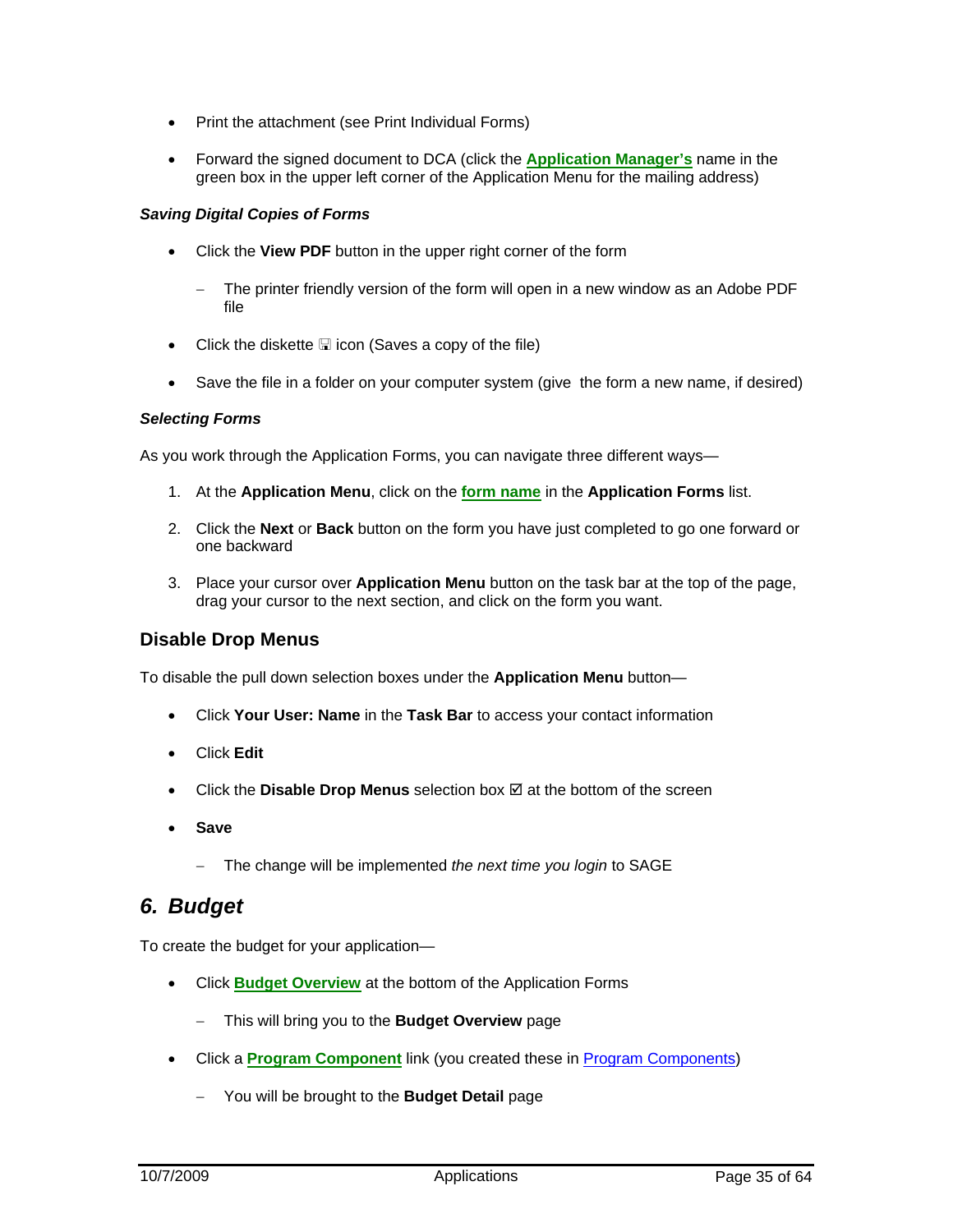- Click the **Add Budget Item** tab
	- − An empty **Budget Item** form will be available
- Add a budget item—
	- − Select the appropriate **Budget Category** for the budget item from the pull down list
	- − Provide a **Short Description** for this budget item
	- − Enter a more **Detailed Description** for this budget item
	- − Enter the dollar amount requested from DCA in the **Requested Funds** field
	- If your Grant Program requires that you report on funds from other sources (matching funds) enter the dollar amount obtained from other sources in the **Funds from Other Sources** field
	- − **Save**
- Continue adding budget items, making sure to **Save** each one

The Budget Detail lists all of the budget items you have entered, calculates subtotals for the budget items you have entered, as well as a grand total for the entire budget. It organizes these calculations into minor and major categories. The overall budget can be altered by adding, editing, or deleting budget items.

#### **Editing the Dollar Amount of a Budget Item**

- Click **Budget Overview** at the bottom of the **Application Forms**
	- − This will bring you to the **Budget Overview** page
- Click a **Program Component** link
	- − You will be brought to the **Budget Detail** page
- Select  $\boxtimes$  the budget item(s) you want to change
- Click **Edit**
- Enter the *new* values in the appropriate fields
- **Save**

#### **Deleting a Budget Item**

- Click **Budget Overview** at the bottom of the Application Forms
	- − This will bring you to the **Budget Overview** page
- Click a **Program Component** link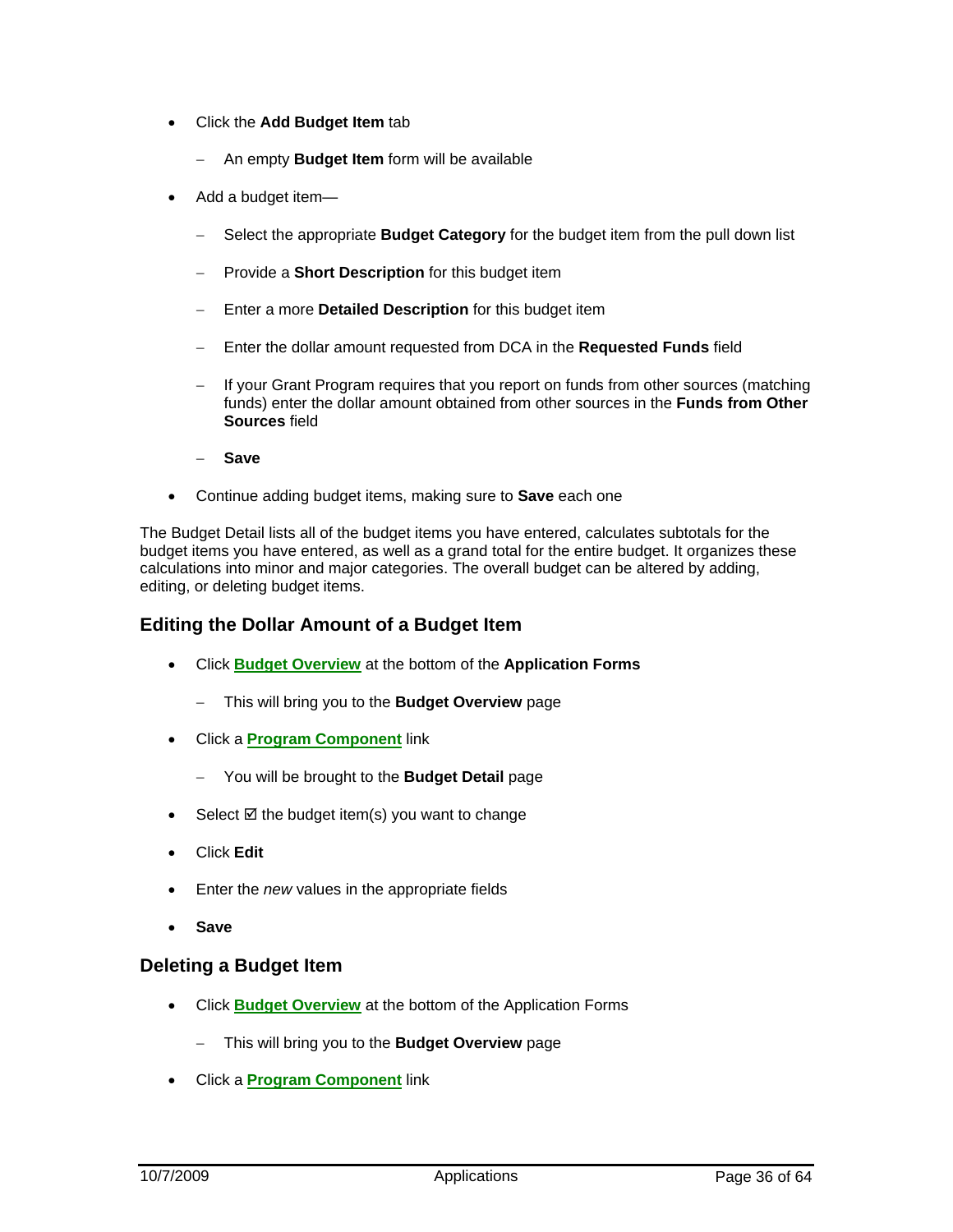- − You will be brought to the **Budget Detail** page
- Select  $\boxtimes$  the budget item(s) you want to delete
- Click **Delete**

#### **Editing the description of a Budget Item**

(budget category, short description, and/or detailed description)

- Click **Budget Overview** at the bottom of the Application Forms
	- − This will bring you to the **Budget Overview** page
- Click a **Program Component** link
	- − You will be brought to the **Budget Detail** page
- Click a **budget item** hyperlink itself
	- − You will be brought to the **Budget Item Detail** screen
- Make your changes to the appropriate fields.
- **Save**

### *7. Submitting the Application*

Although several Application Contacts can contribute to an application's development, only an Application Contact with the security level of **Agency Authorized Official** or **Agency Administrator** can *Submit* the application.

- Click the **Submit Application** button to electronically send the application to DCA for review and approval
- Mail or hand-deliver any required attachments

#### **Errors or Omissions**

When you Submit an application—

If any of the forms is incomplete, the system will display a pop up box listing the errors or omissions.

- Click on the **form name** hyperlink
	- − You will be taken to the appropriate form
- Correct the error(s) or complete the form
- **Save**

When your Application Forms are complete—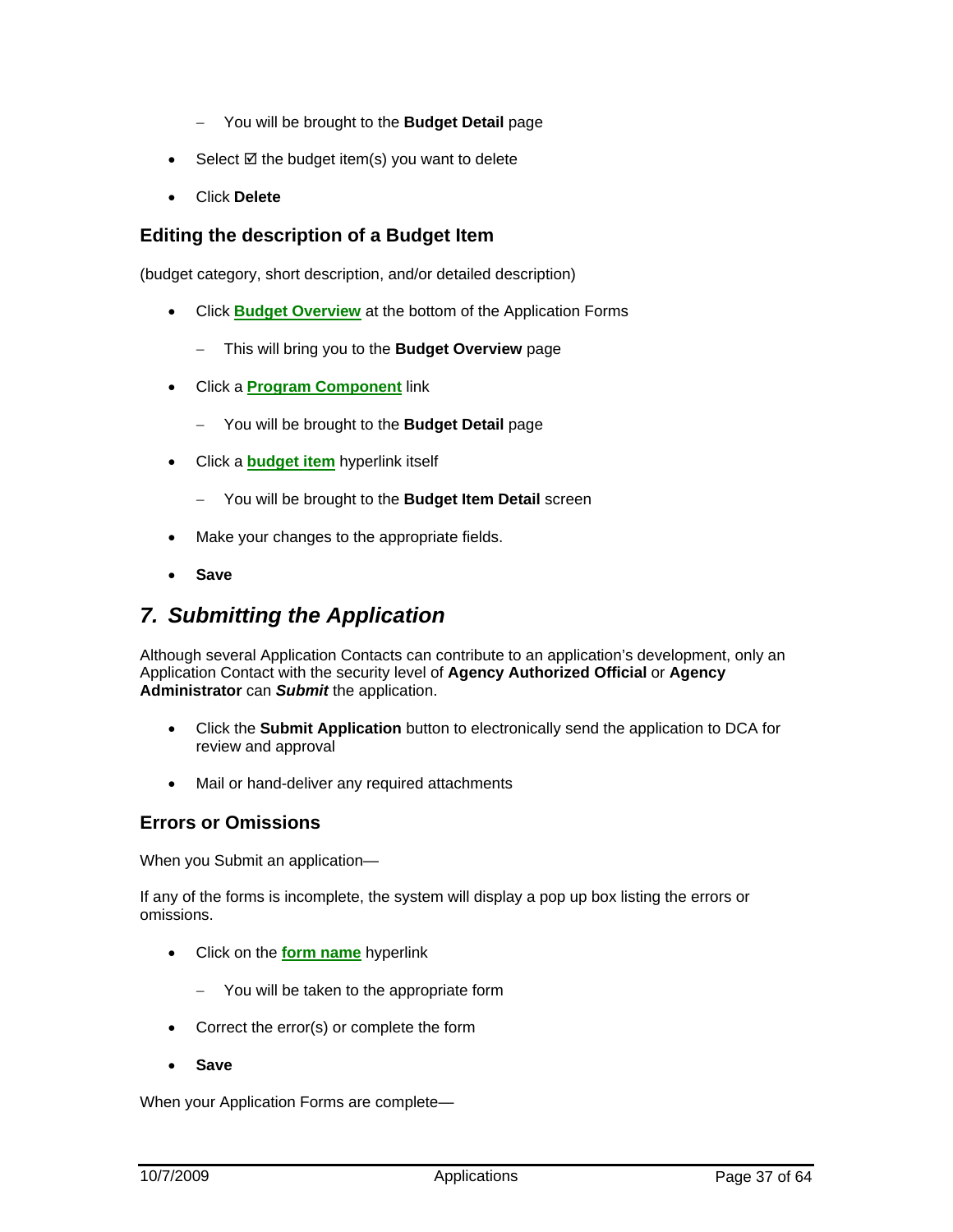- Go back to the **Application Menu**
- **Submit** the application

#### **Confirmation**

DCA will email you confirmation that your application has been received and is under review.

### *Modifications Required*

If DCA determines that your application needs corrections, additions, or enhancements, your Application Administrator will receive an email message stating:

*Your application has been reviewed by NJDCA and it was determined that your application requires modifications before it can be accepted. Please revise your application following the suggestions provided by the review team and resubmit it when you are finished. Click here to go to SAGE.* 

#### **Modifying the Application**

- At the **Task List**, click on the **application number** under **Application Modifications Required**
- Access the forms that need modifications in one of two ways—
	- − Click on a form that has a pencil icon (indicating Modifications Required)

or

- − Click **Comments Summary** on the left side of the screen under **Review Results**
- − At the **Review Results Summary** screen, click on a **form name** hyperlink
- To read the comments from the DCA Review Team, click the **Show Comments** button on the form to be modified.
- Make the recommended changes
- **Save**
- Repeat this process until you have corrected all of the forms that need modifications
- At the **Application Menu** click **Submit Modified Application**

If you don't understand the comments, contact your Application Manager.

### *Where is my application?*

After you submit an application, it disappears from your **Task List**. To access a submitted application, in **Quick Links**—

• Click **View All Agency Applications**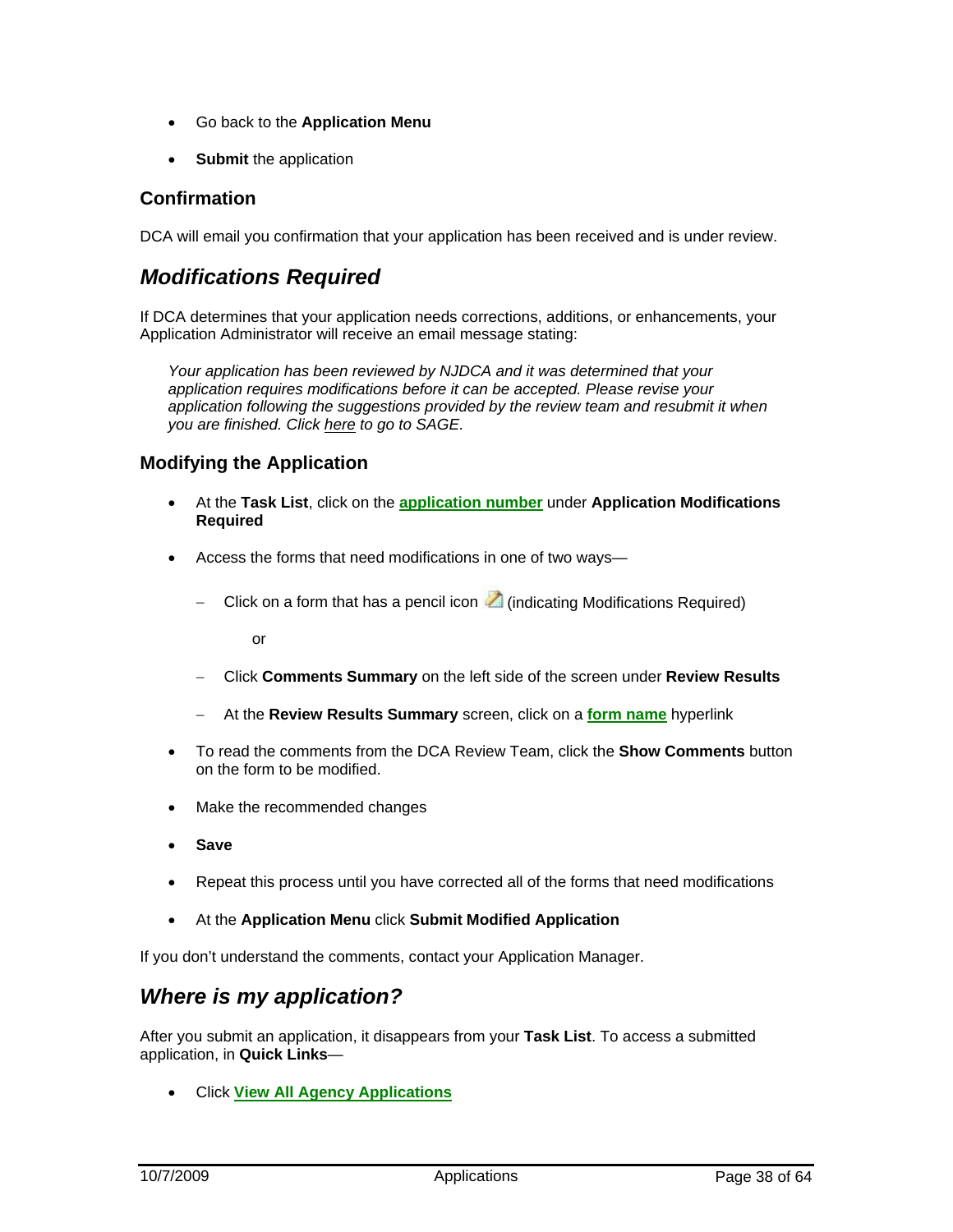- <span id="page-38-0"></span>• At the **Search** screen, click **Clear** to erase any previously entered criteria
- If desired, enter or select criteria to narrow down your search (such as RFP Category or RFP Fiscal Year)
- Click **Search**
- Scroll down to see your results at the bottom of the page
- To access an application, click on its magnifying glass  $\mathbb{R}^2$

### *Printing an Application*

You must have Adobe Acrobat Reader installed on your computer. To download the program from the Internet (it's *safe* and *free*), at the SAGE Login screen—

- Click the **Adobe Acrobat Reader** hyperlink
- Follow the instructions on the Adobe website

#### **Print Individual Forms**

- Click the **View PDF** button in the upper right corner of the form
	- − The printer friendly version of the form will open in a new window as an Adobe PDF file
- Click the printer  $\bigcirc$  icon in the Adobe window
- Close  $\boxtimes$  the Adobe window

#### **Print Full Application (blank)**

- Click **Application PDF** at the **Application Menu** (lower left)
- Click **Generate Blank Full PDF**
- Click the Adobe printer  $\bigcirc$  icon

To get back to the application—

- Click the Internet **Back** button  $C$
- Click the **Application Menu** button in the task bar

#### **Print Full Application (completed)**

- Click **Application PDF** at the **Application Menu** (lower left)
- Click **Generate Full PDF**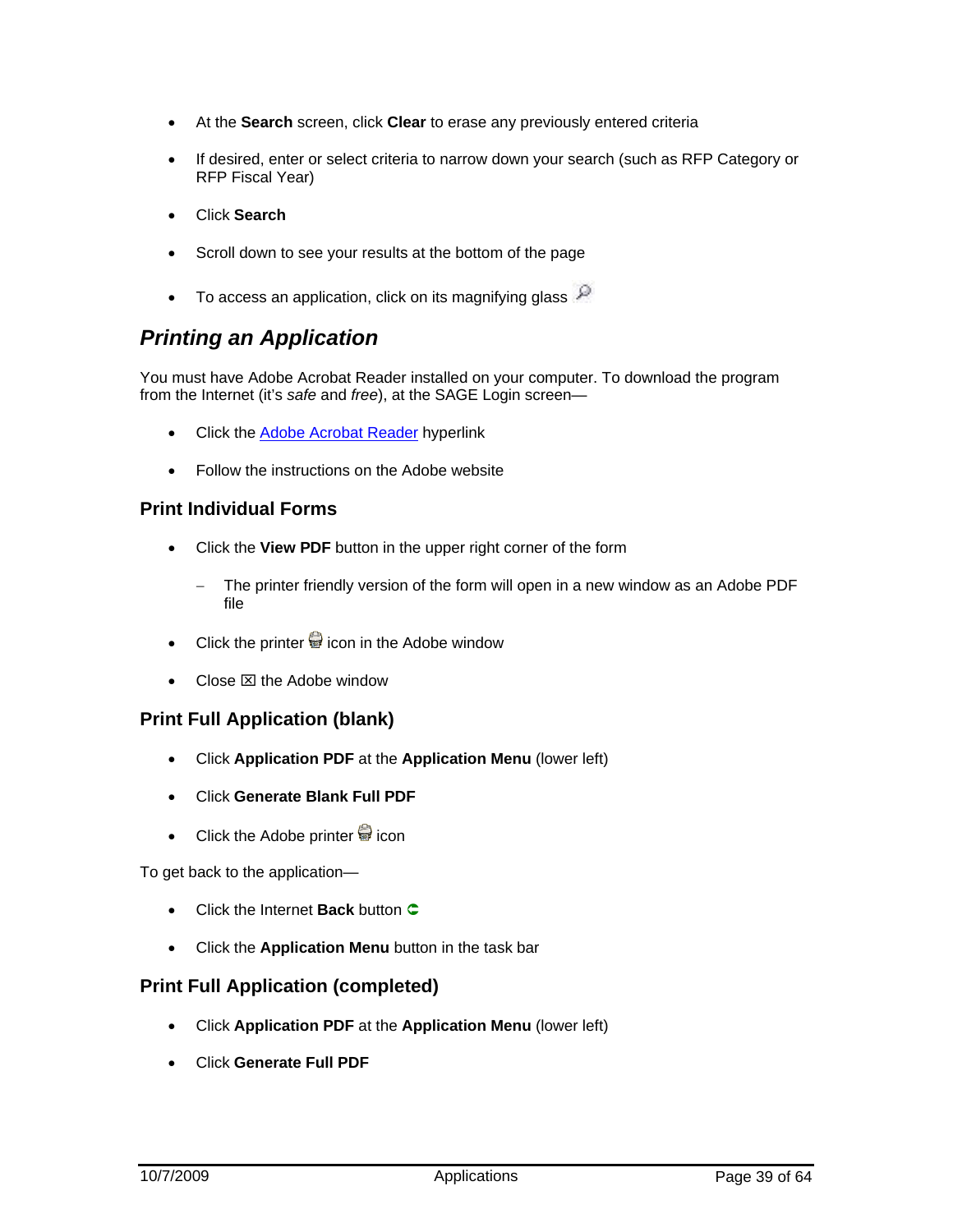- − A message will be displayed **Your PDF request is being processed. You will receive an E-mail when the PDF is generated**.
- − Your email (usually within one business day) will say "The PDF for application #{application number} has been generated upon your request. Please log into SAGE to view or download your PDF.
- At the **Application Menu**, click **Application PDF**
- At the **View Full PDF** page, a message will be displayed on the right side of the screen **Download the full PDF (Generated on {Day, Date})**
- Click the **PDF** hyperlink
- Click the Adobe printer  $\bigcirc$  icon

To get back to the application—

- Click the Internet **Back** button  $C$
- Click the **Application Menu** button in the task bar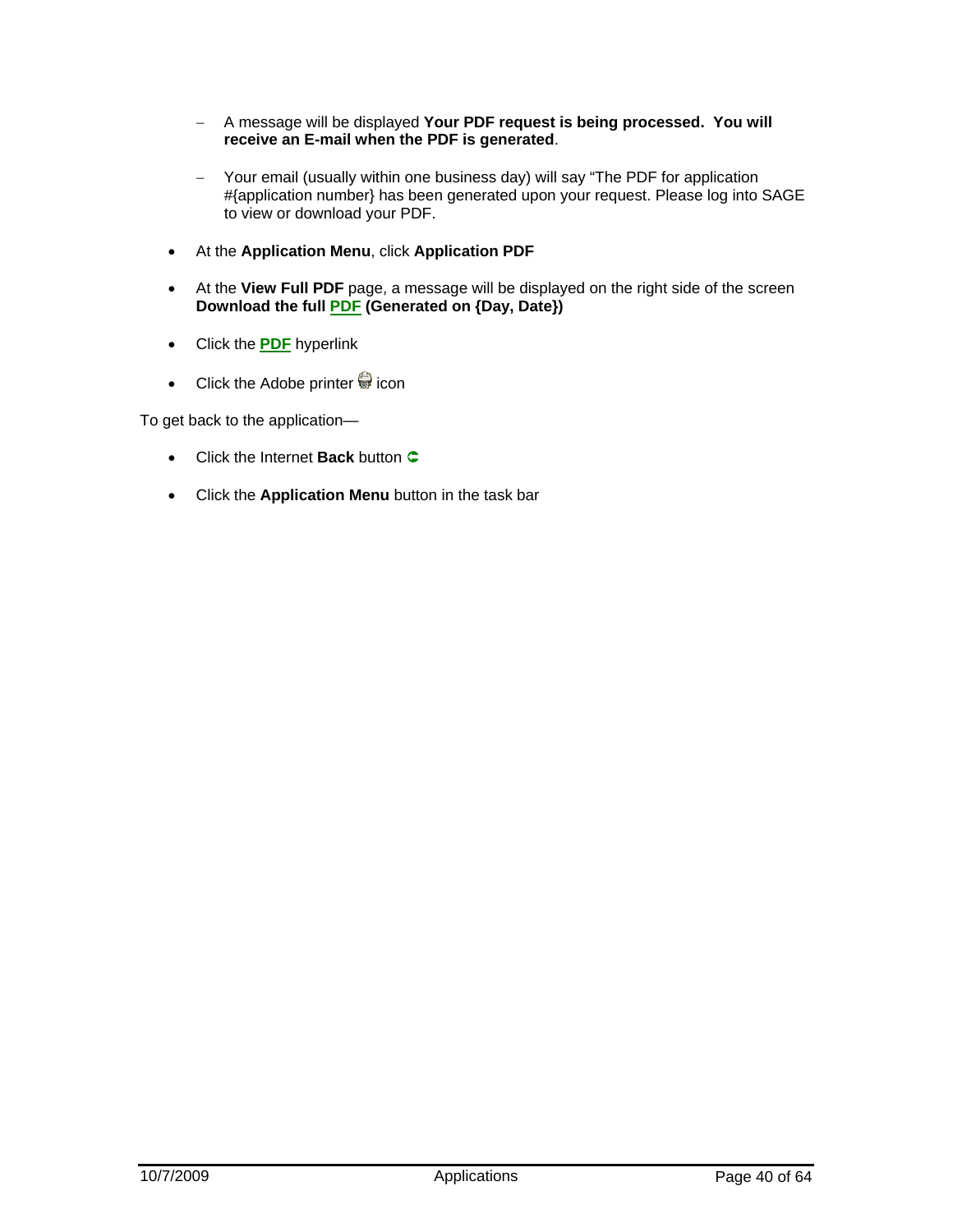# **Copy Forward**

SAGE now offers the option of copying information from a previous grant application to a new grant application (for the same grant program). You must still **check every form** on the left and right side of the Application Menu, update the information (if needed), and re-**Save** each form (even if you have not made changes).

#### **Applying for a New Grant**

• Login to SAGE

At your **Start Menu**, in the **Initiate an Application** box (upper right)—

- Click the drop down arrow under **Select an RFP**
- Select the desired Grant Program
- Click **Apply for a New Grant**
- At the confirmation box, click **OK**

#### **Copy Forward?**

If this grant program has the Copy Forward option, a popup box will appear asking if you want to copy a previous application.

If you **DO NOT** want to copy last year's information—

#### Select  $\odot$  Do not copy information from last year's application

If you **DO** want to copy last year's information—

- Click the radio button  $\odot$  for last year's application number
- Click **Next**
- At the confirmation box, click **OK**

#### **Application Menu**

If you chose to copy forward, SAGE will have copied *most* of the information from last year's grant application to this year's application. You will see that every Application Form has a error icon. The items on the left side of the Application Menu don't have error icons, but you need to open and check each of them, also. *Only an Application Contact can make changes and Save* – add contacts, if necessary.

#### *On the left side of the Application Menu—*

- Open a section as if you were starting a new application
- Check the information thoroughly
- Click **Edit** and make changes, if necessary
- Click **Save** (even if you didn't make any changes)
- Continue through *every section* until you have opened, checked, and saved them all

#### *Application Forms (right side)*

- Open each form
- Check the information thoroughly
- Click **Edit** and make changes, if necessary
- Click **Save** (even if you didn't make any changes)

You will get a message that says **Your information has been saved**.

Back at the **Application Menu**, you will see that the form now has a checkmark icon, indicating that it has been opened and re-saved.

- Open each Application Form and repeat the procedure described above
- **Save** each form

#### *Certification Sheets*

Information from your previous application is NOT copied into the **Certification Sheets**. Complete the form, print required attachments, and forward the attachments to DCA.

#### *Budget Overview*

Information from your previous application is NOT copied into the **Budget**. Create a new budget following the directions in the Application Instructions.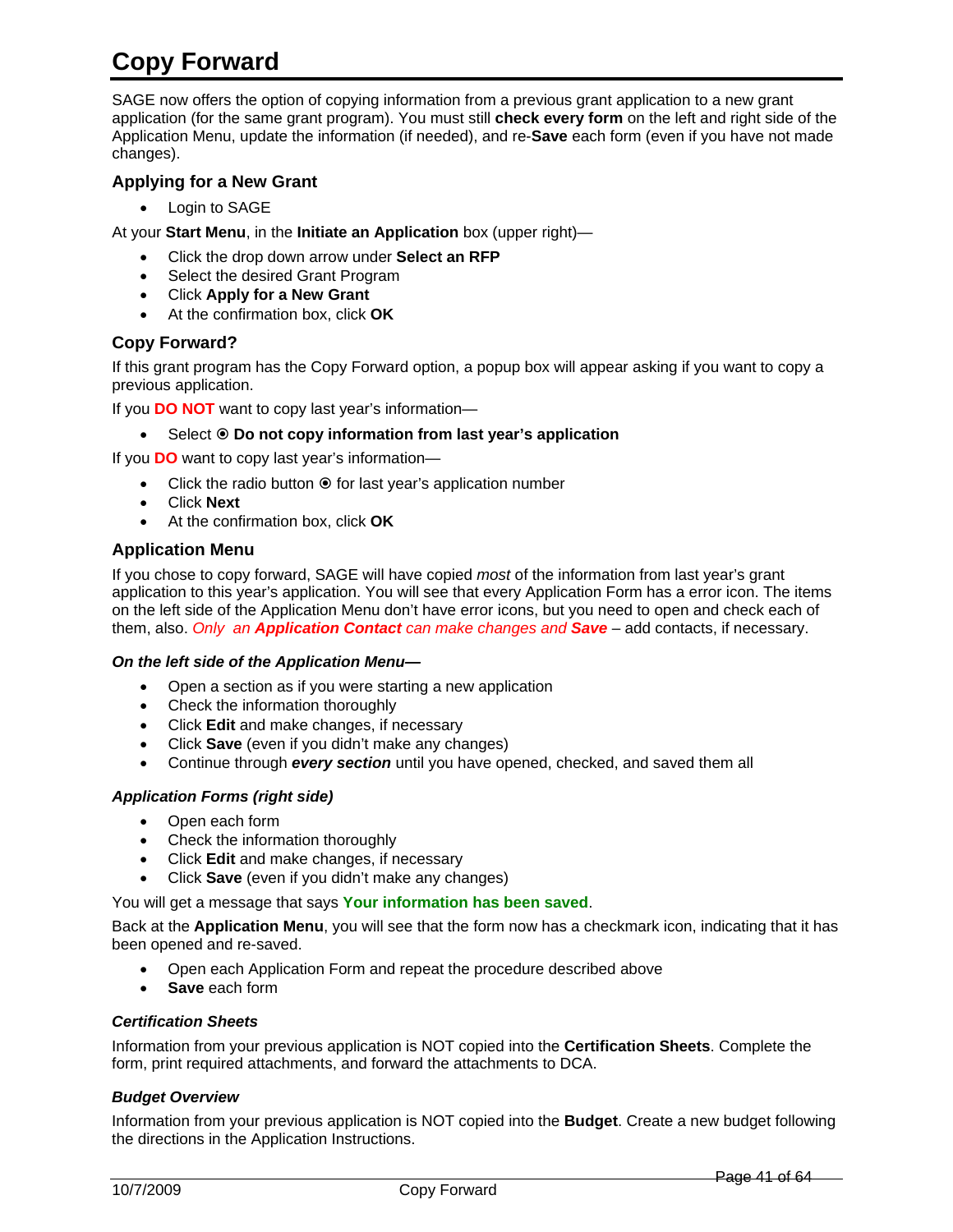# **Grant Management**

After a grant is approved and executed by DCA, the Application Administrator will receive a notice on his/her **Task List** – **Grant Executed**, with the **grant number** directly underneath.

To access the grant, click the **grant number** hyperlink, which will bring you to the **Grant Menu**. To find a grant if it is *not* on your **Task List**, use **[Quick Links](#page-9-0)**.

### *Grant Management Responsibilities*

- 1. Assign **Grant Contacts**
- 2. Submit **Progress Reports**
- 3. Submit **Financial Status Reports**
- 4. Request **Revisions** and/or **Amendments** (optional)

### *1. Grant Contacts*

The Application Administrator is the only application contact who is automatically transferred to the resulting grant, with the title of Grant Administrator. The Grant Administrator is responsible for giving additional staff members (Agency Contacts) access to the grant. The Grant Administrator can assign additional Grant Administrators, and can delete his/her own name from the list of Grant Contacts, if desired. (refer to the **[SAGE Agency Security Levels Chart](#page-57-0)**)

#### **Adding Grant Contacts**

At the **Grant Menu**—

- Click **Grantee Contact Information** under **Contacts**
	- − This will bring you to the **Give People Access to this Grant** screen
- Select one of your Agency Contacts from the pull down list in the **Name** field
- In the **Contact Type** field, select whether this person will be a **Main Contact** or a **Staff Member** from the pull down list
	- − Main Contacts see the grant on their **Task Lists**
- Select the appropriate **Level of Access** from the pull down list (refer to the SAGE Agency Security Levels Chart, if necessary)
- Click **Grant This User Access**

#### **Editing Grant Contacts**

At the **Grant Menu**—

• Click **Grantee Contact Information** under **Contacts**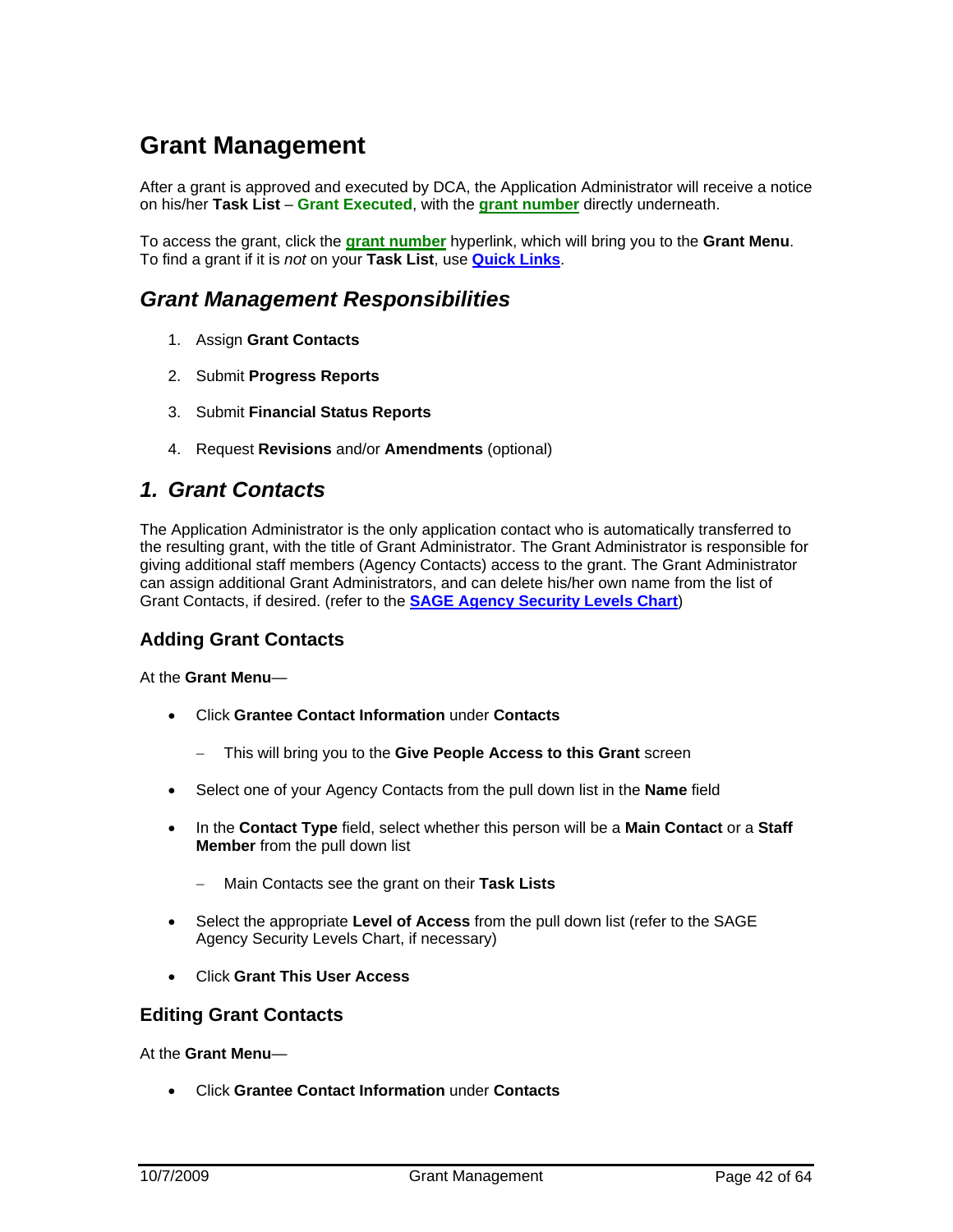- − This will bring you to the **Give People Access to this Grant** screen
- Select  $\odot$  the name of the person you want to edit
- Click **Edit**
- From the pull down list(s), select a new-
	- − **Level of Access**

and/or

- − **Contact Type**
- **Save**

#### **Deleting Grant Contacts**

At the **Grant Menu**—

- Click **Grantee Contact Information** under **Contacts**
	- − This will bring you to the **Give People Access to this Grant** screen
- Select  $\odot$  the name of the person you want to delete
- Click **Delete**
	- − The Grant Contact has not been deleted from the Agency Contact list, just excluded from this grant

#### **Using a Consultant to Manage the Grant**

Add a Consultant to the Grant Contact list by following the instructions in **[Consultants](#page-23-0)**.

### *2. Progress Reports*

If you managed DCA grants previously, you may have submitted Monitoring and Fiscal reports together. In SAGE, these are two separate reports. To create a Progress Report, you must have a Security Level of Grant Administrator, Grant Report Writer, or Financial Officer.

SAGE has several types of Progress Reports—

- [Objectives Monitoring Reports](#page-43-0)
- **[Quarterly Report Forms](#page-43-0)**
- [Quarterly Reports with Attachments](#page-44-0)

A few Grant Programs have Progress Reports that are a combination of the types listed above, for example, an Objectives Monitoring Report with an upload requirement.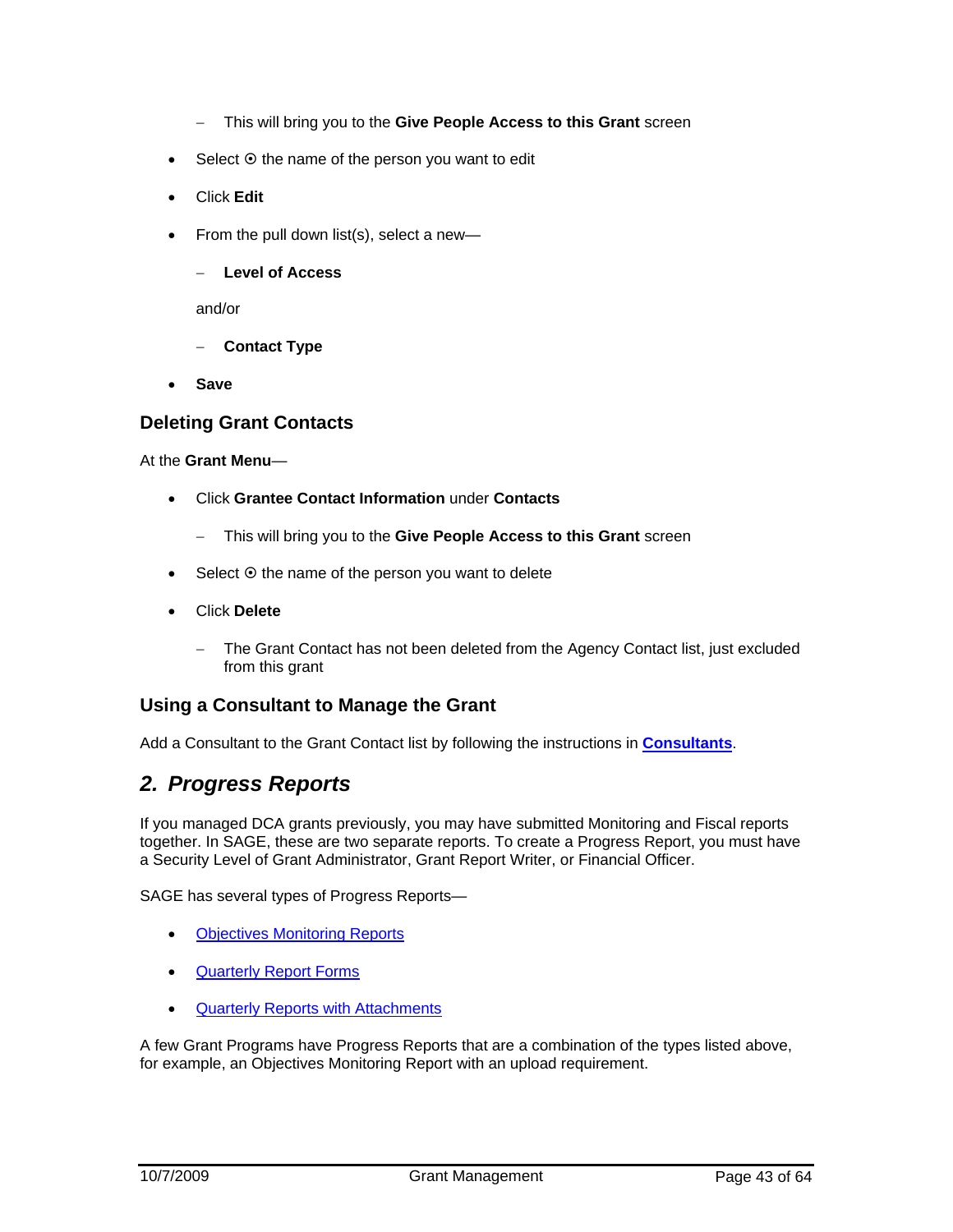#### <span id="page-43-0"></span>**Initiate a Progress Report**

The initial steps are the same for any Progress Report. At the **Grant Menu**—

- Select a **Progress Report** from the pull down list (by date)
- Click **Create**
	- − The **Report Menu** will be displayed

Follow the directions below for your type of Progress Report – Objectives Monitoring Report or Quarterly Report.

#### *Objectives Monitoring Report*

At the Report Menu-

- If this is your **Final report**, select  $\odot$  **Yes** (the default is **No**)
	- − One or several Objectives (as defined in your grant application) will be listed
- Click an **Objective** hyperlink
	- − This will bring you to a **Monitoring Report** screen
- Enter the **Percent Complete** of the Objective
- Enter text describing the progress of this Objective in the **Objective Notes** text box
- **Save**
- Return to the **Report Menu**
- Repeat this procedure until you have recorded the status of all your Objectives (if you have more than one)
- **[Submit](#page-44-1)** the Progress Report

#### *Quarterly Report Form*

Some Progress Reports contain online forms with fields to be completed and submitted by the grantee.

At the Report Menu-

- If this is your **Final report**, select  $\odot$  **Yes** (the default is **No**)
- Click the **Report Name** hyperlink If your program has several Components, each will be listed as a hyperlink to an individual Progress Report.
- Enter the appropriate information into the fields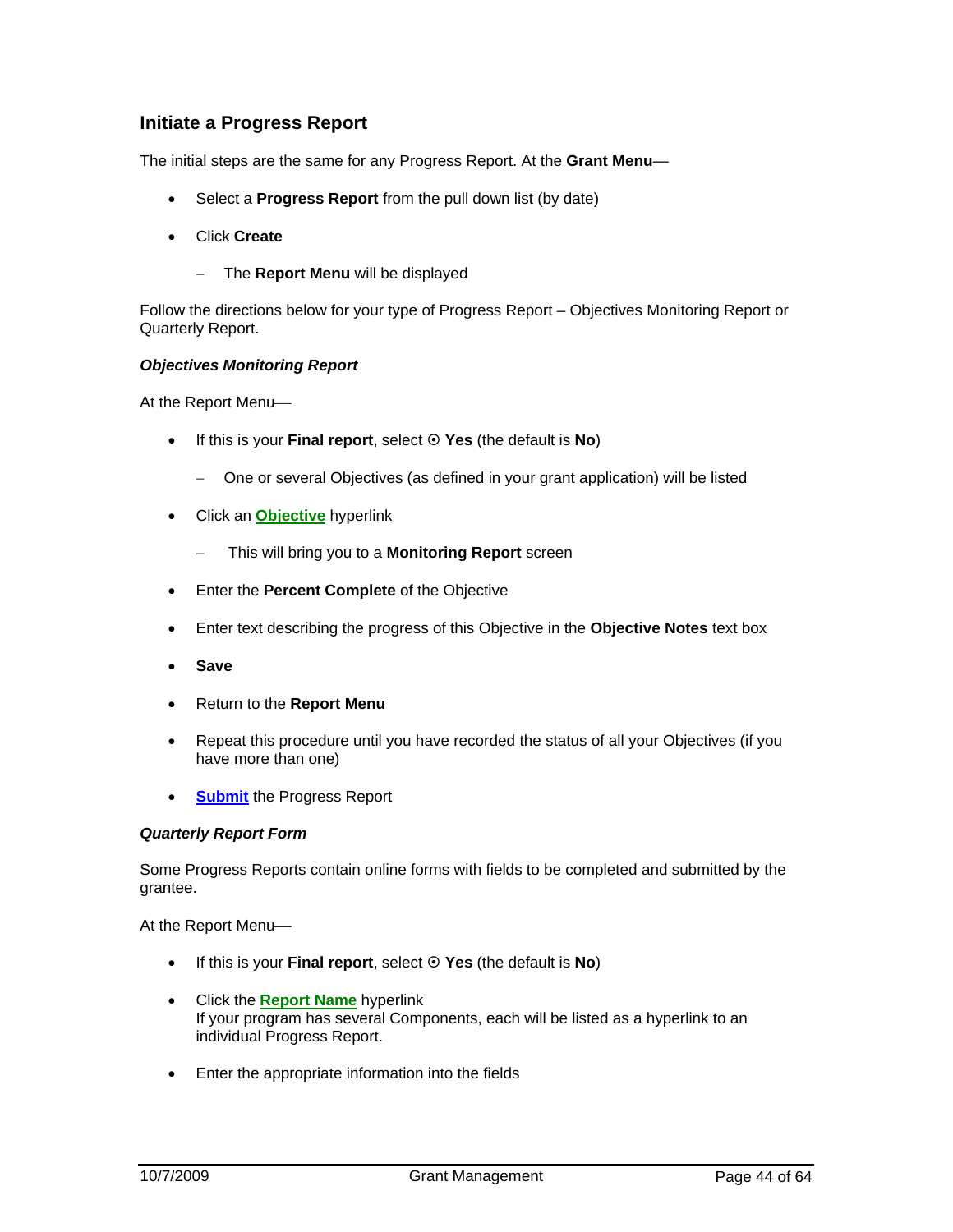- <span id="page-44-1"></span><span id="page-44-0"></span>• **Save**
- Return to the **Report Menu**
- Repeat this procedure until you have completed a report for each of your Components (if your program has more than one)
- **Submit** the Progress Report

#### *Quarterly Report with Attachments*

- $\bullet$  If this is your **Final report**, select  $\odot$  **Yes** (the default is **No**)
- Click the **Report Name** hyperlink If your program has several Components, each will be listed as a hyperlink to an individual Progress Report.
	- − You will be brought to a Report form that will require that you to mail, hand deliver, and/or upload documents or enter information directly into the form
	- − Your Grant Manager may provide or suggest documents to complete and submit as attachments (if applicable)
- For each required attachment, select how you will forward the attachment to DCA by clicking its radio button.
- **Save**
- Return to the **Report Menu**
- Repeat this procedure until you have completed a report for each of your Components (if your program has more than one)
- **Submit** the Progress Report

#### *Uploading an Attachment*

- Click the **Browse** button
- Find the appropriate document in your computer system
- Double-click on the document name (or highlight the document name and click **Open**)
- Click **Save**
- Repeat the **Browse** and **Save** procedure for each document you want to upload

#### **Submit the Progress Report**

- Return to the **Report Menu**
- Click **Submit**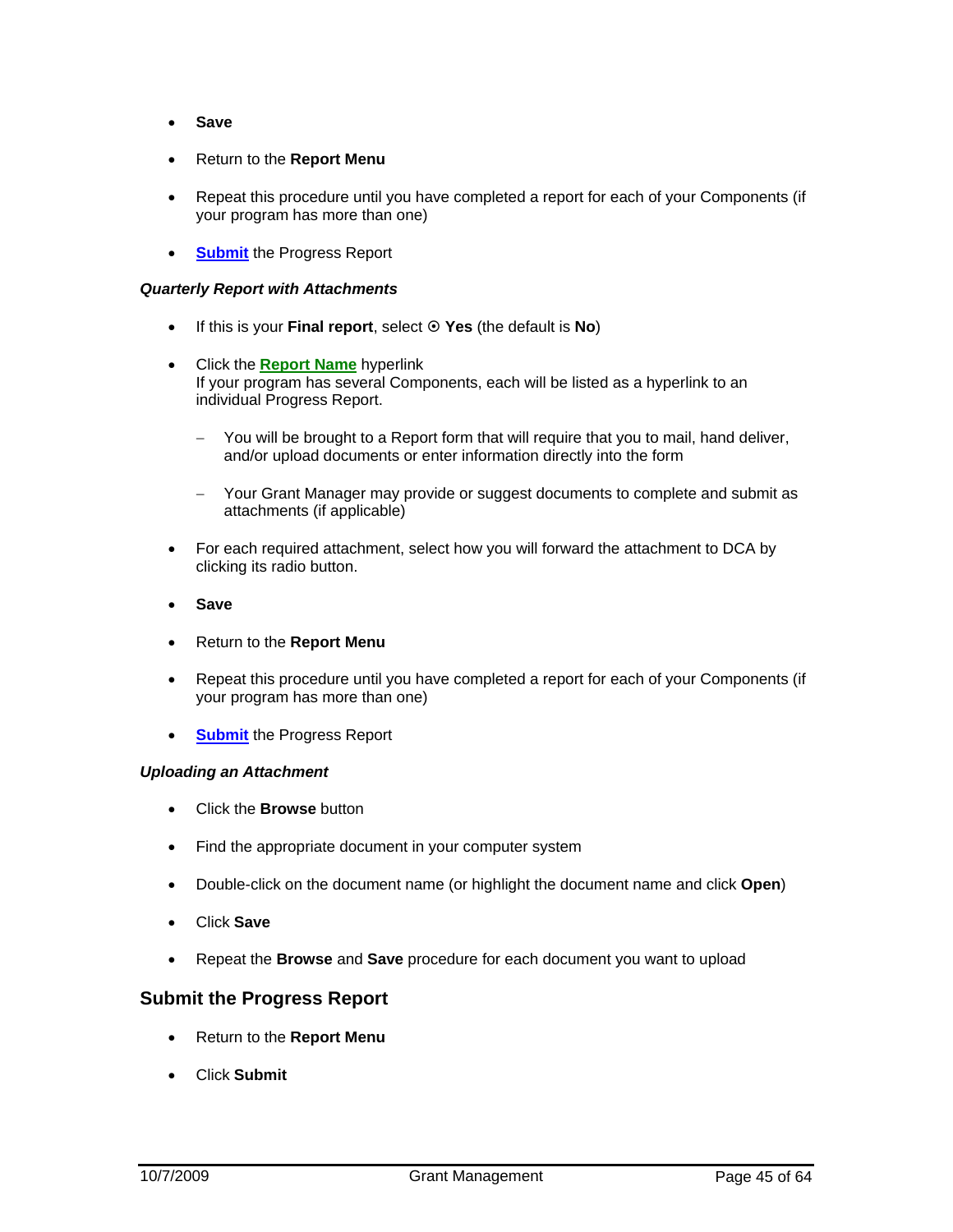#### **Modifications Required**

After your Progress Report is submitted, DCA may determine that your report needs changes before it can be approved. If this occurs, the report will appear on your **Task List** and in the **Grant Menu** under **Grant: Related Items** list with the status of **Progress Report Modifications Required**.

#### *Modifying a Progress Report*

- Click on the **Progress Report** hyperlink in the Task List
	- − You will be brought to the **Report Menu**
	- − The reason(s) that your Progress Report needs modifications will be shown at the bottom of the page in a **Modifications Required** box
- Click on the appropriate **Objective** or **Report Name**
- Correct the issue(s) described in the **Modifications Required** box
- Contact your Grant Manager, if necessary, to clarify the required modifications

#### **Submit the Modified Progress Report**

- Return to the **Report Menu**
- Click **Submit**

### *3. Financial Status Reports*

Financial Status Reports (FSRs) can only be submitted by Agency Contacts with Grant Security Levels of Grant Administrator or Financial Officer.

| <b>FSR Type</b>   | <b>Description</b>                                                                                                                                                                                                                                                                                            |
|-------------------|---------------------------------------------------------------------------------------------------------------------------------------------------------------------------------------------------------------------------------------------------------------------------------------------------------------|
| Advance           | Advances are disbursements of funds from DCA to grantees for project costs—in<br>"advance" of the expenses being incurred. An Advance often represents a specific<br>percentage of the total grant. DCA Grant Managers usually submit Advances, but<br>sometimes grantees themselves submit Advance requests. |
| Expense<br>Report | An Expense Report is used to-<br>Document project expenditures<br>Request reimbursement for project expenses<br>Report on match (other) funds that have been expended on a project<br>$\bullet$                                                                                                               |

The Grant Contract will specify which kind of FSRs apply to your grant.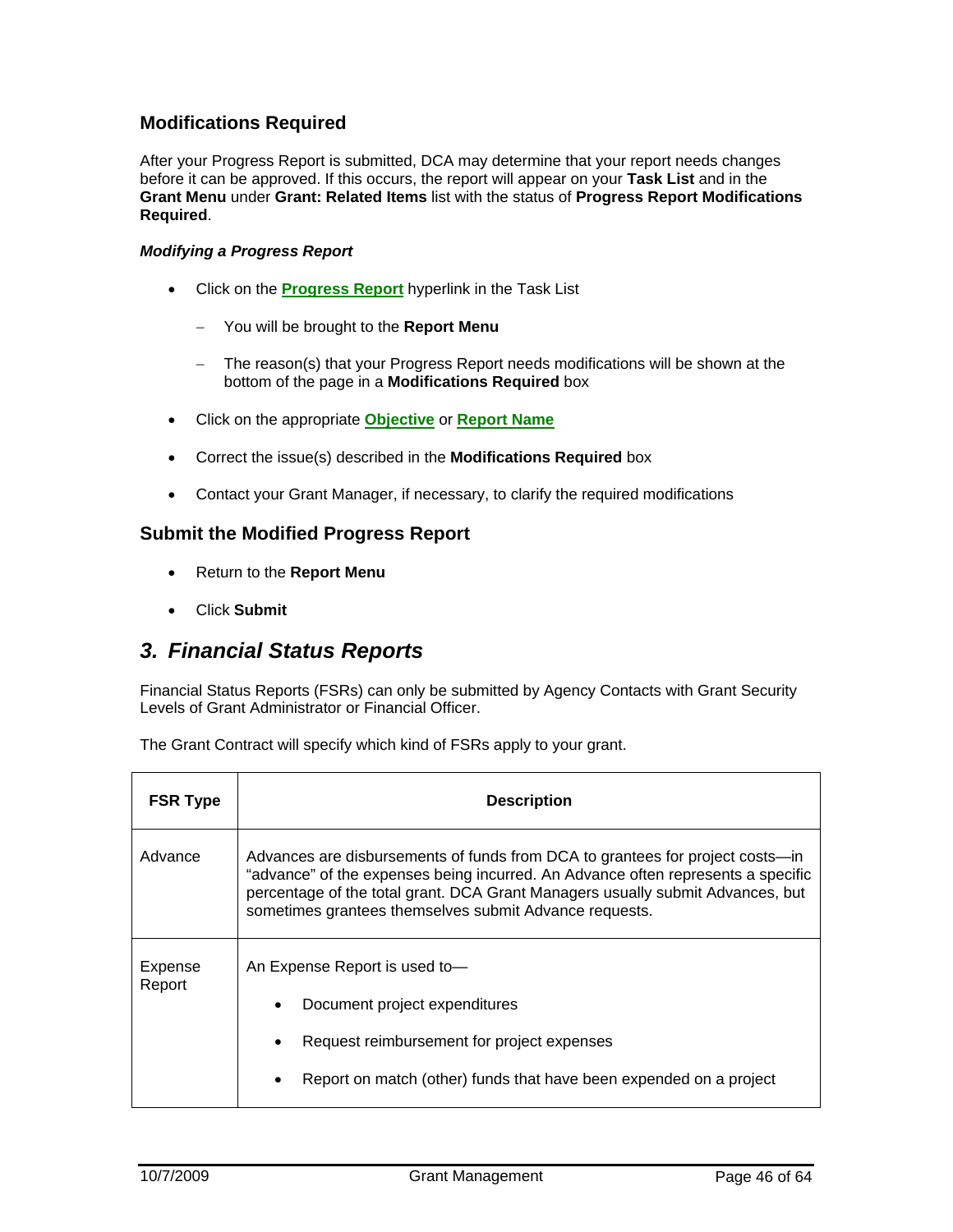| Draw | Draws are specified percentages of a grant dispersed periodically on a pre-<br>determined timetable. An agency whose Grant Contract includes a Drawdown<br>Schedule will use Draws to obtain funds. Currently, only Balanced Housing uses<br>Draws. |
|------|-----------------------------------------------------------------------------------------------------------------------------------------------------------------------------------------------------------------------------------------------------|
|      |                                                                                                                                                                                                                                                     |

**IMPORTANT**: You cannot initiate a Financial Status Report (Advance, Expense Report, or Draw) for a grant if this grant has another Report, Revision, or Amendment pending. To see if you have any outstanding Reports, check the **Grant: Related Items** list on the right side of the **Grant Menu**.

#### **Advance**

Contact your Grant Manager before submitting an Advance Request. In some DCA programs, the Grant Manager processes an initial Advance for the grantee.

If the **Request an Advance** selection is not available on your **Grant Menu**, your grant does not include Advances.

#### *Requesting an Advance*

#### At the **Start Menu**—

- Under **Grant Executed**, click the **grant number**
	- − You will be taken to the **Grant Menu**
- Under **Financial Status Reports**, click on **Request an Advance**
	- − This will take you to the **Financial Status Report/Payment Request** form
- Click **Edit**
- Select a name (the person to contact if DCA has any questions about this FSR) from the **Main Contact** pull down list
- In the **Payee Reference** field, enter brief information to allow your accounting department to apply the funds correctly when you receive the payment from DCA
- Type the reason for your Advance request in the **Comments to the Review Team from the Grantee** text box
- Enter the dollar amount you are requesting in the Requested Advance field (must not exceed the **Available Advance** amount)
- **Save**
- Print a Voucher (see [Printing a Voucher](#page-49-0), below)
- Click **Submit**
- Mail the Voucher to the address at the top of the Voucher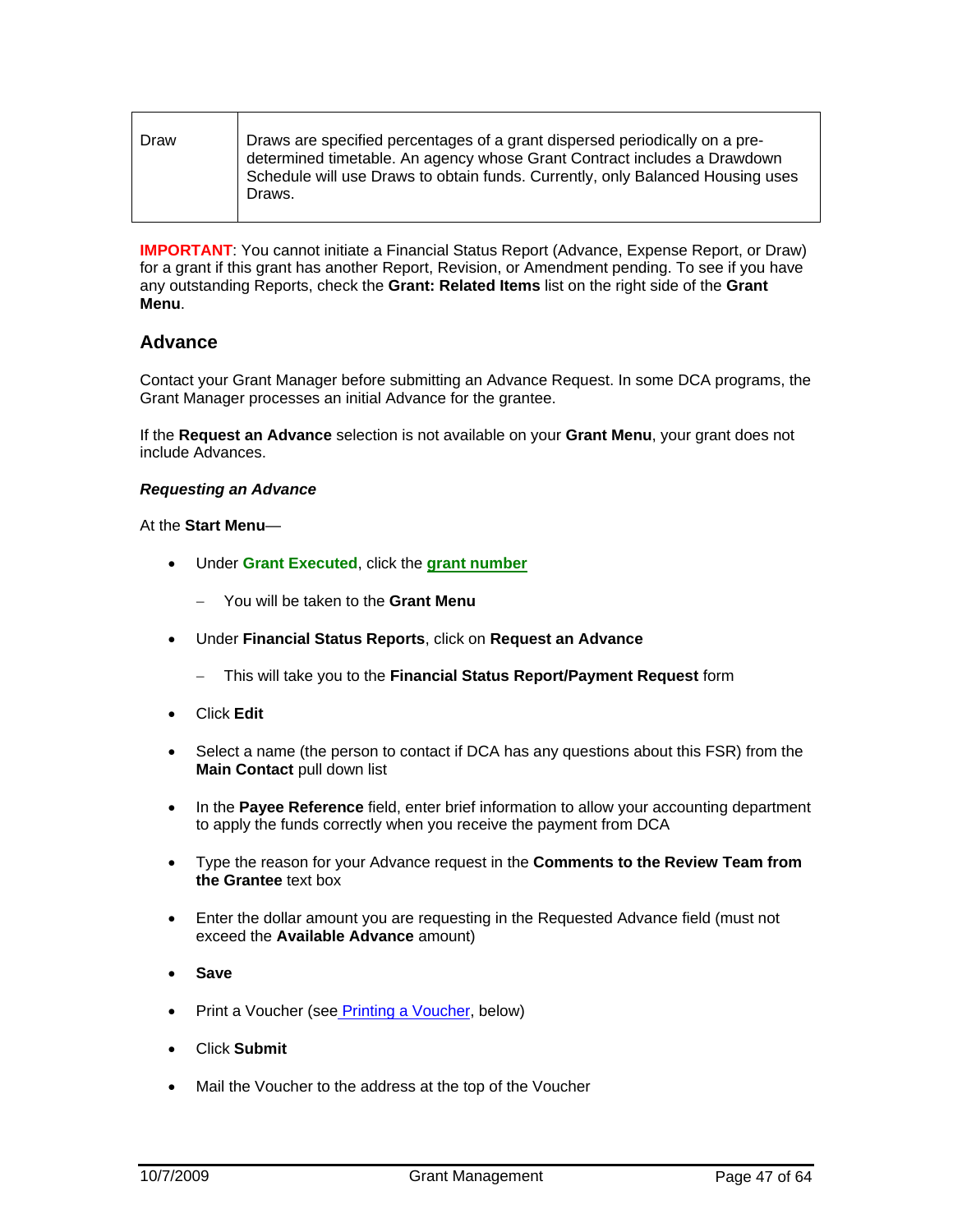### **Expense Reports**

#### *Creating an Expense Report*

At the **Grant Menu**, under **Financial Status Reports**—

- Select a grant component from the **Expense Reports** drop down list
- Click **Create**
	- − You will be brought to the **Expense Summary** page

#### *Expense Summary*

- Click **Edit**
- Select a name (the person to contact if DCA has any questions about this FSR) from the **Main Contact** pull down list
- Select  $\circ$  **Yes** or  $\circ$  **No** to indicate whether this is your **Final Report** ("final" FSR cannot be submitted unless your agency has spent all of the cash-on-hand)
- In the **Payee Reference** field, enter brief information to allow your accounting department to apply the funds correctly when you receive the payment from DCA
- Enter the dates for the **Current Report Period** (must be within the grant term)
	- − You must enter four digits for the year
- You may enter the text in the **Comments to the Review Team from the Grantee** field (optional)
- **Save**
- Click the **Expense Detail** tab

#### *Expense Detail*

- **Add an Expense Item** for each expenditure (the selections in the pull down lists will be from the budget you created in your application)
	- − Select a **Budget Category** from the pull down list
	- − Select an **Item** from the pull down list
	- − Select a **Budget Column** from the pull down list (if you are reporting expenditures of funds from other sources, select here)
	- − Enter the **Date** that the expense was incurred (must be within the *Current Report Period*)
	- − Enter details of the expense in the **Description** text box, if desired
	- − Enter the dollar amount of the expense in the **Amount Requested** field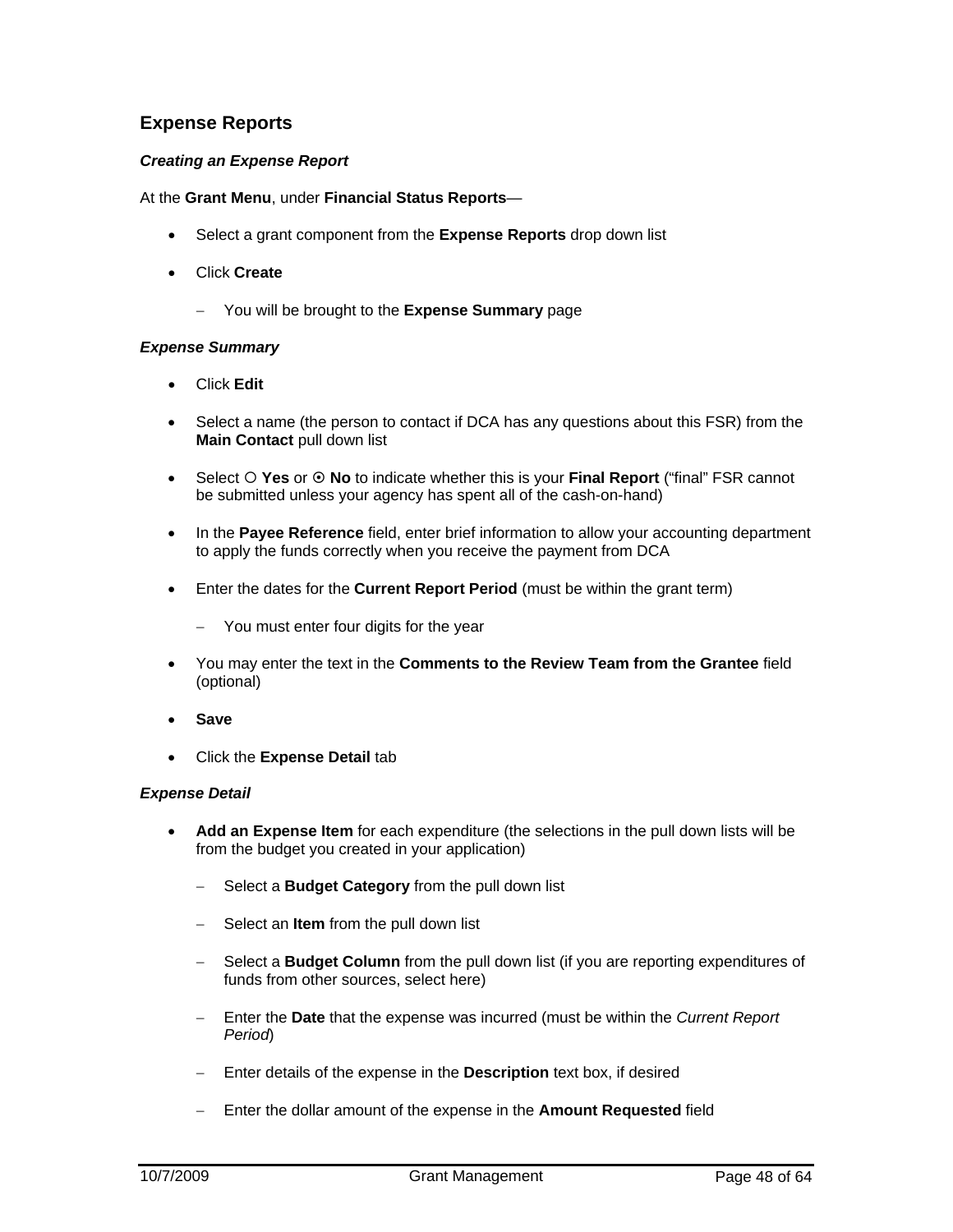- − **Save**
- Continue filling out **Add an Expense Item** forms for each expense you incurred in the Current Report Period making sure to **Save** each one
	- All the expenses you entered will be listed and totaled at the bottom of the screen
- Return to the **Expense Summary** page
- Print a Voucher (see **[Printing a Voucher](#page-49-0)**, below)
- Click **Submit**
- Mail the signed Voucher and any required attachments or receipts to the address at the top of the Voucher

### *Draw*

If you have been awarded a grant with a defined drawdown schedule, you will use Draw Requests to collect the appropriate drawdown amounts.

#### *Requesting a Draw*

At the Grant Menu—

- Scroll down to **Financial Status Reports** and click on **Request a Draw**
	- − This will take you to the Financial Status Report/Payment Request Draw Request screen
- Click the **Edit** button
- Select a name (the person to contact if DCA has any questions about this FSR) from the **Main Contact** pull down list
- In the **Payee Reference** field, enter brief information to allow your accounting department to apply the funds correctly when you receive the payment from DCA
- You may enter the text in the Comments to the Review Team from the Grantee field (optional)
- Enter the amount of your **Draw Request** (must equal the **Allowable Draw** amount)
- **Save**
- Print a Voucher (see **[Printing a Voucher](#page-49-0)**, below)
- Click **Submit**
- Mail the signed Voucher and any required attachments or receipts to the address at the top of the Voucher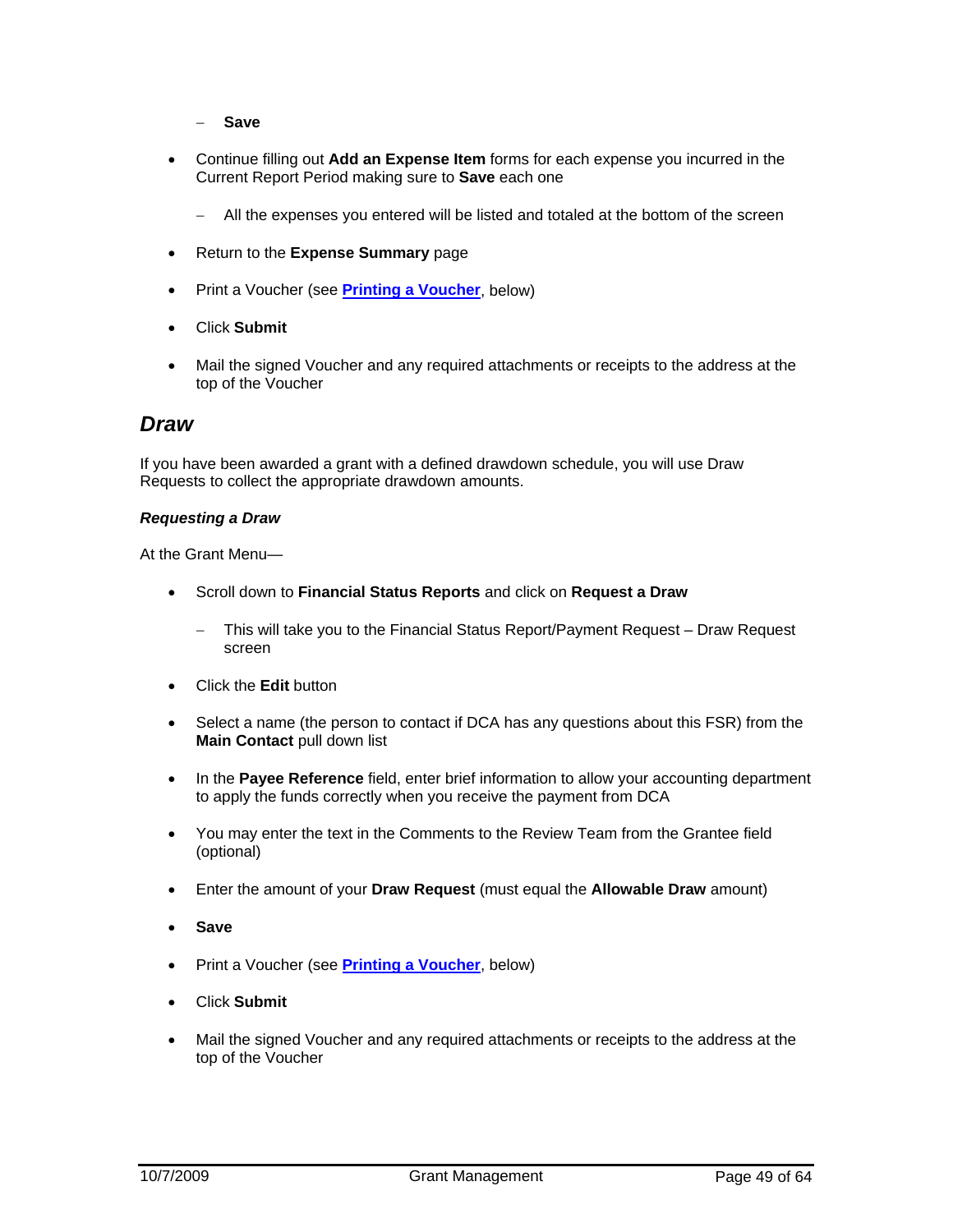### <span id="page-49-0"></span>**Printing a Voucher**

#### At the **Financial Status Report/Payment Request** screen—

- Click **View PDF**
	- − An Adobe Acrobat window will open, displaying the Voucher (and Expense Report, if applicable)
- Click the **Print** icon to print the Voucher
- Close  $\boxtimes$  the Adobe Acrobat window
- Send the Voucher and any required attachments to the address on the Voucher

#### **Modifications Required**

If your Financial Status Report (Advance, Expense Report, or Draw) needs to be changed before it can be accepted by DCA, the Grant Main Contacts will receive a notice on their Task Lists, "FSRs – Modifications Required."

- Click the **Grant Number FSR** hyperlink
	- − You will be brought to the Financial Status Report/Payment Request page
	- Notes explaining how the FSR needs to be modified will be displayed in a box at the top of the page
- Correct the FSR appropriately
	- − If you don't understand how to modify the FSR, contact your DCA Grant Manager
- Click **Submit**

### *4. Revisions and Amendments*

If your Project's needs change, you may request a Revision or Amendment to your grant. Use a Revision instead of an Amendment whenever possible. Revisions are processed faster, because they are not subject to the extensive review process of an Amendment.

A Revision or Amendment may not be submitted if you have a pending Amendment, Revision, or Financial Status Report.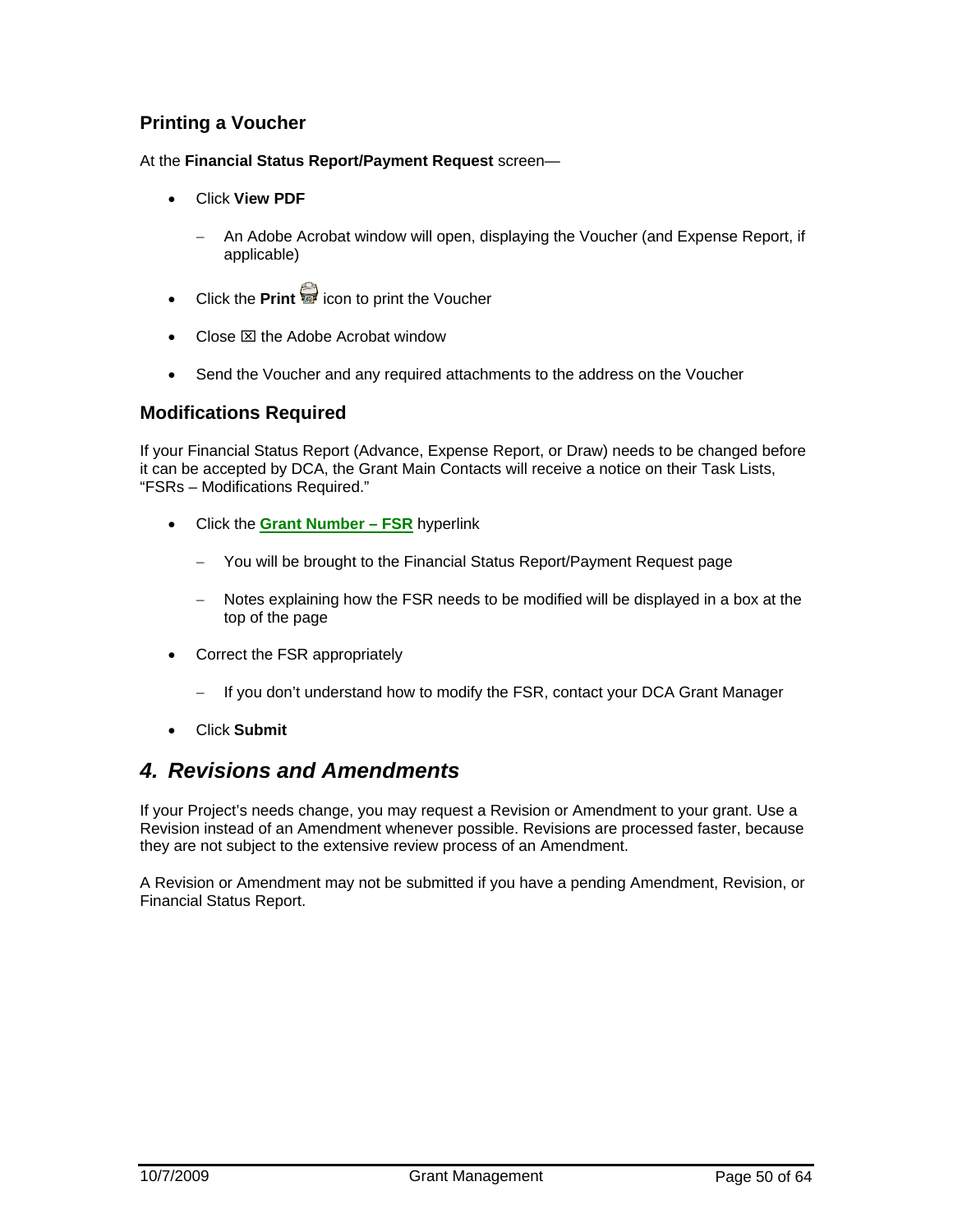### **Amendment or Revision?**

#### **Use a** *Revision* **if you want to—**

- Change the Program end date
- Change the Budget
	- − Budget Appropriations changed
	- − Total Grant Amount *unchanged*

#### **Use an** *Amendment* **if you want to—**

- Change the Program start and/or end date
- Change the Title/Description
- Change the Objectives
- Change the Scope of Services
- Change Work Plan Narrative Forms
- Change the Budget
- Change Component/Service Areas

#### **Grant Revision**

You may request a Grant Revision (after a grant has been executed) if—

- The total grant amount remains the same, but you want to change budget items or allocations
- You need a time extension on the project

#### At the **Grant Menu**—

- Click the **Revise Grant** button in the upper right of the screen
	- − The **View/Edit Grant Information** page will be displayed
- Select  $\boxtimes$  one or both of the choices in the **Purpose of Revision** box
	- − Change General Info Term

or

- − Change Budget
- Enter explanatory text in the **Justification** text box
- Click the **Save Selections** button

#### *Changing the Grant Term*

If you selected **Change General Info – Term** in the **Purpose of Revision** box—

• Click the **General Information** tab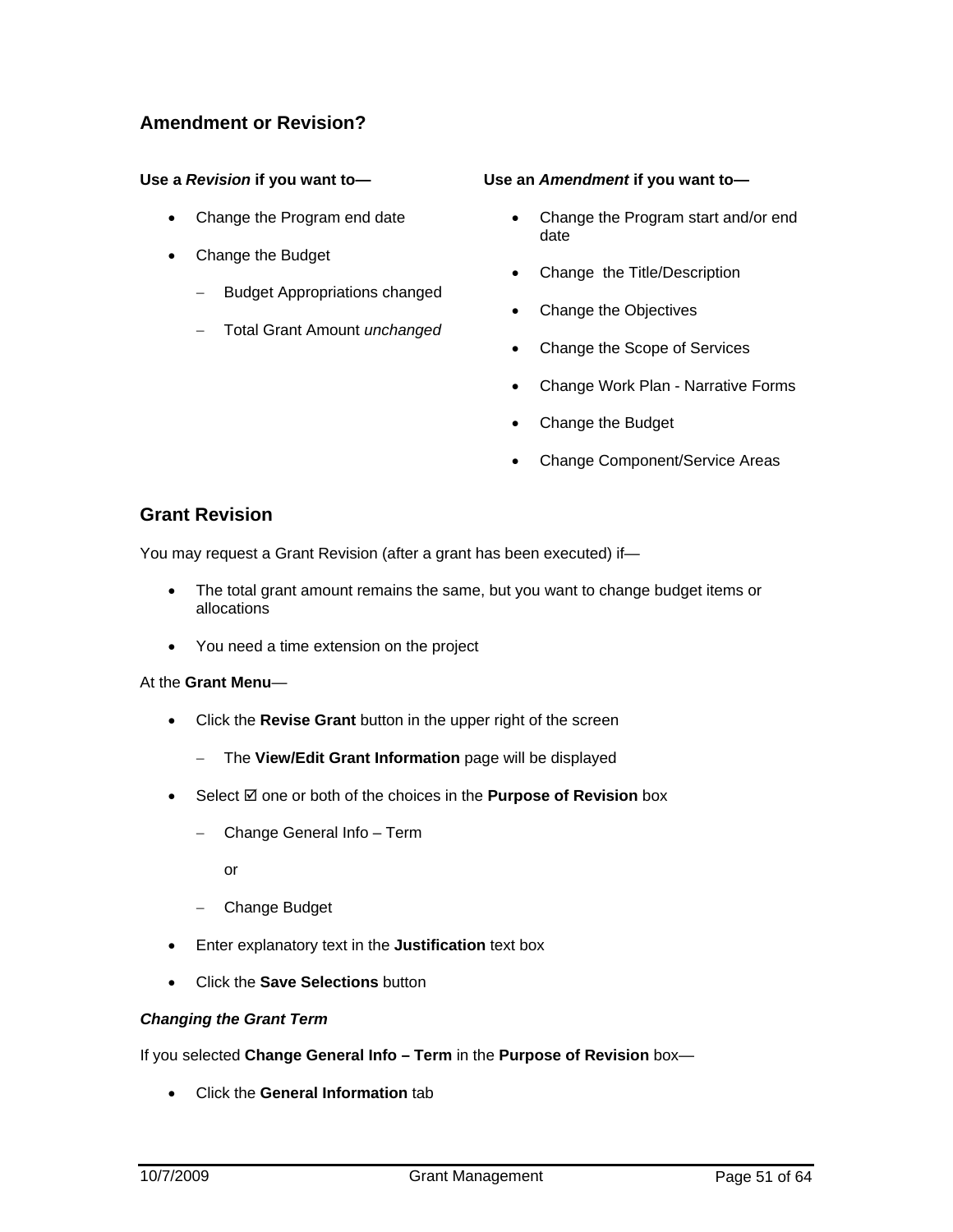- Click **Edit**
- Enter the new date in the **Term End Date** field
- **Save**

#### *Changing the Budget*

- If you selected Change **Budget** in the **Purpose of Revision** box—
- Click the **Budget** tab
	- − You will be brought to the **Budget Overview**
- Click on the green, underlined **Project Component** hyperlink (that applies to the budget items you want to change)
	- − This will bring you to the **Budget Detail**

#### To *change* budget items—

- Select  $\boxtimes$  the budget items you want to change
- Foter the new amounts in the fields
- Click **Save**

To *delete* budget items—

- Select  $\boxtimes$  the budget items you want to delete
- Click Delete

To *add* budget items—

- Click the **Add Budget Item** tab
- Select the appropriate **Budget Category** for the budget item from the pull down list
- Enter a **short description** for the budget item
- Provide a **more detailed description** for the budget item
- Enter the amount you are requesting from DCA for this budget item in the **State/Federal** or **Requested Funds** field (whichever is in your form)
- Enter any matching funds in the **Other** field (if available)
- Click **Save**
- Repeat until you have added each of your budget items, remembering to **Save** each form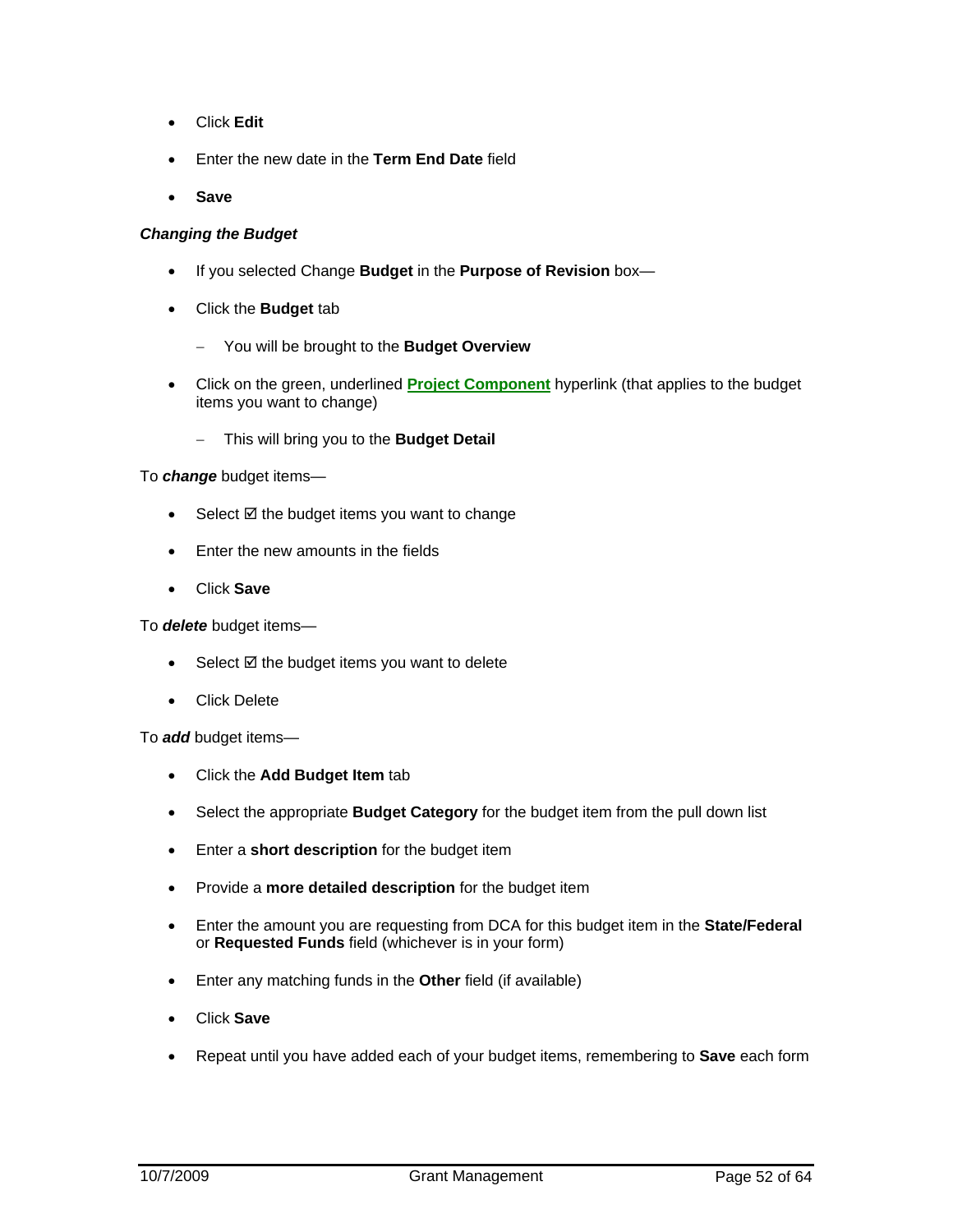#### **IMPORTANT**

In a Revision, the Grand Total in the Grant Budget must equal the Grand Total in the Previous Grant Budget Detail.

#### *Submitting the Revision*

• Click **Submit Revisions**

#### **Grant Amendment**

You may request a Grant Amendment (after a grant has been executed) if you want to change the—

- Start and/or end date
- Title/Description
- Objectives
- Scope of Services
- Work Plan Narrative Forms
- Budget
- Component/Service Areas

#### At the **Grant Menu**—

- Click the **Amend Grant** button in the upper right of the screen
	- − The **View/Edit Grant Information** page will be displayed
- Select **⊠** one or several of the choices in the **Purpose of Revision** box (see choices below)
- Enter explanatory text in the **Justification** text box
- Click the **Save Selections** button
- Click each tab corresponding to your selections in the Purpose of Revision box
- Change, add, or delete the appropriate items (see details for each type of Grant Amendment, below)

You cannot save changes in the bottom portion of the Amendment screen unless you have checked 5 the **Purpose of Amendment** in the top section, explained it, and **Saved Selections**.

#### *Change Grant Term*

- Click on the **General Info** tab
- Click **Edit**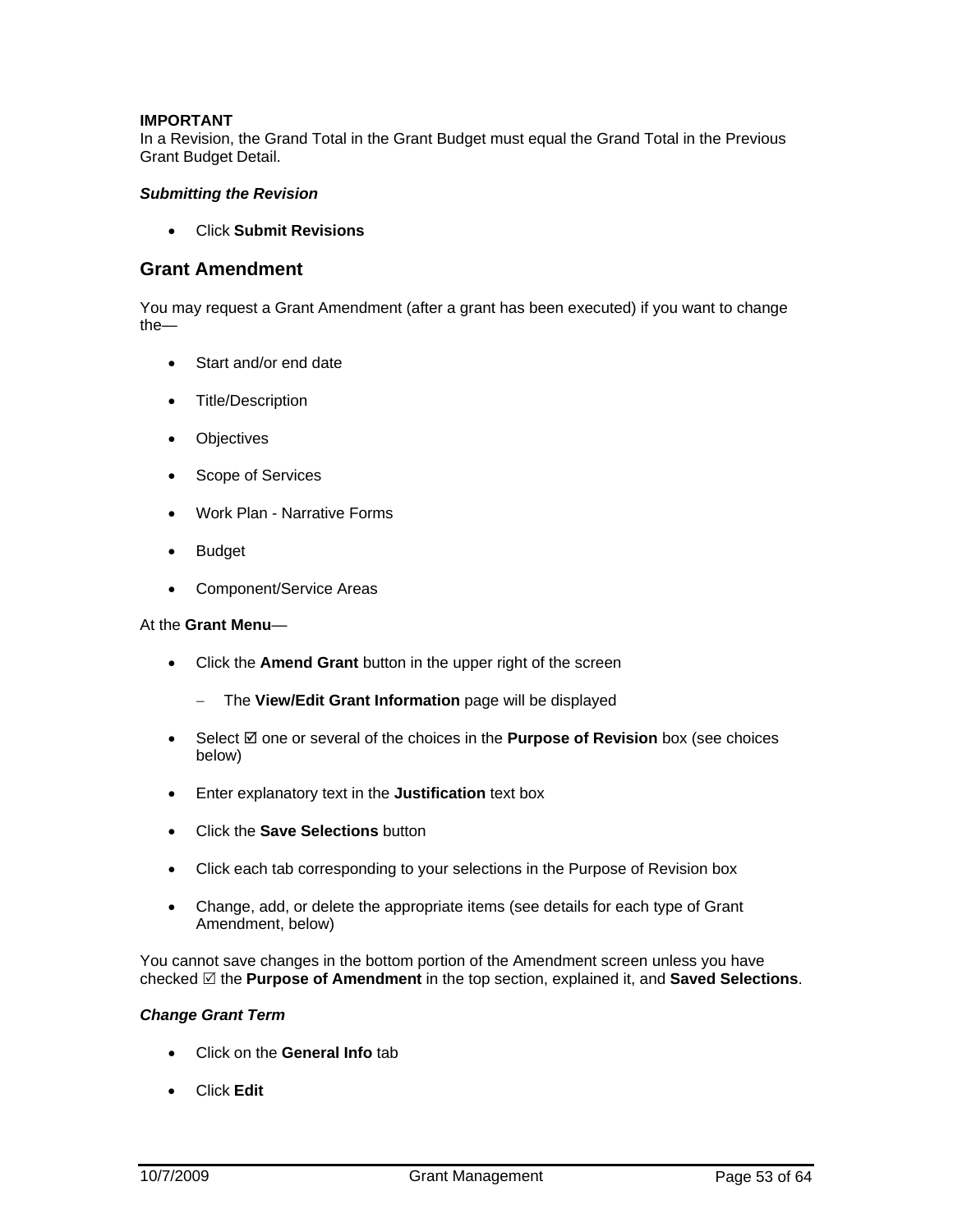- Change the date(s) in the **Term Begin Date** and/or **Term End Date** fields
- **Save**

#### *Change Grant Title*

- Click on the **General Info** tab
- Click **Edit**
- Change the **Grant Title**
- **Save**

#### *Change Project Objectives*

- Click on the **Work Plan** tab
- Click on the **Objectives** tab

#### To *add* an Objective, in the **Add Objective** form

- Give the objective a unique, sequential **Number**
- Enter a **Short Description** (name) for the objective
- Type in a more **Detailed Description**
- Enter the **Methods** that will be used to accomplish this objective
- **Evaluation** is optional, but you can enter information that describes how you will gauge whether the objective was successful
- Select the **Program Component** that applies to this objective from the pull down list
- **Save** 
	- − The system will present another blank **Objectives** form. Enter as many objectives as your project requires.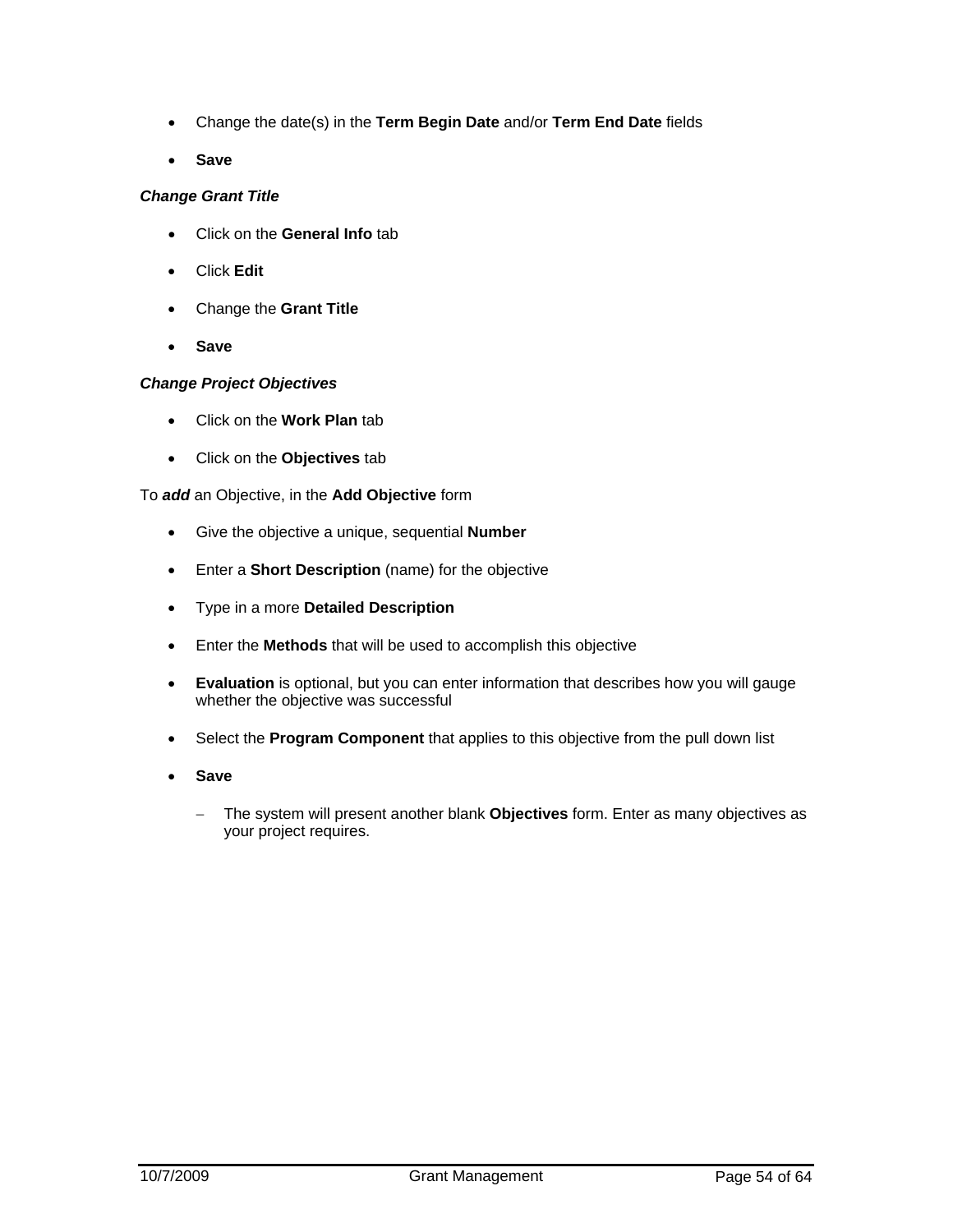#### To *edit* an Objective

- Select  $\odot$  the desired objective from the **Current Objectives**
- Click **Edit**
- Make your changes
- **Save**

#### To *delete* an Objective

- $\bullet$  Select  $\odot$  the appropriate objective from the list
- Click **Delete**

#### *Change Scope of Services*

- Click on the **Work Plan** tab
- Click on the **Scope of Services** tab

#### To *edit* the current Scope of Services

- − Select ⊙ the **Scope of Service** you want to change
- − Click the **Edit** button
- − Change the text in **Scope of Service** text box
- − **Save**

To *delete* the current Scope of Services

- Select  $\odot$  the **Scope of Service** you want to change
- Click the **Delete** button

To *create* a Scope of Services

- Enter your information in the **Add Scope of Services** text box
- **Save**

#### *Change Budget*

- Click the **Budget** tab
	- − You will be brought to the **Budget Overview**
- Click on the green, underlined **Project Component** hyperlink (some projects have more than one Component, pick the one that applies to the budget items you want to change)
	- − This will bring you to the **Budget Detail**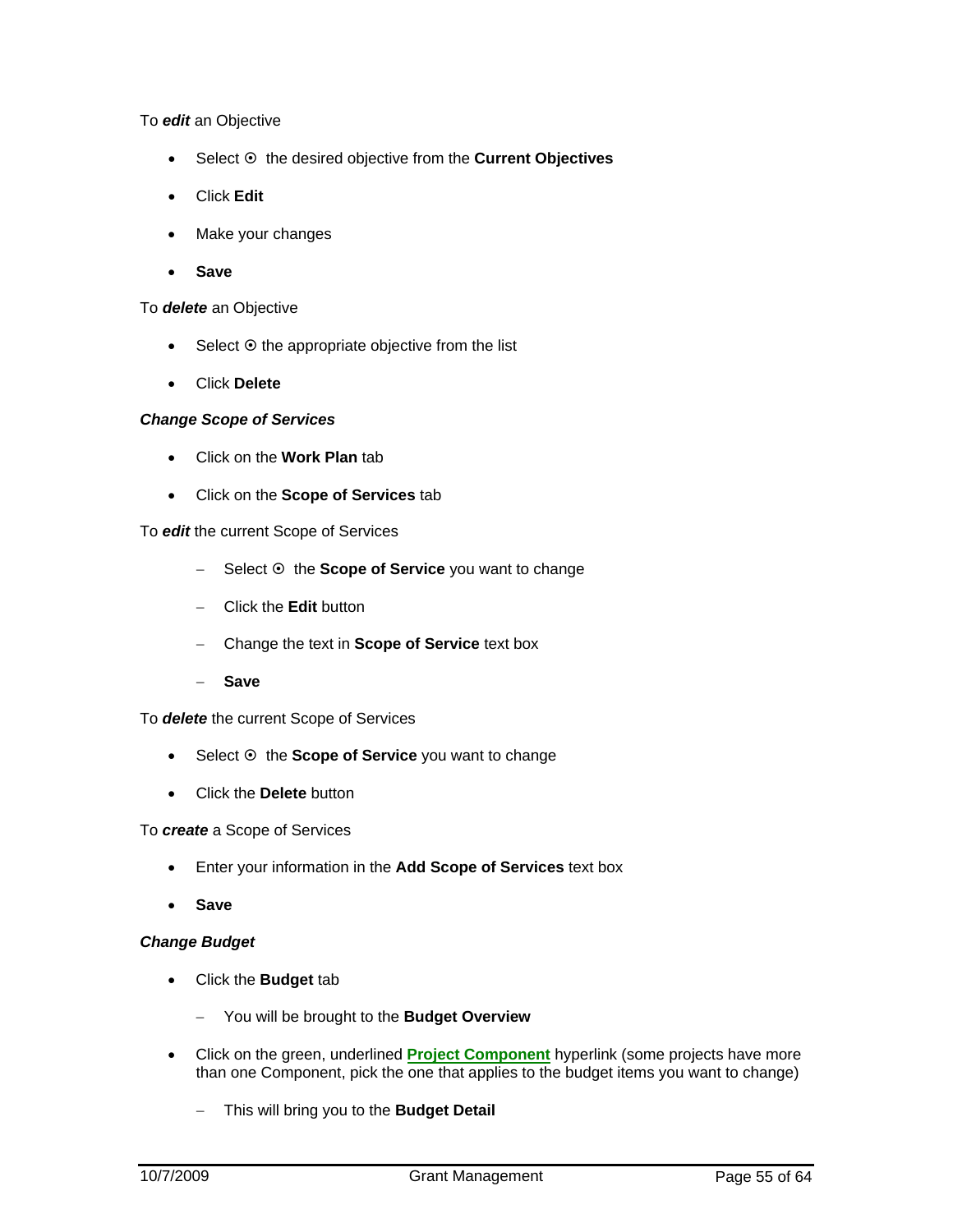To *change* budget items—

- Select  $\boxtimes$  the budget items you want to change
- Enter the new amounts in the fields
- Click **Save**

To *delete* budget items—

- Select  $\boxtimes$  the budget items you want to delete
- Click **Delete**

To *add* budget items—

- Click the **Add Budget Item** tab
- Select the appropriate **Budget Category** for the budget item from the pull down list
- Enter a **short description** for the budget item
- Provide a **more detailed description** for the budget item
- Enter the amount you are requesting from DCA for this budget item in the **State/Federal** or **Requested Funds** field (whichever is in your form)
- Enter any matching funds in the **Other** field (if available)
- Click **Save**
- Repeat until you have added each of the new budget items, remembering to **Save** each form

#### *Change Component*

• Click the **Components/Service Areas** tab

To *add* a Component, at the **Program Components** tab, in the **Add a program component to this grant** form—

- Select a **Program Type** from the **Program Type/Subtype** drop down list
- Enter a **Name** for the component
	- − The remainder of the fields are optional
- **Save**

To *change* a Component, in the **Current grant program components** box—

- Select  $\odot$  the appropriate **Program Component** from the list
- Click **Edit**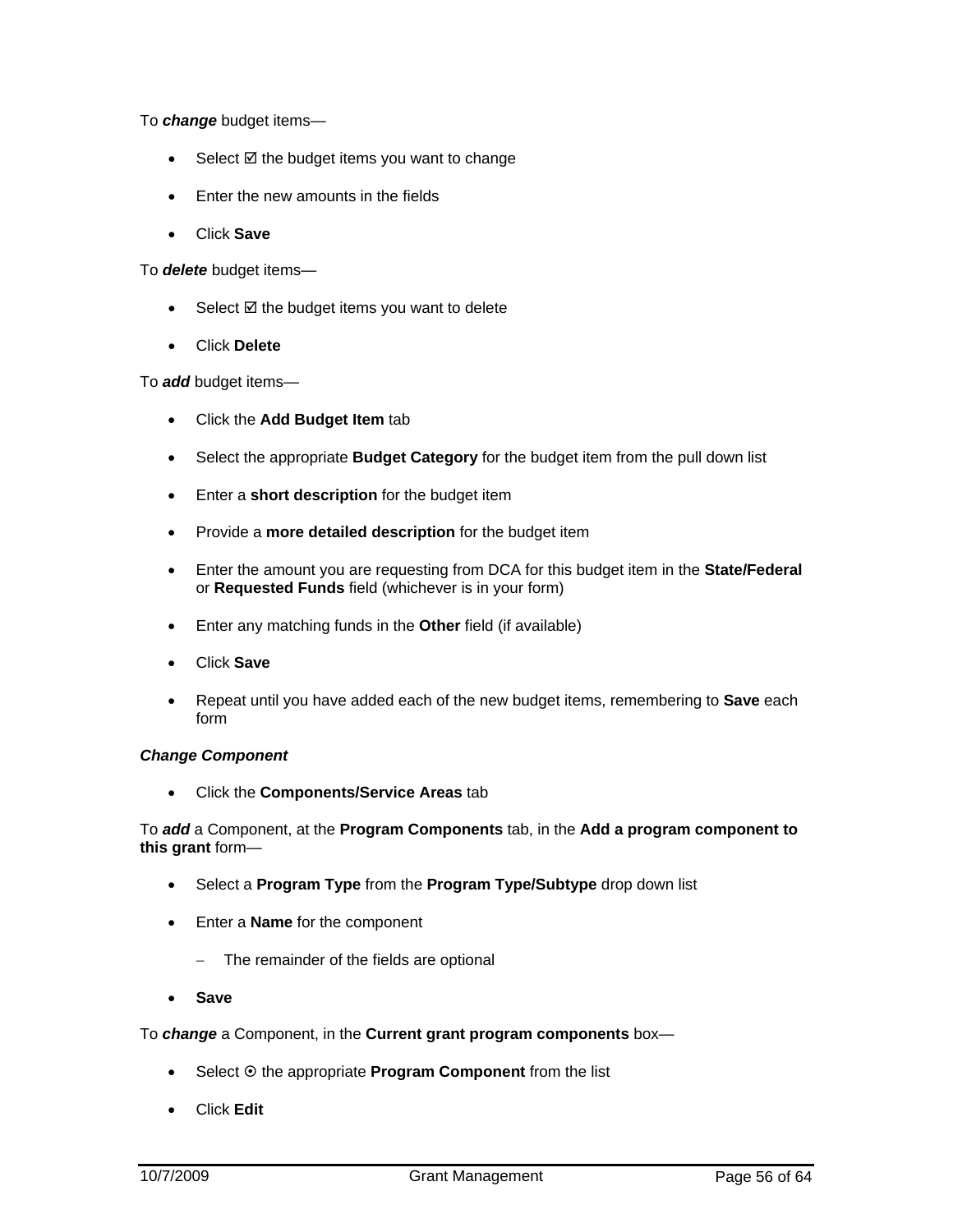- Change the information
- **Save**

To *delete* a Component, in the **Current grant program components** box—

- Select  $\odot$  the appropriate **Program Component** from the list
- Click **Delete**

#### *Submitting the Amendment*

• Click **Submit Amended Grant**

#### **Modifications Required**

If your Grant Revision or Grant Amendment needs to be modified before it can be accepted by DCA, the Grant Main Contacts will receive notices on their Task Lists, **Grants – Grant Revision Modifications Required** or **Grants – Grant Amendment Modifications Required**.

- Click the **Grant Number** hyperlink
	- − This will take you to the **Grant Menu**
- Click on **View Revisions** or **View Amendment**
	- − You will be taken to the **View/Edit Grant Information** page
	- − The changes you need to make in your Grant Revision or Grant Amendment will be displayed at the bottom of the **Purpose of Revision** box
- Correct the Revision or Amendment appropriately
	- − If you don't understand what needs to be modified, contact your DCA Grant Manager
- Click **Submit Revisions** or **Submit Amendment**

#### **Cancel Revisions or Amendments**

If you decide to cancel your request for a Grant Revision or Grant Amendment (either before you have submitted it or when you receive a Modifications Required notice), at the Grant Menu—

- Click **View Revisions** or **View Amendment**
- Click **Cancel Revisions** or **Cancel Amendment**

#### **Mistakes and/or Omissions**

You cannot make changes to your Revision or Amendment once you click **Submit**. If you realize that you have made a mistake or omitted something, contact your Grant Manager and ask him or her to enter a **Comment** on the section you want to change and return the Revision or Amendment to you with **Modifications Required**. Then, you can make your corrections and resubmit the Revision or Amendment.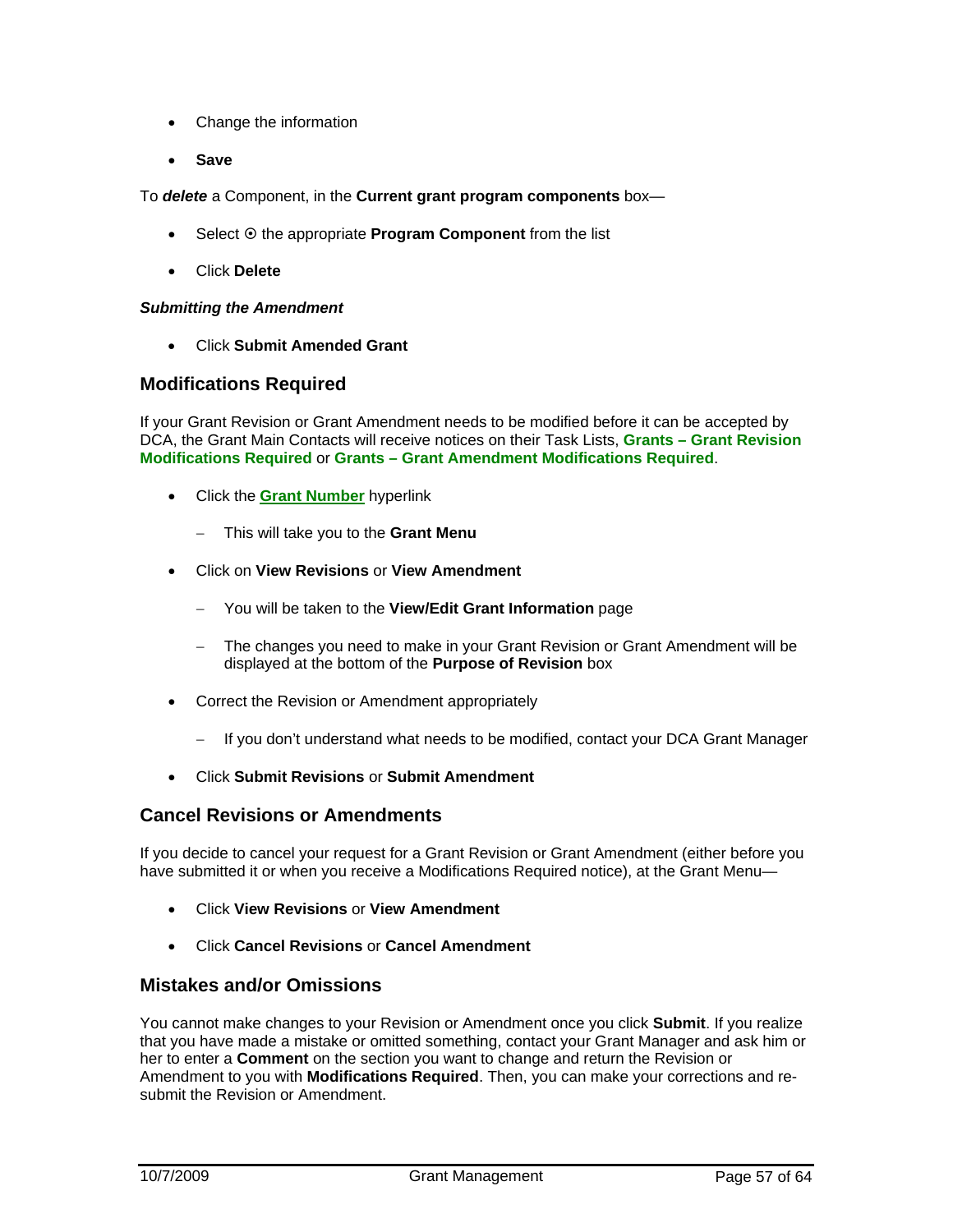# <span id="page-57-0"></span>**SAGE Security Levels – and what they can do…**

| <b>Agency-Wide Security Levels</b><br>Assigned at the "Agency Contact" level          | <b>Permissions in SAGE:</b>                                                                                                                                                                                                                                                                                      |  |
|---------------------------------------------------------------------------------------|------------------------------------------------------------------------------------------------------------------------------------------------------------------------------------------------------------------------------------------------------------------------------------------------------------------|--|
| <b>Agency Authorized Official</b>                                                     | Add, change, or delete Agency Information<br>1.<br>Add, change, or delete any Agency Contacts except another AAO<br>2.<br>Submit the Agency Information Update<br>3.<br>Initiate a Grant Application<br>4.<br>Submit a Grant Application (even if he/she is not an Application<br>5.<br>Contact)                 |  |
| <b>Agency Administrator</b>                                                           | Add, change, or delete Agency Information<br>1.<br>Add, change, or delete Agency Contacts with an equal or lesser<br>2.<br><b>Agency Security Level</b><br>Submit the Agency Information Update<br>3.<br>Initiate a Grant Application<br>4.<br>Submit a Grant Application (must be an Application Contact)<br>5. |  |
| <b>Agency Staff</b>                                                                   | View only, until an Application or Grant Administrator adds the staff<br>1.<br>member as an Application or Grant contact<br>Modify their own Contact Information<br>2.                                                                                                                                           |  |
| <b>Application-Specific Security Levels</b><br>Assigned in the individual Application | <b>Permissions in SAGE:</b>                                                                                                                                                                                                                                                                                      |  |
| <b>Application Administrator</b>                                                      | All Application tasks except-<br>Initiate (unless AAO or Agency Administrator)<br>1.<br>Submit (unless AAO or Agency Administrator)<br>2.                                                                                                                                                                        |  |
| <b>Application Financial Officer</b>                                                  | Develop and edit the Application Budget                                                                                                                                                                                                                                                                          |  |
| <b>Application Author</b>                                                             | All Application tasks except-<br>Initiate<br>1.<br>2.<br>Delete<br>3.<br>Submit                                                                                                                                                                                                                                  |  |
| <b>Application Form Writer</b>                                                        | All Application tasks except-<br>Initiate<br>1.<br><b>Delete</b><br>2.<br>Submit<br>3.<br><b>Budget</b><br>4.                                                                                                                                                                                                    |  |
| <b>Application Viewer</b>                                                             | View only                                                                                                                                                                                                                                                                                                        |  |
| <b>Grant-Specific Security Levels</b><br>Assigned in the individual Grant             | <b>Permissions in SAGE:</b>                                                                                                                                                                                                                                                                                      |  |
| <b>Grant Administrator</b>                                                            | All Grant tasks, including Submit                                                                                                                                                                                                                                                                                |  |
| <b>Grant Financial Officer</b>                                                        | Initiate and edit a Grant Amendment<br>$\mathbf 1$ .<br>2.<br>Initiate and edit a Grant Revision<br>Create, Change, Delete, Submit an FSR<br>3.<br>Create, Change, Delete, Submit a Progress Report<br>4.                                                                                                        |  |
| <b>Grant Report Writer</b>                                                            | Progress Reports tasks, except Submit                                                                                                                                                                                                                                                                            |  |
| <b>Grant Viewer</b>                                                                   | View only                                                                                                                                                                                                                                                                                                        |  |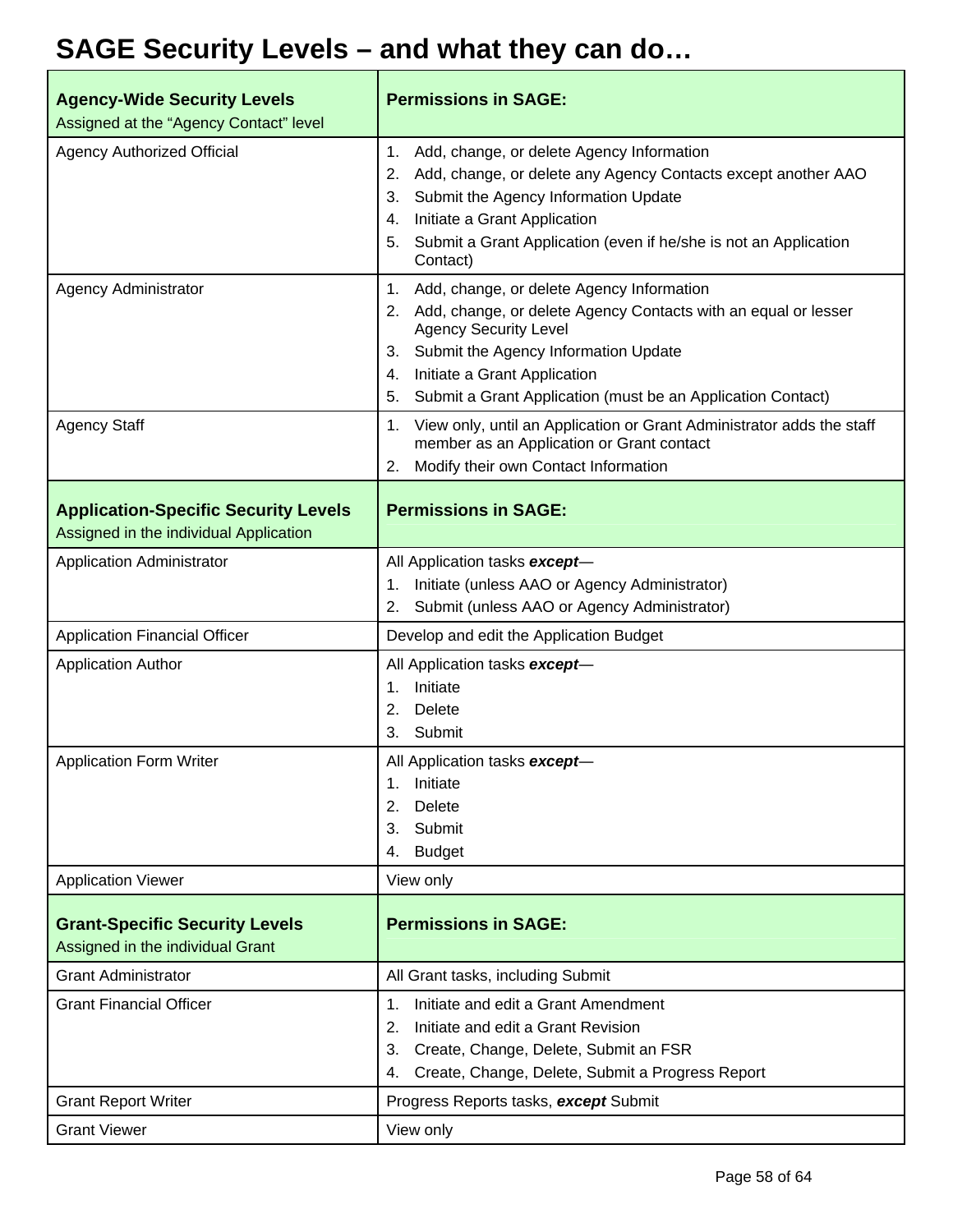# **SAGE Glossary**

| <b>Access Level</b>               | A user's functions and privileges for an Application or Grant.<br>User access levels are assigned for each individual application<br>or grant. When logged into SAGE, you can see your Access<br>Level for the current SAGE functional screen at the top right of<br>the page.       |
|-----------------------------------|--------------------------------------------------------------------------------------------------------------------------------------------------------------------------------------------------------------------------------------------------------------------------------------|
| <b>Advance</b>                    | Advances are disbursements of funds from DCA to grantees for<br>project costs-in "advance" of the expenses being incurred. An<br>Advance usually represents a specific percentage of the total<br>grant. DCA Grant Managers or grantees themselves submit<br>Advance requests.       |
| <b>Agency</b>                     | The generic term for or the name of an organization eligible to<br>use SAGE - such as a municipality, developer, non-profit<br>corporation, for-profit corporation, consultant, etc.                                                                                                 |
| <b>Agency Authorized Official</b> | The SAGE term for an organization's highest ranking official.<br>The Agency Authorized Official (AAO) is the only person who<br>can register the agency in SAGE. The AAO then gives SAGE<br>access to other people in the organization - making them<br><b>SAGE Agency Contacts.</b> |
|                                   | An agency can have up to two Agency Authorized Officials.                                                                                                                                                                                                                            |
| <b>Agency Contacts</b>            | The staff members of an organization who will be using SAGE<br>- SAGE users.                                                                                                                                                                                                         |
| <b>Agency Information</b>         | The information stored in SAGE about an organization that is<br>registered to use SAGE. Also called Agency Info, Applicant<br>Information, Grantee Information.                                                                                                                      |
| <b>Agency Information Update</b>  | Required information about an organization that must be<br>submitted to DCA at the agency's initial SAGE registration and<br>then annually.                                                                                                                                          |
| <b>Amendment</b>                  | Changing one or several of the following in a grant<br>agreement-<br>Term start and/or end date<br>Title and/or description<br>$\bullet$<br>Objectives<br>Scope of services<br><b>Budget</b><br>Components<br>Service areas                                                          |
| <b>Application Contacts</b>       | Agency Contacts who have been granted access to an<br>application and can work on that specific application.                                                                                                                                                                         |
| <b>Application Manager</b>        | The DCA Grant Program staff member who is the applicant's<br>first point of contact with DCA. The Application Manager can<br>answer questions that will help the applicant provide<br>appropriate information to complete the grant application<br>correctly.                        |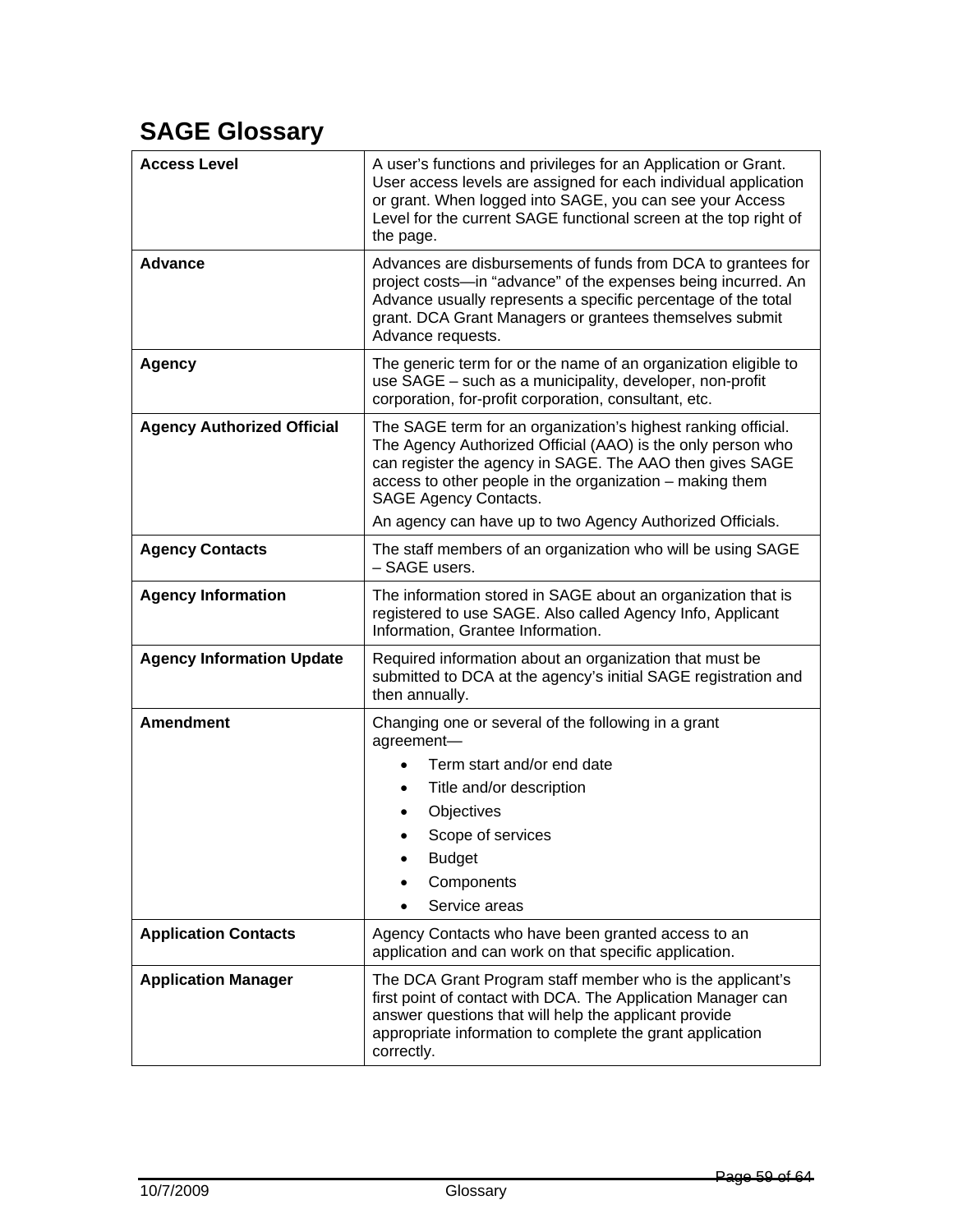| <b>Application Status</b>      | Applications progress through multiple status steps before<br>becoming executed grants, such as-                                                                                                                                                                                                                                  |
|--------------------------------|-----------------------------------------------------------------------------------------------------------------------------------------------------------------------------------------------------------------------------------------------------------------------------------------------------------------------------------|
|                                | In process (Application initiated, being completed by<br>the agency)                                                                                                                                                                                                                                                              |
|                                | Cancelled                                                                                                                                                                                                                                                                                                                         |
|                                | Submitted                                                                                                                                                                                                                                                                                                                         |
|                                | In Staff Review                                                                                                                                                                                                                                                                                                                   |
|                                | <b>Modifications Required</b>                                                                                                                                                                                                                                                                                                     |
|                                | <b>Modifications Submitted</b>                                                                                                                                                                                                                                                                                                    |
| <b>Attachments</b>             | Documents that must be submitted to DCA in addition to an<br>electronic submission. Some attachments are signed paper<br>documents, while others can be uploaded in digital format.                                                                                                                                               |
| <b>Availability Start</b>      | The earliest date that an Application for a specific RFP (Grant<br>Program) may be initiated.                                                                                                                                                                                                                                     |
| <b>Availability Stop</b>       | The last date that an Application for a specific RFP (Grant<br>Program) may be initiated.                                                                                                                                                                                                                                         |
| <b>Budget Category</b>         |                                                                                                                                                                                                                                                                                                                                   |
| <b>Budget Item</b>             |                                                                                                                                                                                                                                                                                                                                   |
| <b>Component</b>               | The project type. Components must be created and named<br>before creating an application budget. Some grant programs<br>allow multiple components to separate programs with several<br>different sub-projects.                                                                                                                    |
| <b>Consultants</b>             | Individuals and organizations that help agencies complete DCA<br>grant applications and manage DCA grants. A consultant can<br>be given SAGE access to the appropriate Application or Grant<br>by the grantee's Application Administrator or Grant<br>Administrator.                                                              |
| <b>Dates</b>                   | In SAGE, you must enter the year in four digits.                                                                                                                                                                                                                                                                                  |
| <b>Deadline for Initiation</b> | The last date that a grant application for a specific RFP (Grant<br>Program) can be initiated.                                                                                                                                                                                                                                    |
| <b>Deadline for Submission</b> | The last date that a grant application for a specific RFP (Grant<br>Program) can be submitted to DCA.                                                                                                                                                                                                                             |
| Draw                           | Draws are specific percentages of a grant dispersed<br>periodically to the grantee on a pre-determined timetable. An<br>agency whose Grant Contract includes a Drawdown Schedule<br>will use Draws to obtain grant funds from DCA. Currently, only<br>Balanced Housing uses Draws.                                                |
| <b>Drop Menus</b>              | In the SAGE Application Menu, boxes that "drop down" when<br>you hover your mouse over the Application Menu button to<br>allow you to select application forms at random, instead of<br>working through them sequentially or choosing them from the<br>list. This feature can be disabled (turned off) by the individual<br>user. |
| Due Date                       | Applications for a grant must be submitted by the due date to<br>be accepted by DCA.                                                                                                                                                                                                                                              |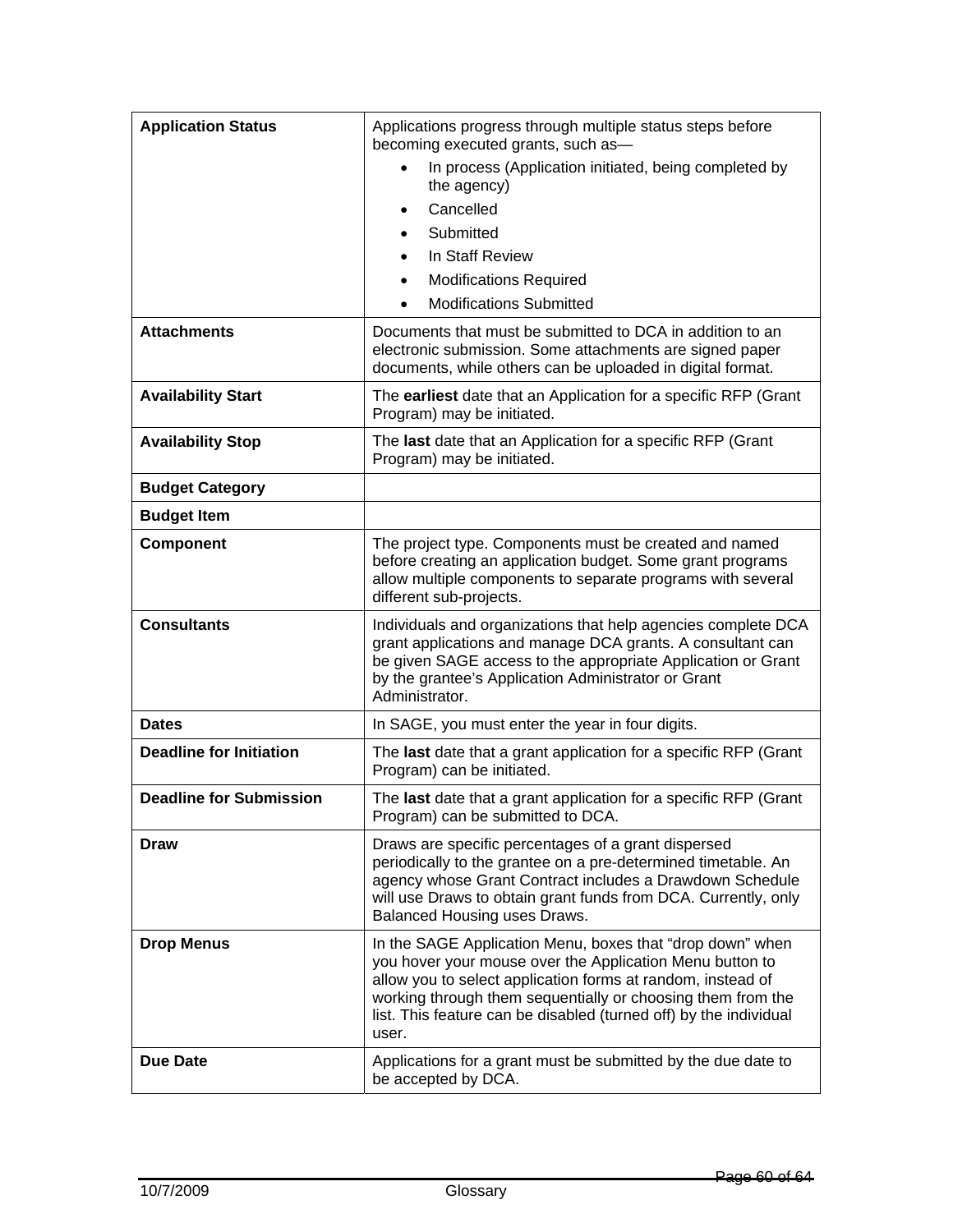| <b>Expense Report</b>           | An Expense Report is used to-                                                                                                                                                                                                                                                                                                       |
|---------------------------------|-------------------------------------------------------------------------------------------------------------------------------------------------------------------------------------------------------------------------------------------------------------------------------------------------------------------------------------|
|                                 | Document project expenditures                                                                                                                                                                                                                                                                                                       |
|                                 | Request reimbursement of expended Grant funds<br>$\bullet$                                                                                                                                                                                                                                                                          |
|                                 | Report "match" funds (from other sources) that have<br>been expended on a project                                                                                                                                                                                                                                                   |
| <b>Financial Status Report</b>  | "FSRs" – Fiscal reports that document expended grant funds<br>and/or request disbursement of grant funds. FSR types are:<br>Advances, Expense Reports, and Draws.                                                                                                                                                                   |
| <b>FSR</b>                      | Financial Status Report - the method used to record expenses<br>and/or request payments.                                                                                                                                                                                                                                            |
| <b>Grant Amendment Executed</b> | After a grant amendment is approved by DCA, it is in the status<br>of "executed" - and the amendment terms supersede the<br>original grant agreement. The grantee can submit reports, a<br>revision, or another amendment.                                                                                                          |
| <b>Grant Component</b>          | A Grant Component is the foundation upon which a budget is<br>based. You must create and name the component before<br>creating the application budget. Some grant programs allow<br>multiple components to allow easier tracking of different types<br>of expenses, such as Program vs. Administration or sub-<br>grantee programs. |
| <b>Grant Contacts</b>           | Agency Contacts (SAGE users) who have been granted access<br>and can work on a specific grant.                                                                                                                                                                                                                                      |
| <b>Grant End Date</b>           | The last date that a grantee can begin performing grant<br>program activities (for a specific RFP) and incur expenses.                                                                                                                                                                                                              |
| <b>Grant Executed</b>           | After a grant application is approved by DCA and funds have<br>been appropriated, it is in the status of "executed" – and the<br>grantee can begin drawing down funds.                                                                                                                                                              |
| <b>Grant Manager</b>            | The DCA Grant Program staff member who is the applicant's<br>first point of contact with DCA. The Grant Manager can answer<br>questions that will help the agency manage their grant-submit<br>reports, payment requests, amendments, and/or revisions.                                                                             |
| <b>Grant Revision Executed</b>  | After a grant revision is approved by DCA, it is in the status of<br>"executed" - and the revised terms supersede the original grant<br>agreement. The grantee can submit reports, another revision,<br>or an amendment.                                                                                                            |
| <b>Grant Start Date</b>         | The earliest date that a grantee can begin performing grant<br>program activities (for a specific RFP) and incur expenses.                                                                                                                                                                                                          |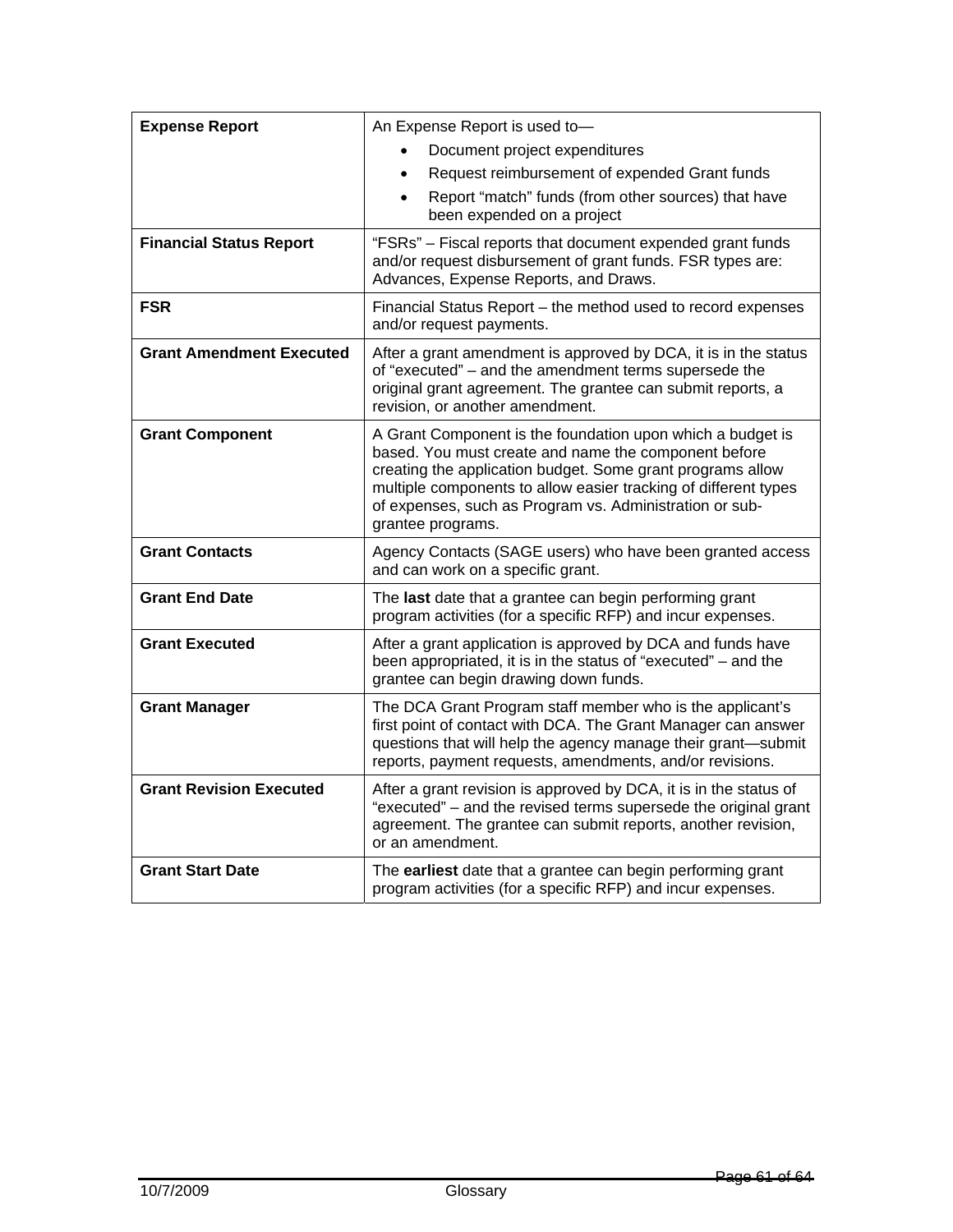| <b>Grant Status</b>           | Grants are assigned multiple status steps during their terms,<br>such as-                                                                                                                                                                                                                                                    |
|-------------------------------|------------------------------------------------------------------------------------------------------------------------------------------------------------------------------------------------------------------------------------------------------------------------------------------------------------------------------|
|                               | <b>Grant Executed</b><br>$\bullet$                                                                                                                                                                                                                                                                                           |
|                               | In Revision (Revision initiated, being completed by the<br>$\bullet$<br>agency)                                                                                                                                                                                                                                              |
|                               | <b>Revision Review Required</b><br>$\bullet$                                                                                                                                                                                                                                                                                 |
|                               | <b>Revision Modifications Required</b><br>$\bullet$                                                                                                                                                                                                                                                                          |
|                               | <b>Revision Executed</b>                                                                                                                                                                                                                                                                                                     |
|                               | In Amendment (Amendment initiated, being completed<br>$\bullet$<br>by the agency)                                                                                                                                                                                                                                            |
|                               | <b>Amendment Review Required</b><br>$\bullet$                                                                                                                                                                                                                                                                                |
|                               | <b>Amendment Modifications Required</b>                                                                                                                                                                                                                                                                                      |
|                               | <b>Amendment Executed</b>                                                                                                                                                                                                                                                                                                    |
|                               | <b>Grant Closed</b>                                                                                                                                                                                                                                                                                                          |
| <b>Grant Term</b>             | The span of time when a grantee performs grant activities (for a<br>specific RFP) and incurs expenses.                                                                                                                                                                                                                       |
| <b>Help Desk</b>              | DCA technical staff with advanced knowledge of SAGE and<br>various computer systems.                                                                                                                                                                                                                                         |
| <b>Modifications Required</b> | Notification from DCA that the agency must make changes,<br>corrections, deletions, or additions to an electronic submission<br>before it can be accepted and processed.                                                                                                                                                     |
| Objective                     | A Grant Objective is a discrete and quantifiable unit that must<br>be achieved in order to accomplish the goal of a program or<br>project.                                                                                                                                                                                   |
| <b>Official Agency</b>        | The generic term for or the name of an organization eligible to<br>use SAGE - such as a municipality, developer, non-profit<br>corporation, for-profit corporation, consultant, etc.                                                                                                                                         |
| <b>Other Funds</b>            | Funds from sources other than DCA, including funds from other<br>State agencies                                                                                                                                                                                                                                              |
| <b>Password</b>               | Every SAGE user has a Password, assigned by the SAGE<br>system when the person is added to his or her agency's contact<br>list. The initial Password is a combination of letters and<br>numbers, randomly assigned by SAGE. Users may change<br>their own passwords to enhance security and make them easier<br>to remember. |
| <b>Payee Reference</b>        | Used in FSRs. Grantees enter information in the Payee<br>Reference field to help their accounting departments correctly<br>apply payments from DCA. Whatever the grantee enters in the<br>Payee Reference field will be included in the remittance advice<br>of the DCA payment.                                             |
| <b>Payment Voucher</b>        | When requesting disbursement of grant funds from DCA, you<br>must submit a signed voucher, which can be generated and<br>printed from the FSR.                                                                                                                                                                               |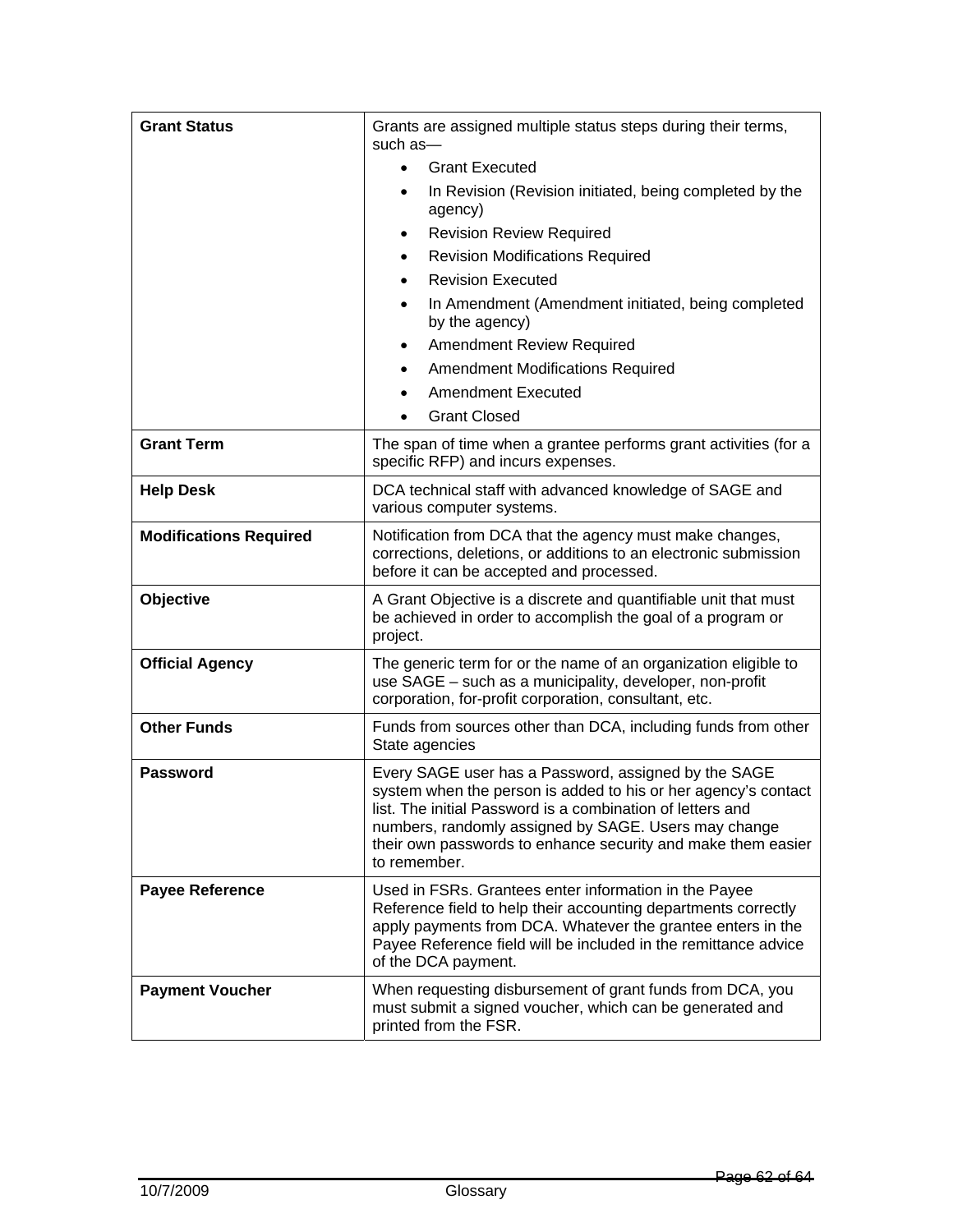| <b>PDF</b>               | Portable Document Format - a secure file type used by Adobe<br>Acrobat. SAGE uses this format to produce documents such as<br>application forms, payment vouchers, etc. Grantees must have<br>Adobe Acrobat Reader installed on their computers.                                                                                                                    |
|--------------------------|---------------------------------------------------------------------------------------------------------------------------------------------------------------------------------------------------------------------------------------------------------------------------------------------------------------------------------------------------------------------|
| <b>Portal</b>            | The "door" that gets you into $SAGE - the URL$ that displays the<br>SAGE login screen                                                                                                                                                                                                                                                                               |
| Program                  | SAGE calls a Program an RFP - Request for Proposal. An RFP<br>is a specific amount of New Jersey funds reserved for a<br>particular public interest endeavor.<br>The project financed by a grant may also be called a Program.                                                                                                                                      |
| <b>Program Component</b> | The project objective that is the foundation for the project<br>budget. You must create and name the component before<br>creating the application budget. Some grant programs allow<br>multiple components to allow easier tracking of different types<br>of budget expenses, such as Program vs. Administration or<br>sub-grantee programs.                        |
| <b>Program Manager</b>   | The DCA Program Administrator who oversees the entire Grant<br>Program (RFP Program) and supervises the Application<br>Managers and Grant Managers.                                                                                                                                                                                                                 |
| <b>Progress Report</b>   | Monitoring Reports - information submitted periodically to DCA<br>during the grant term by grantees describing the progress of the<br>project that the grant is funding.                                                                                                                                                                                            |
| <b>Requested Funds</b>   | DCA funds requested by the grantee for a budget or expense<br>item.                                                                                                                                                                                                                                                                                                 |
| <b>Revision</b>          | Changing the grant term end date and/or budget appropriations<br>(keeping the total budget amount unchanged).                                                                                                                                                                                                                                                       |
| <b>RFP</b>               | Request for Proposal – a specific amount of New Jersey funds<br>reserved for a particular public interest endeavor.<br>Previously, some DCA programs and grantees called a grant<br>application an RFP.                                                                                                                                                             |
| <b>Scope of Services</b> | What will be accomplished if a grant is awarded, including who<br>will be responsible, what tasks will be performed, and when the<br>program or project will be complete.                                                                                                                                                                                           |
| <b>Security Level</b>    | SAGE has three types of security levels-System (or Agency),<br>Application, and Grant. System security levels allow users to<br>perform specific tasks for DCA or for the Agency overall.<br>Application and Grant Security Levels (also called Access<br>Levels) allow users to work on specific Applications or Grants<br>with defined functions and authorities. |
| <b>Service Area</b>      | The Target Area (geographic region) served by an Agency or<br>served by a specific Agency Project - the entire state of New<br>Jersey, one or several counties, and/or one or several<br>municipalities.                                                                                                                                                            |
| <b>State Funds</b>       | Grant funds from DCA                                                                                                                                                                                                                                                                                                                                                |
| <b>Tree</b>              | In SAGE, the structure used to display hyperlinks to tasks,<br>forms, etc. – items on the tree "branch out" from a primary line.                                                                                                                                                                                                                                    |